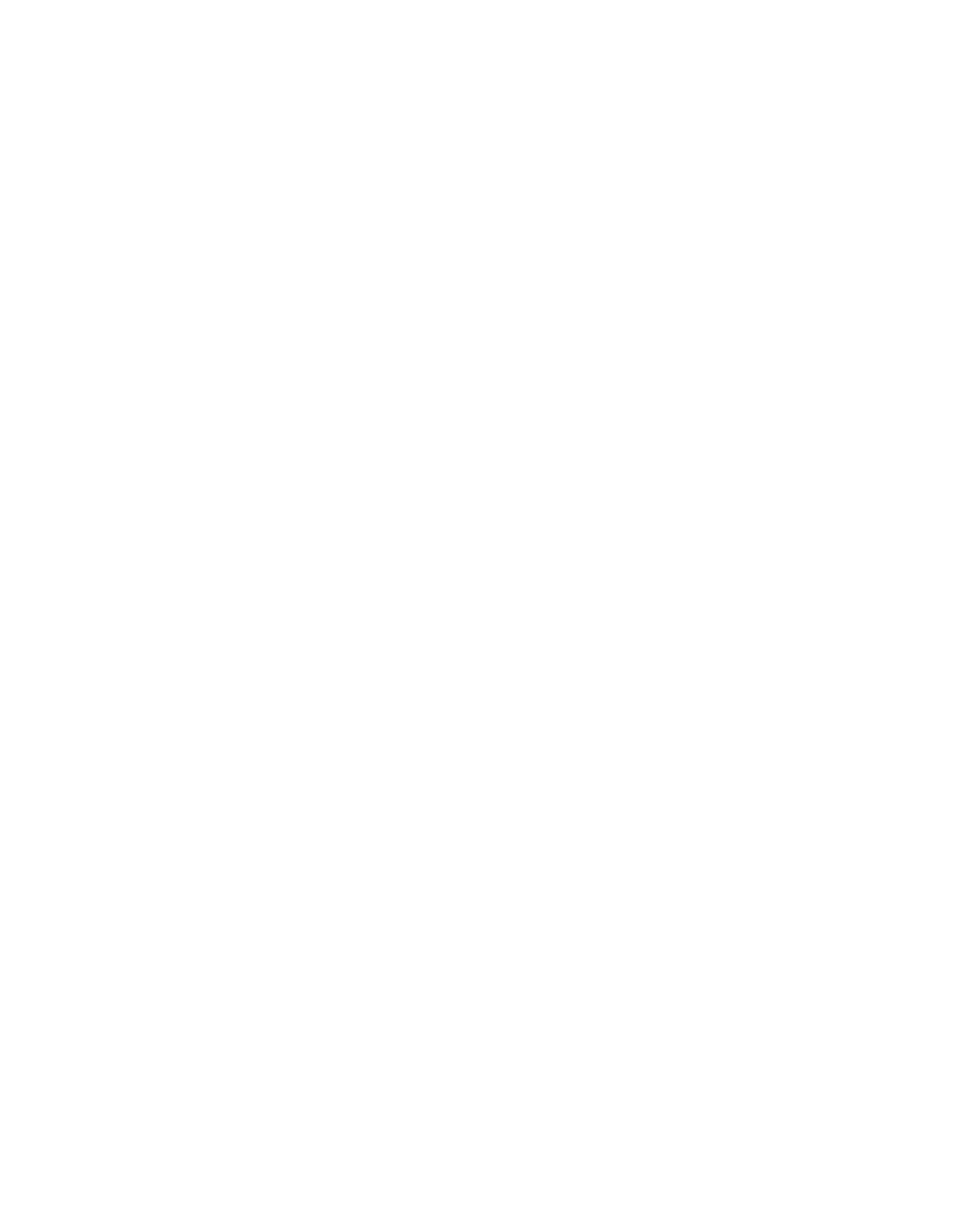# **Table of Contents**

| <b>Chapter One</b>                                                                    |  |
|---------------------------------------------------------------------------------------|--|
|                                                                                       |  |
| <b>Chapter Two</b>                                                                    |  |
|                                                                                       |  |
|                                                                                       |  |
|                                                                                       |  |
|                                                                                       |  |
| <b>Chapter Three</b>                                                                  |  |
|                                                                                       |  |
| <b>Chapter Four</b>                                                                   |  |
|                                                                                       |  |
| <b>Appendices</b>                                                                     |  |
|                                                                                       |  |
| Appendix B Ontario Domestic Violence Death Review Committee Risk Factor Coding Form50 |  |
|                                                                                       |  |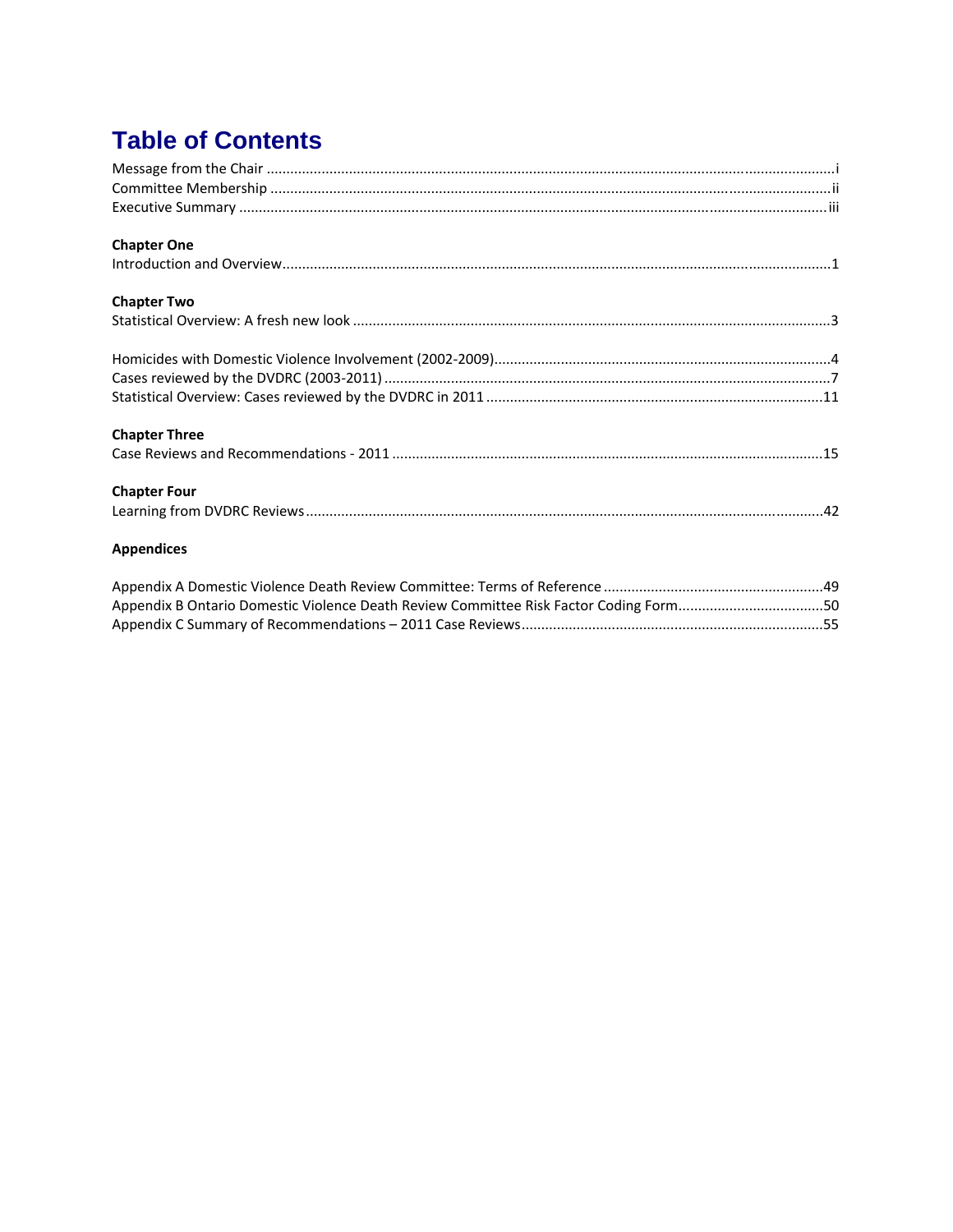# <span id="page-3-0"></span>**Message from the Chair**

2011 was an extremely busy year for the Domestic Violence Death Review Committee (DVDRC) as it undertook reviews of 33 cases resulting in 41 deaths involving domestic violence homicides or homicide‐suicides in Ontario. From the cases reviewed in 2011, a total of 31 recommendations towards the prevention of future domestic violence related deaths, were made. Much like recommendations made from coroner's inquests, these recommendations were distributed to organizations and agencies that were in a position to effect implementation and these organizations were requested to indicate the status of implementation of recommendations within one year's time.

A brief summary of the circumstances of each case that was reviewed in 2011 is provided in Chapter Three. Recommendations that were generated from these reviews are included and a compilation of all recommendations made in 2011 is included in Appendix C.

Over the past year, a retrospective evaluation of data collected and presented on domestic violence homicides in the province has been undertaken. As a result, data presented in previous annual reports of the DVDRC has been updated and revised to reflect standardization and refinement of data collection tools and methods. Chapter Two provides an overview of statistical information pertaining to all homicides with domestic violence involvement (2002‐2009), all cases reviewed by the DVDRC (2003‐2011) and specific data relating to the reviews conducted in 2011.

Chapter Four of this annual report touches on two specific areas where significant learning has been achieved through DVDRC reviews conducted in 2011. In particular, this includes a discussion of specific issues and concerns relating to domestic violence within Aboriginal or First Nation communities and secondly, on female perpetrators of domestic violence.

Looking forward into 2012, the DVDRC will continue to refine its data collection methods and as additional cases are reviewed, further analysis and discussion of trends and patterns will take place.

W.J. Lucas

William J. Lucas, MD CCFP Regional Supervising Coroner Chair, Domestic Violence Death Review Committee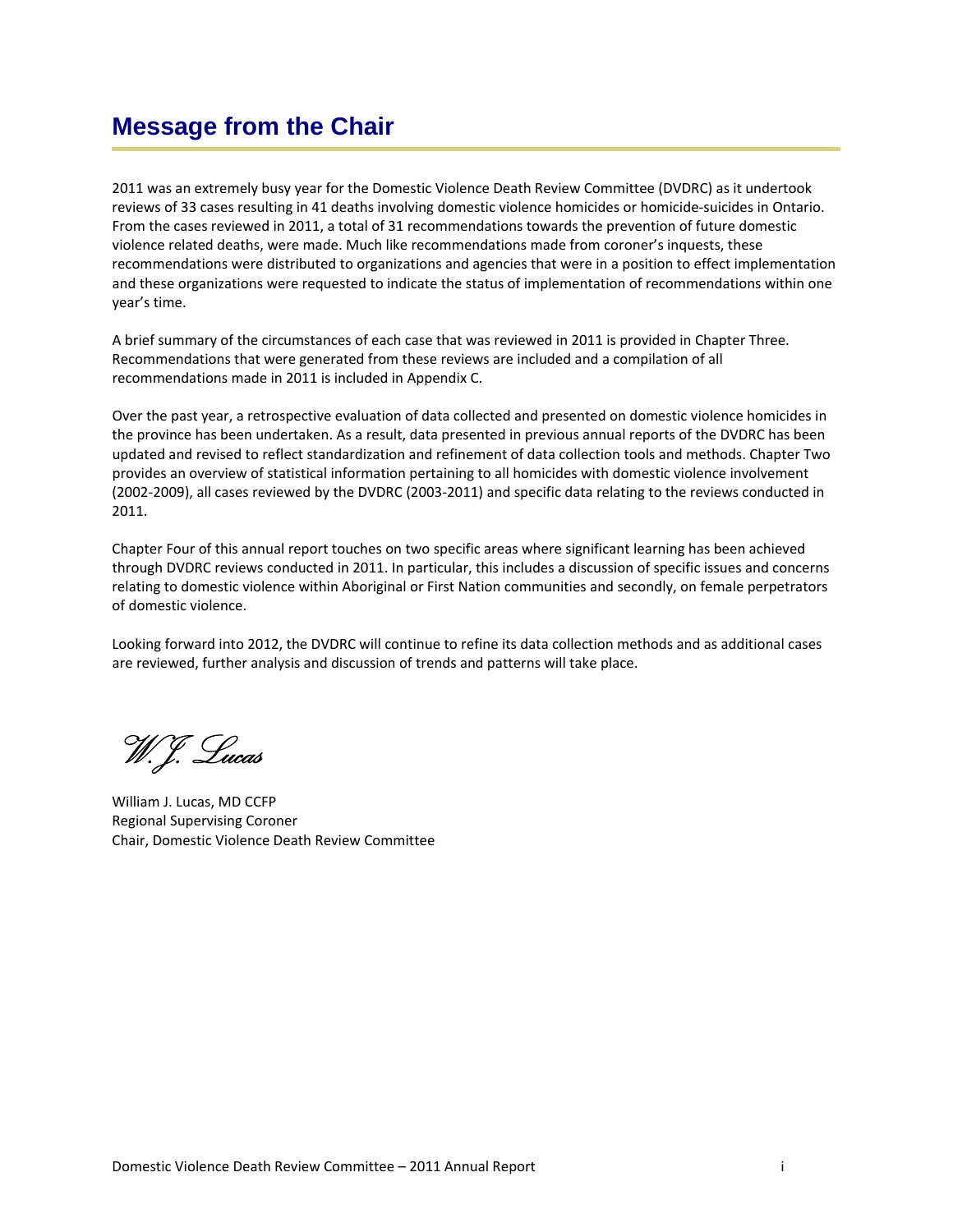# <span id="page-4-0"></span>**Committee Membership**

**William Lucas, MD, CCFP. Committee Chair** Regional Supervising Coroner

**Karen Bridgman‐Acker, MSW, RSW**  Child Welfare Specialist Paediatric Death Review Committee

**Kimberley Clark** Victim Services of Waterloo Region **Gail Churchill, M.D.**  Investigating Coroner

**Myrna Dawson, Ph.D.** Associate Professor, Department of Sociology & Anthropology University of Guelph

**Debra Heaton** Monica Denreyer Detective Sergeants, Ontario Provincial Police Threat Assessment Unit

**Leslie Raymond** Detective Sergeant, Ontario Provincial Police, Abuse Issues Coordinator, Central Region

**Deborah Sinclair, M.S.W.** Social Worker

**Kathy Kerr, M.A.**  Executive Lead, Committee Management Office of the Chief Coroner

**Marcie Campbell, M.Ed** Research Assistant, Office of the Chief Coroner **Peter Jaffe, Ph.D., C.Psych** Professor, Faculty of Education, Academic Director, Centre for Research on Violence Against Women & Children, University of Western Ontario

**Joanne Rudnick** Staff Sergeant, Toronto Police Service

**Lynn Stewart, Ph.D., C.Psych.** National Manager, Family Violence Prevention Programs, Correctional Service Canada

**Mark Gauthier**  Detective Sergeant, Ontario Provincial Police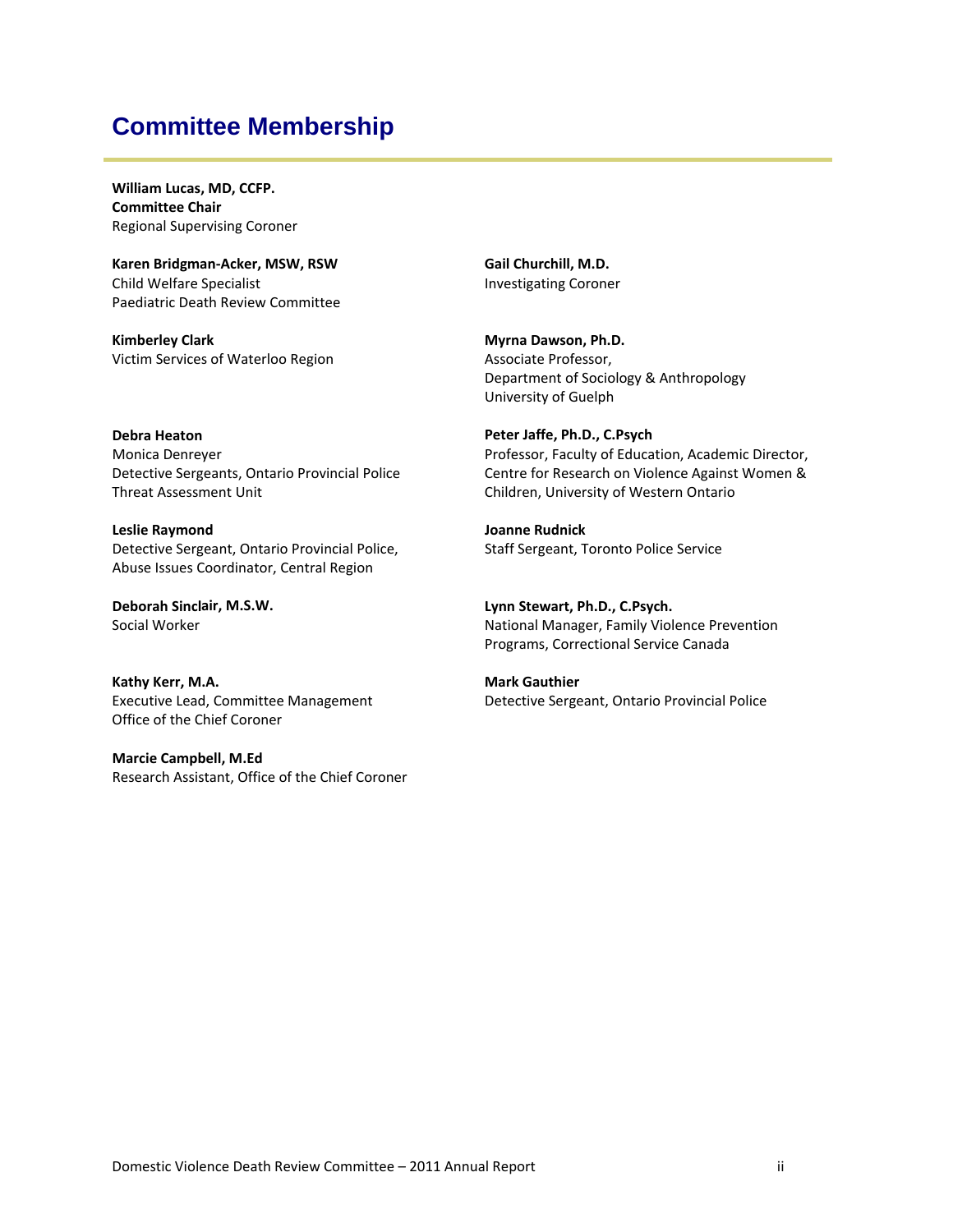# <span id="page-5-0"></span>**Executive Summary**

#### **Cases reviewed from 2003‐2011:**

- Since its inception in 2003, the DVDRC has reviewed 144 cases, involving 219 deaths.
- 53% of the cases reviewed were homicides.
- 47% of the cases reviewed were homicide-suicides.
- 74% of all cases reviewed between 2003‐2011 involved a couple where there was a history of domestic violence
- 72% of the cases involved a couple with an actual or pending separation
- The other top risk factors were: obsessive behaviour by the perpetrator, a perpetrator that was depressed, an escalation of violence, prior threats or attempts to commit suicide, prior threats to kill the victim, a victim that had an intuitive sense of fear towards the perpetrator and a perpetrator that was unemployed.
- In 76% of the cases reviewed, 7 or more risk factors were identified.

#### **Cases Reviewed in 2011**

- There were 33 cases reviewed by the DVDRC in 2011. This included 27 homicide cases and 6 homicide‐ suicide cases, resulting in 41 deaths (36 victims and 5 perpetrators)\*.
- 31 recommendations were generated through these reviews.
- Of the 36 victims in the cases reviewed, 32 (89%) were female and 4 (11%) were male.
- 29 (88%) of the 33 cases involved male perpetrators and 4 (12%) involved female perpetrators.
- The victims ranged in age from 1 year to 83 years.
- The average age for victims was 42.5 years.
- The perpetrators ranged in age from 17 to 85 years.
- The average age for perpetrators was 45.7 years.
- The average number of risk factors identified in the cases reviewed was 9.4.
- The number of risk factors ranged from 0 to 21.
- 70% of the cases had 7 or more risk factors.

**\*** As one perpetrator committed suicide in another province, the homicides he committed are included in Ontario statistics, but his own suicide is not.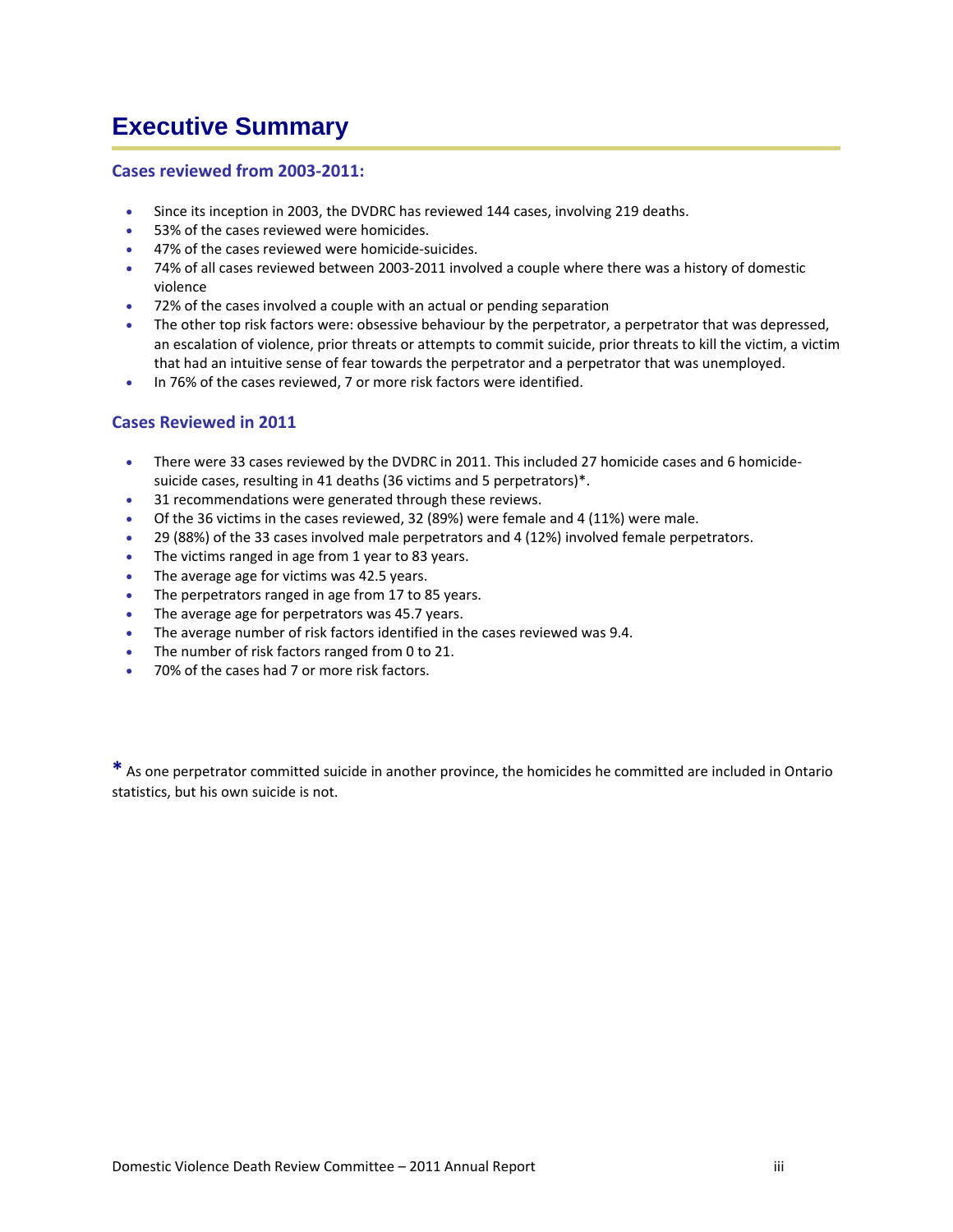# <span id="page-6-0"></span>**Chapter One Introduction and Overview**

#### **History**

The Domestic Violence Death Review Committee (DVDRC) is a multi‐disciplinary advisory committee of experts that was established in 2003 in response to recommendations made from two major inquests into the deaths of Arlene May / Randy Iles and Gillian and Ralph Hadley.

#### **Mandate**

The purpose of the Domestic Violence Death Review Committee is to assist the Office of the Chief Coroner in the investigation and review of deaths of persons that occur as a result of domestic violence, and to make recommendations to help prevent such deaths in similar circumstances.

The DVDRC is committed to reviewing all relevant cases dating back to 2002.

The Terms of Reference for the DVDRC are included in **Appendix A**.

#### **Membership**

The DVDRC consists of representatives with expertise in domestic violence from law enforcement, criminal justice, the healthcare sector, social services and other public safety agencies and organizations.

Several members of the present committee have been involved since the DVDRC's inception in 2003. Membership has evolved over the years to address changing and emerging issues that have been identified.

In some cases, external expertise on specific issues may be sought if necessary.

Some members (depending on the organization they are representing), are provided with modest compensation for travel expenses, meeting attendance and report preparation.

#### **Definition of Domestic Violence**

Within the context of the DVDRC, domestic violence deaths are defined as "all homicides that involve the death of a person, and/or his child(ren) committed by the person's partner or ex‐partner from an intimate relationship."

For the purposes of statistical comparisons, it is important to note that the definition and criteria of domestic violence deaths utilized by other organizations and agencies, including Statistics Canada, may be different than those used by the DVDRC.

#### **Method for Reviewing Cases**

Reviews are conducted by the DVDRC only after all other investigations and proceedings – including inquests, criminal trials and appeals – have been completed. As such, DVDRC reviews often take place several years after the actual incident.

When a domestic violence homicide or homicidesuicide takes place in the province, the relevant Regional Supervising Coroner notifies the Executive Lead of the DVDRC and the basic case information is recorded in a database. The Executive Lead, together with a police liaison officer assigned to the DVDRC, periodically verify the status of judicial and other proceedings to determine if the review can commence. Since cases involving homicide‐suicides generally do not result in criminal and/or other proceedings, efforts are made to process and review these cases expeditiously.

Once it has been determined that a case is ready for review (i.e. all other proceedings and investigations have been completed), the case file is assigned to a reviewer (or reviewers). The case file may consist of records from the police, Children's Aid Society (CAS), healthcare professionals, counselling professionals, courts, probation and parole, etc.

Each reviewer conducts a thorough and detailed examination and analysis of facts within individual cases and presents their findings to the DVDRC as a whole. Information considered within this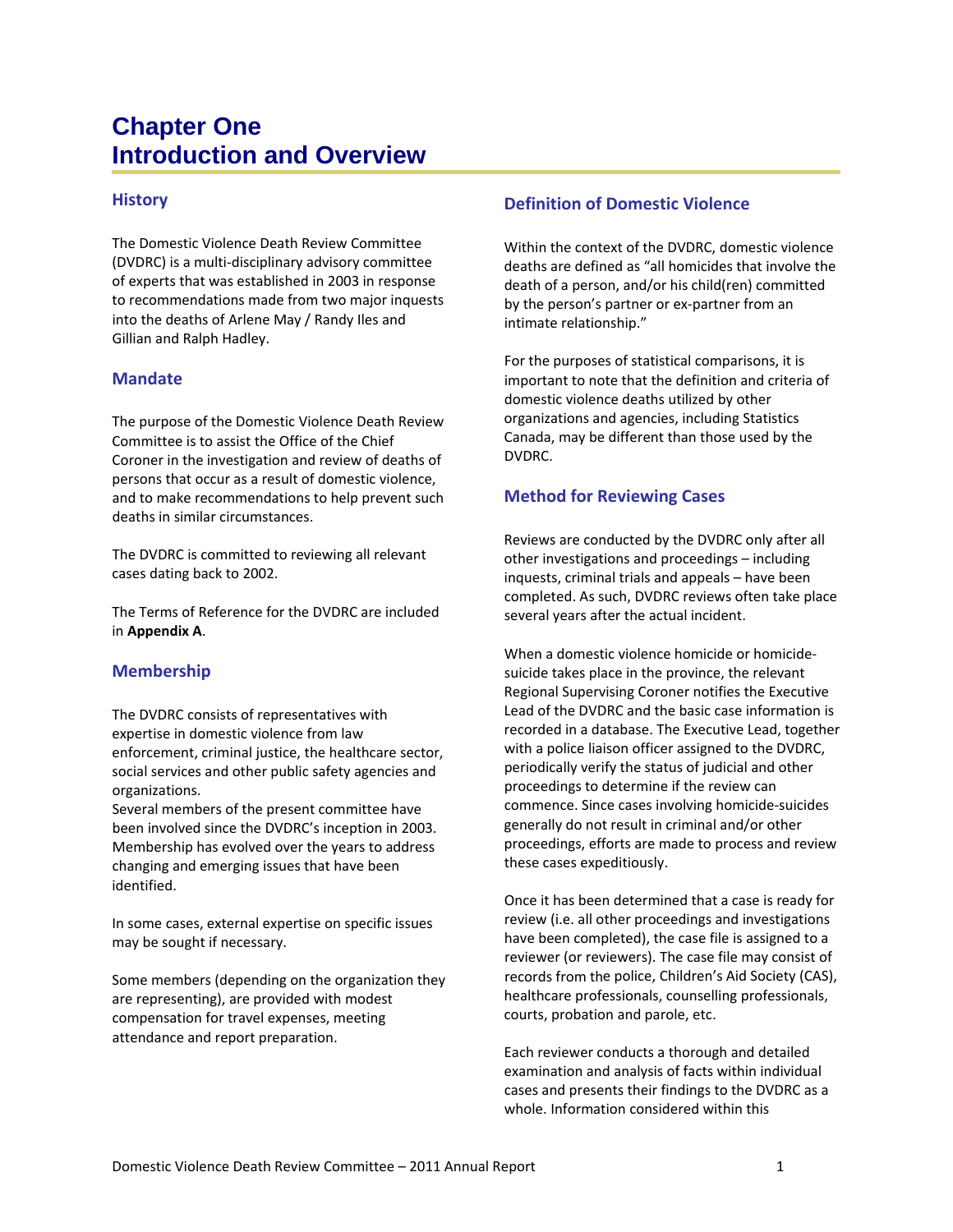examination includes the history, circumstances and conduct of the abusers/perpetrators, the victims and their respective families. Community and systemic responses are examined to determine primary risk factors, to identify possible points of intervention and develop recommendations that could assist with the prevention of similar deaths in the future. In general, the DVDRC strives to develop a comprehensive understanding of why domestic homicides occur and how they might be prevented.

#### **Recommendations**

One of the primary goals of the DVDRC is to make recommendations aimed at preventing deaths in similar circumstances and reducing domestic violence in general. Recommendations are distributed to relevant organizations and agencies through the Chair of the DVDRC. Similar to recommendations generated through coroner's inquests, the recommendations developed by the DVDRC are not legally binding and there is no obligation for agencies and organizations to implement or respond to them. Organizations and agencies are asked to respond back to the Executive Lead, DVDRC on the status of implementation of recommendations within one year of distribution.

#### **Review and Report Limitations**

Information collected and examined by the DVDRC, as well as the final report produced by the committee, are done for the sole purpose of a coroner's investigation pursuant to section 15(4) of the Coroners Act, R.S.O. 1990 Chapter c.37, as amended. For this reason, there may be limitations on the types of records accessed for the DVDRC review, particularly as they relate to individuals that are still alive (e.g. perpetrators) and therefore protected under other privacy legislation.

All information obtained as a result of coroners' investigations and provided to the DVDRC is subject to confidentiality and privacy limitations imposed by the *Coroners Act* of Ontario and the *Freedom of*

*Information and Protection of Privacy Act*. Unless and until an inquest is called with respect to a specific death or deaths, the confidentiality and privacy interests of the decedents, as well as those involved in the circumstances of the death, will prevail. Accordingly, individual reports, as well as the minutes of review meetings and any other documents or reports produced by the DVDRC, remain private and protected and will not be released publicly. Review meetings are not open to the public.

Each member of the Committee has entered into, and is bound by, a confidentiality agreement that recognizes these interests and limitations.

Reviews are limited to the information and records collected for the purposes of furthering the coroner's investigation. It is not the intent or mandate of the DVDRC to re‐open or re‐investigate cases, question investigative techniques or comment on decisions made by judicial bodies.

#### **Annual Report**

The terms of reference for the DVDRC direct that the Committee, through the Chairperson, reports annually to the Chief Coroner regarding the trends, risk factors, and patterns identified through the reviews, and makes appropriate recommendations to prevent deaths in similar circumstances.

#### **Disclaimer**

The following disclaimer applies to individual case reviews and to this report as a whole:

This document was produced by the DVDRC for the sole purpose of a coroner's investigation pursuant to section 15 (4) of the Coroners Act, R.S.O. 1990 Chapter c. 37, as amended. The opinions expressed do not necessarily take into account all of the facts and circumstances surrounding the death. The final conclusion of the investigation may differ significantly from the opinions expressed herein.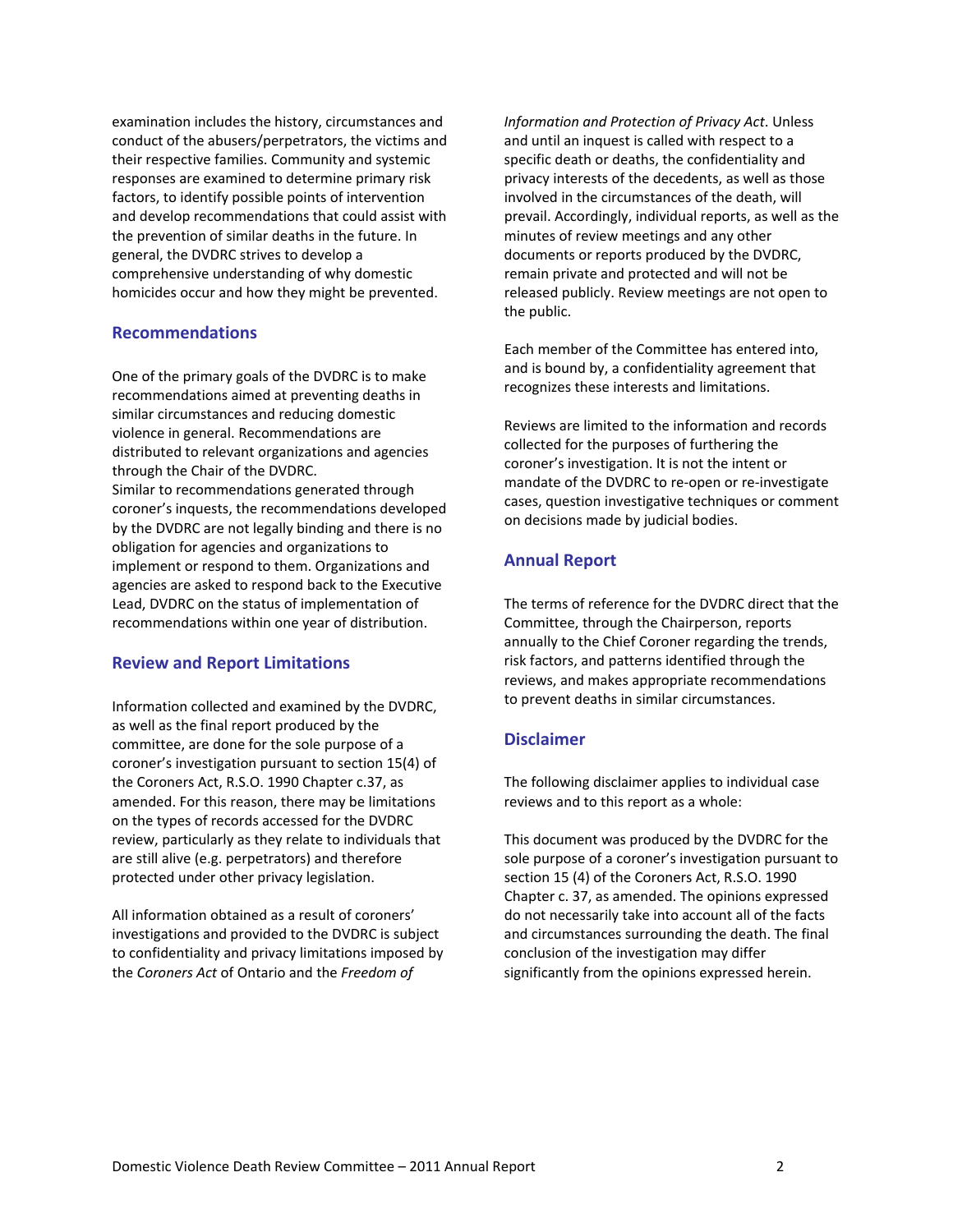# <span id="page-8-0"></span>**Chapter Two Statistical Overview: A fresh new look**

#### **Collection of Data**

Since its inception in 2003, a variety of data have been collected from homicide cases involving domestic violence that have been investigated by the Office of the Chief Coroner. As the Committee has evolved, so too have the processes for reviewing, collecting and analyzing information that has been gathered. The DVDRC strives to provide information and analyses that are accurate, valid and useful to relevant stakeholders.

Over the past year, a retrospective evaluation of data collected and presented on domestic violence homicides in the province has been undertaken. As a result, data presented in previous annual reports of the DVDRC have been updated and revised to reflect standardization and refinement of data collection tools and methods.

#### **Types of Data**

It is important to recognize that there are two separate and distinct sets of data relating to domestic violence homicides in Ontario:

#### **1. Data relating to the actual number of homicide cases where domestic violence has been identified as an involvement factor.**

In Ontario, a Coroner's Investigation Statement (Form 3) is prepared for all cases investigated by a coroner. The Form 3 includes basic personal information (e.g. date of death, age, address, etc.) pertaining to the deceased, as well as a narrative that describes the circumstances surrounding the death. Investigating coroners are encouraged to identify death factors (e.g. trauma – cuts/stabs, shooting – shotgun, asphyxia‐hanging, etc.) and involvement factors (e.g. abuse – domestic violence, alcohol involvement, Children's Aid involvement, etc.). The Form 3 also identifies the "manner of

death" or "by what means" the death occurred. In Ontario, manner of death must be identified as one of the following: natural, accident, suicide, homicide or undetermined. Information from the Form 3s for all coroners investigations are maintained within the Coroners Information System (CIS) maintained by the Office of the Chief Coroner.

Statistics generated for the purposes of this Annual Report reflect cases occurring from 2002‐2009 where "homicide" has been identified as the manner of death *and* "abuse – domestic violence" has been identified and coded as an involvement. Some cases where the manner of death is "undetermined" and there is involvement of domestic violence, are included in the data set.

2009 is the last available year that has been officially "closed" within the CIS. "Closed" cases have undergone quality assurance reviews to ensure accuracy and completeness.

It is important to note that some homicide cases identified with the "abuse – domestic violence" involvement code occurring between 2002‐2009 are still pending review by the DVDRC. In many cases, DVDRC reviews have not commenced because legal or other proceedings are still underway or pending.

#### **2. Data relating to the findings of cases that have undergone review by the DVDRC.**

The second set of data relates to cases that have undergone review by the DVDRC. These data would include information pertaining to risk factors, type and length of relationship and number/gender of victims and perpetrators. This data is collected in the thorough review conducted by the DVDRC.

The following statistics reflect the findings of analyses of the two different data sources.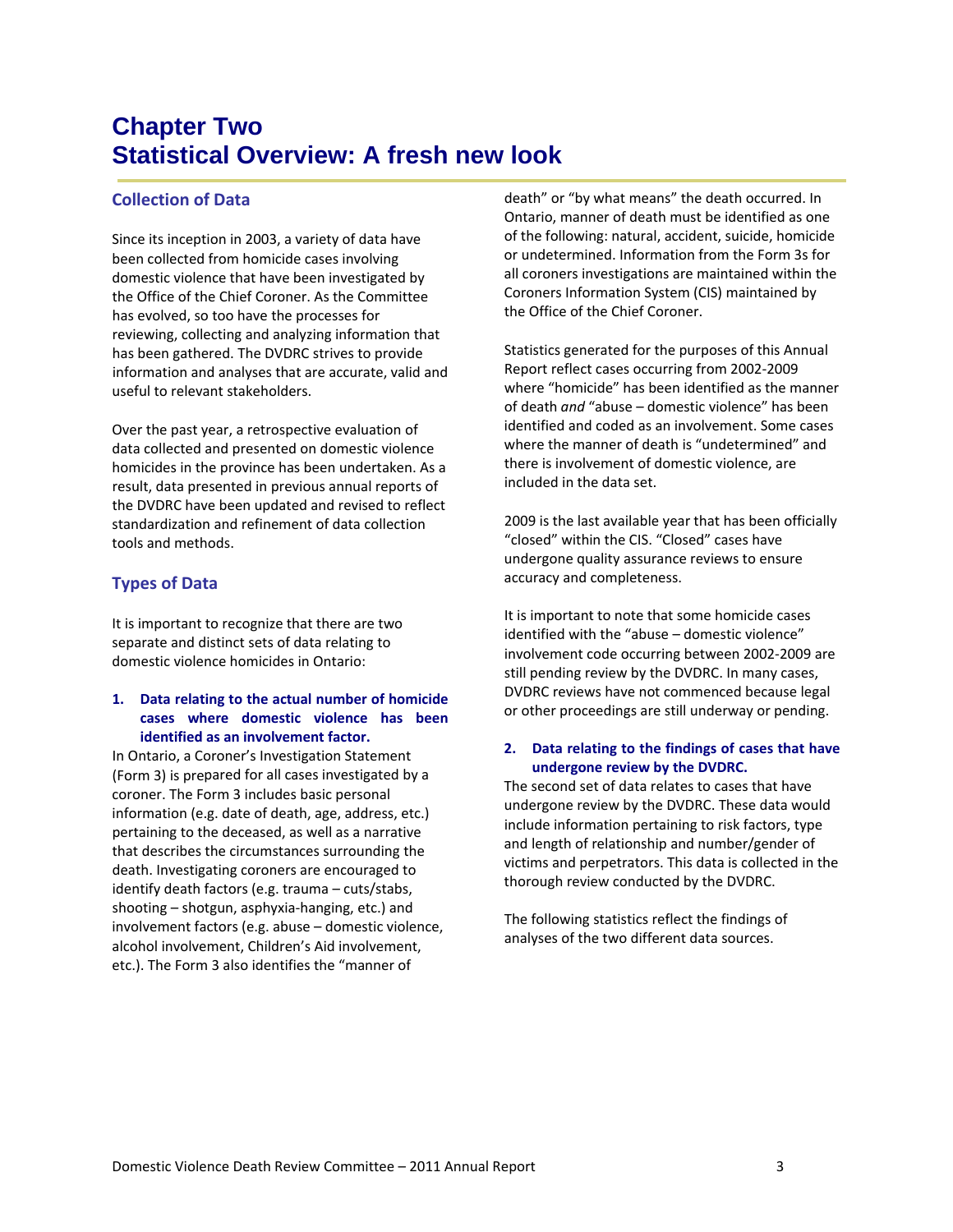# <span id="page-9-0"></span>**Statistical Overview: Homicides with Domestic Violence Involvement (2002-2009)**

The following statistics relate to homicides (or in some cases undetermined deaths) in Ontario occurring between 2002‐2009 where "abuse – domestic violence" has been identified as an involvement code. Some of these cases may have already undergone review by the DVDRC while others are pending review upon completion of other proceedings (e.g. criminal trials or inquests).

### **Chart One: Homicides with Domestic Violence Involvement (2002‐2009)**

| Domestic Violence Deaths in Ontario 2002-2009 |              |                |                |                  |                  |                |                  |                |                |
|-----------------------------------------------|--------------|----------------|----------------|------------------|------------------|----------------|------------------|----------------|----------------|
|                                               |              |                |                |                  |                  |                |                  |                |                |
|                                               | 2002         | 2003           | 2004           | 2005             | 2006             | 2007           | 2008             | 2009           | <b>Totals</b>  |
| Number of cases                               | 30           | 22             | 22             | 29               | 33               | 27             | 20               | 20             | 203            |
| Homicides                                     | 19           | 18             | 13             | 21               | 26               | 17             | 15               | 15             | 144            |
|                                               |              |                |                |                  |                  |                |                  |                | 71%            |
| Homicide-Suicides                             | 11           | $\pmb{4}$      | 9              | 8                | $\overline{7}$   | 10             | 5                | 5              | 59             |
|                                               |              |                |                |                  |                  |                |                  |                | 29%            |
| <b>Total number of Deaths</b>                 | 46           | 26             | 32             | 37               | 52               | 44             | 29               | 29             | 295            |
|                                               |              |                |                |                  |                  |                |                  |                |                |
| <b>Total number of Homicide Victims</b>       | 35           | 22             | 23             | 29               | 45               | 34             | 24               | 25             | 237            |
|                                               |              |                |                |                  |                  |                |                  |                | 80%            |
| Female (adult)                                | 26           | 19             | 21             | 29               | 28               | 27             | 20               | 20             | 190            |
|                                               |              |                |                |                  |                  |                |                  |                | 80%            |
| Female (child)                                | 4            | $\mathbf{1}$   | $\mathbf{1}$   | $\boldsymbol{0}$ | 8                | $\mathbf{1}$   | $\boldsymbol{0}$ | 3              | 18             |
|                                               |              |                |                |                  |                  |                |                  |                | 8%             |
| Male (adult)                                  | 4            | $\mathbf 1$    | $\mathbf{1}$   | 0                | 3                | 4              | $\pmb{4}$        | $\overline{2}$ | 19             |
|                                               |              |                |                |                  |                  |                |                  |                | 8%             |
| Male (child)                                  | $\mathbf{1}$ | $\mathbf{1}$   | $\pmb{0}$      | $\boldsymbol{0}$ | $\boldsymbol{6}$ | $\overline{2}$ | $\pmb{0}$        | $\pmb{0}$      | 10             |
|                                               |              |                |                |                  |                  |                |                  |                | 4%             |
| Average age of Homicide Victim                | 37.8         | 34.9           | 40             | 38.2             | 28               | 34.7           | 43.3             | 37.2           | 36             |
|                                               |              |                |                |                  |                  |                |                  |                |                |
| <b>Total number Perpetrator deaths</b>        |              |                |                |                  |                  |                |                  |                |                |
| (suicide or other)                            | 11           | $\overline{4}$ | $\overline{9}$ | $\bf 8$          | $\overline{7}$   | 10             | $\overline{5}$   | $\overline{4}$ | 58             |
|                                               |              |                |                |                  |                  |                |                  |                | 20%            |
| Female (adult)                                | $\mathbf 0$  | $\mathbf 0$    | $\mathbf{1}$   | $\pmb{0}$        | $\mathbf 0$      | $\mathbf{1}$   | $\mathbf 0$      | $\mathbf 0$    | $\overline{2}$ |
|                                               |              |                |                |                  |                  |                |                  |                | 3%             |
| Male (adult)                                  | 11           | $\overline{4}$ | 8              | 8                | $\overline{7}$   | 9              | 5                | $\overline{4}$ | 56             |
|                                               |              |                |                |                  |                  |                |                  |                | 97%            |
| Average age of Perpetrator                    | 42.5         | 45.5           | 42.2           | 45               | 51.1             | 45.2           | 43.8             | 60             | 45.8           |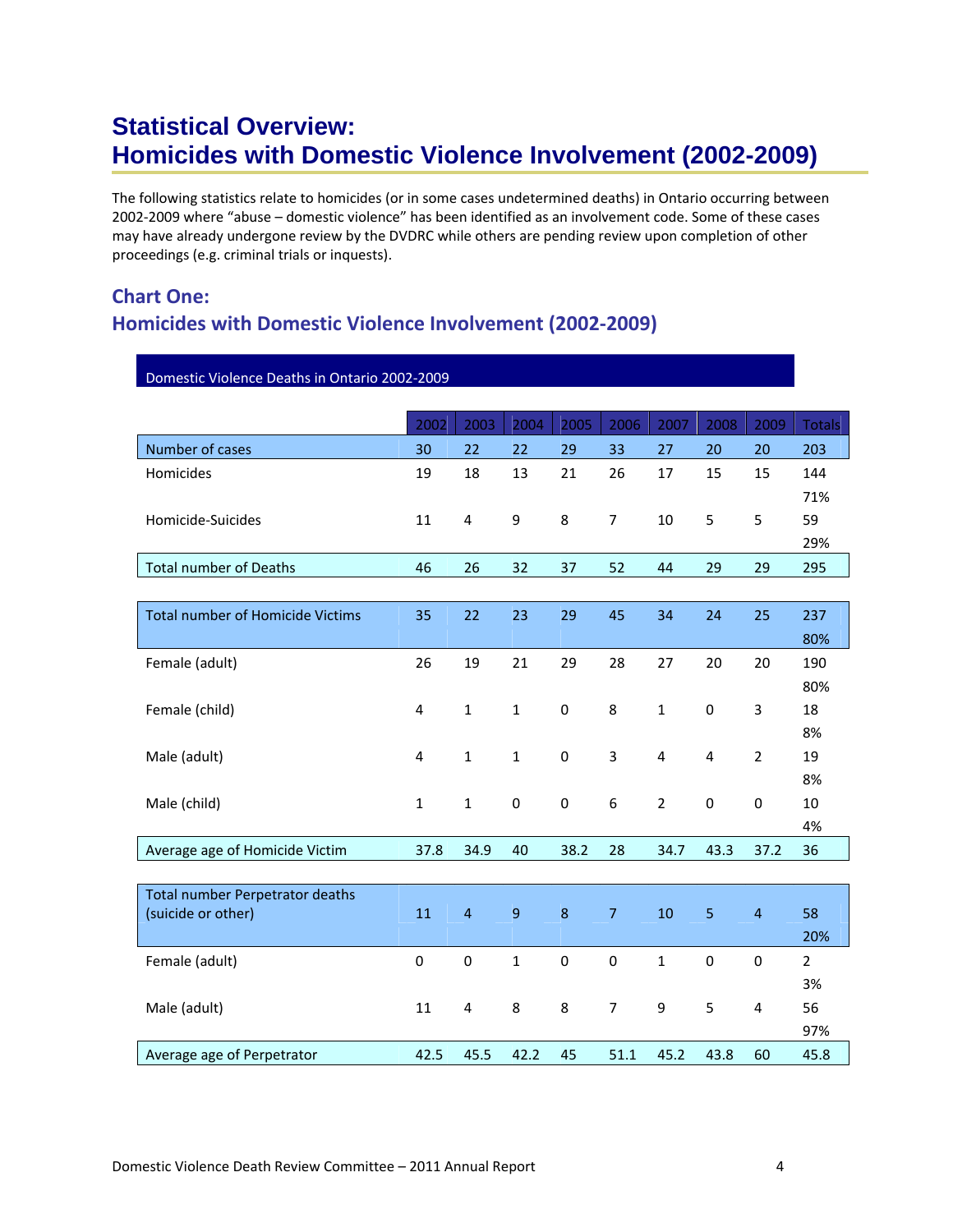#### **Summary of Chart One: Homicides with Domestic Violence Involvement (2002‐2009)**

- There were 203 domestic homicide and domestic homicide-suicide cases that occurred in Ontario between 2002‐2009.
- 71% of the cases were homicides and 29% of the cases were homicide‐suicides.
- The 203 cases resulted in 295 deaths.
- 80% of these deaths were homicide victims and 20% were perpetrators who committed suicide or were otherwise killed (e.g. shot by police).
- 80% of the homicide victims were adult females.
- 12% of the homicide victims were children.
- 8% of the homicide victims were adult males.
- 97% of the perpetrator deaths were adult males.
- The average age for homicide victims was 36 years.
- The average age for perpetrators who died was 45.8 years.

#### **Death Factors**

Death Factors are utilized within the Coroner's Information System (CIS) to assist with data retrieval/extraction and analysis. Death factors describe the underlying mechanism or force responsible for non-natural deaths (e.g. Trauma – motor vehicle collision); or the anatomical area or system involved for natural deaths (e.g. Cardiovascular system, Central Nervous system). Coroners are encouraged to identify the death factor most appropriate to the circumstances of the situation, and which lead to the fatal injuries sustained by the victim.

Chart Two illustrates the top death factors cited in all domestic violence deaths (homicides and perpetrator deaths) identified in the Coroners Information System from 2002‐2009.

#### **Chart Two:**

#### **Top Death Factors in Domestic Violence Deaths (2002‐2009)**

|                             |                |                |                |                |                |                |              |                |                | $%$ of<br><b>Total</b> |     |
|-----------------------------|----------------|----------------|----------------|----------------|----------------|----------------|--------------|----------------|----------------|------------------------|-----|
| Death Factor *              | 2002           | 2003           | 2004           | 2005           | 2006           | 2007           | 2008         | 2009           | <b>Total</b>   | <b>Deaths</b>          |     |
| Trauma - cuts, stabs        | 15             | 8              | 11             | 9              | 21             | 14             | 8            | 11             | 97             | 33%                    | 42% |
| Trauma - beating, assault   | 5              | $\overline{4}$ | 4              | 5              | 6              | $\overline{2}$ | $\Omega$     | $\Omega$       | 26             | 9%                     |     |
| Shooting - handgun          | 8              | 5              | $\overline{2}$ | $\overline{4}$ | $\mathbf{1}$   | 9              | $\mathbf{1}$ | 3              | 33             | 11%                    |     |
| Shooting - rifle            | $\overline{2}$ | $\Omega$       | 3              | 5              | 5              | 3              | 3            | $\overline{2}$ | 23             | 8%                     |     |
| Shooting - shotgun          | $\overline{7}$ | $\mathbf{1}$   | $\overline{2}$ | $\overline{2}$ | $\overline{2}$ | $\overline{2}$ | $\mathbf{1}$ | $\overline{2}$ | 19             | 7%                     | 27% |
| Shooting - weapon (not      |                |                |                |                |                |                |              |                |                |                        |     |
| spec.)                      | 0              | $\mathbf{0}$   | $\mathbf{1}$   | $\Omega$       | $\Omega$       | $\Omega$       | $\mathbf{1}$ | $\mathbf{0}$   | $\overline{2}$ | 1%                     |     |
| Asphyxia - airway           |                |                |                |                |                |                |              |                |                |                        |     |
| obstruction                 | 0              | 1              | 1              | $\mathbf{0}$   | $\Omega$       | $\mathbf{1}$   | $\mathbf 0$  | 1              | 4              | 1%                     |     |
| Asphyxia - strangulation    | $\Omega$       | 3              | 4              | 5              | 6              | 4              | 4            | $\Omega$       | 26             | 9%                     | 13% |
| Asphyxia - neck compression | $\mathbf 0$    | 0              | $\Omega$       | 1              | $\overline{2}$ | $\Omega$       | 2            | 3              | 8              | 3%                     |     |
| Other                       | 9              | 4              | 4              | 6              | 9              | 9              | 9            | 7              | 57             | 19%                    | 19% |
| <b>Total</b>                | 46             | 26             | 32             | 37             | 52             | 44             | 29           | 29             | 295            |                        |     |

\* Death factors as coded within the Coroners Information System (CIS) ‐ the database of all cases investigated by the Office of the Chief Coroner for the Province of Ontario.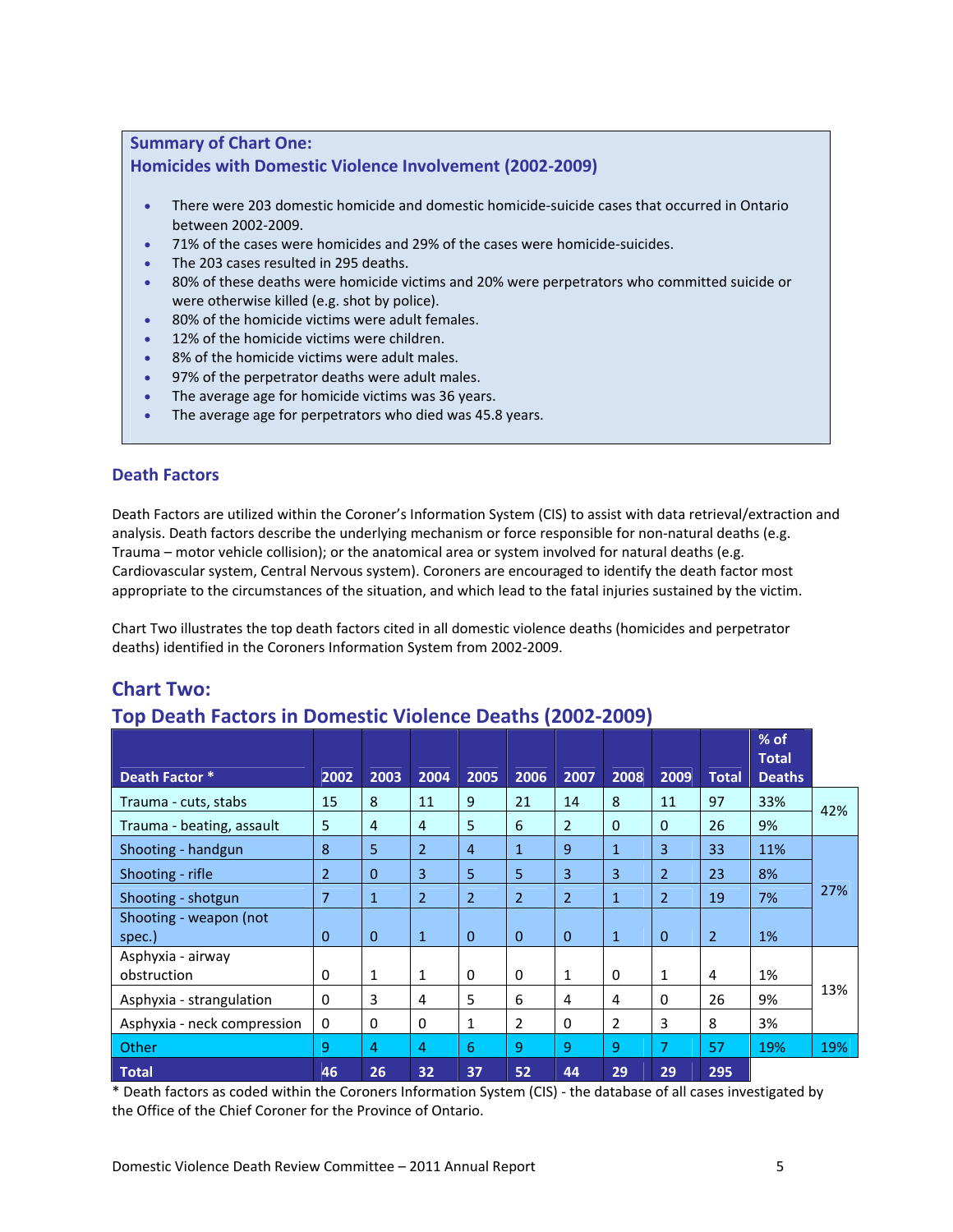#### **Summary of Chart Two: Top Death Factors in Domestic Violence Deaths (2002‐2009)**

- 42% of the deaths involved a death factor of Trauma (cuts/stabs and beating/assault combined)
- 26% of the deaths involved a death factor of Shooting (handgun, rifle, shotgun or gun not specified, combined)
- 13% of the deaths involved a death factor of Asphyxia (airway obstruction, strangulation and neck compression combined)
- 19% of the deaths involved other death factors including: Trauma by motor vehicle, train/vehicle or blunt force; Asphyxia from hanging, anoxic environment and carbon monoxide; Drug toxicity; Jump/fall; Fire with smoke inhalation or thermal injury; Burns – thermal; Drowning; and deaths where the factor was Unascertained.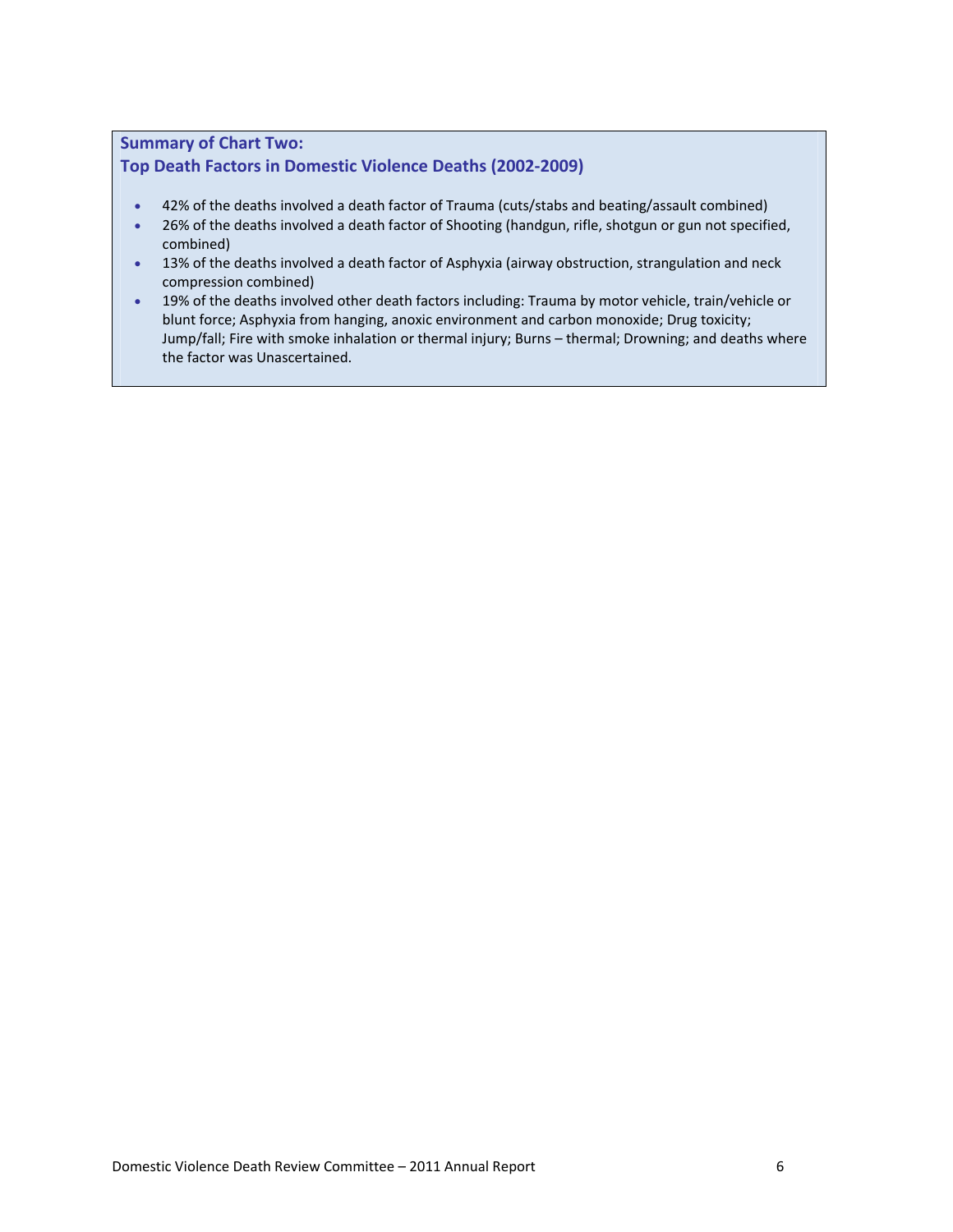# <span id="page-12-0"></span>**Cases reviewed by the DVDRC (2003-2011)**

Since its inception in 2003, the DVDRC has reviewed 144 cases that involved a total of 219 deaths. This includes 76 homicide and 68 homicide-suicide cases, some of which may have involved multiple victims.

The high number of cases reviewed in 2011 reflects a concerted effort on behalf of the DVDRC to commence reviews of pending cases where other proceedings (e.g. criminal trials, etc.) were completed and all murder‐ suicides where no additional proceedings were expected to take place.

The following statistics relate to all cases reviewed by the DVDRC from 2003‐2011 inclusive.

### **Chart Three: Number of Cases Reviewed by the DVDRC (2003‐2011)**

|              |                        |                         | <b>Type of Case</b> |                               |
|--------------|------------------------|-------------------------|---------------------|-------------------------------|
| Year         | # of cases<br>reviewed | # of deaths<br>involved | <b>Homicides</b>    | Homicide -<br><b>Suicides</b> |
| 2003         | 11                     | 24                      | 3                   | 8                             |
| 2004         | 9                      | 11                      | 5                   | 4                             |
| 2005         | 14                     | 19                      | 5                   | 9                             |
| 2006         | 13                     | 21                      | 4                   | 9                             |
| 2007         | 15                     | 25                      | 7                   | 8                             |
| 2008         | 15                     | 17                      | 13                  | 2                             |
| 2009         | 16                     | 25                      | 6                   | 10                            |
| 2010         | 18                     | 36                      | 6                   | 12                            |
| 2011         | 33                     | 41                      | 27                  | 6                             |
| <b>Total</b> | 144                    | 219                     | 76                  | 68                            |
|              |                        |                         | 53%                 | 47%                           |

#### **Summary of Chart Three:**

#### **Number of Cases Reviewed by the DVDRC (2003‐2011)**

- Since its inception in 2003, the DVDRC has reviewed 144 cases, involving 219 deaths.
- 53% of the cases reviewed were homicides.
- 47% of the cases reviewed were homicide-suicides.
- The high number of cases reviewed in 2011 reflects a concerted effort on behalf of the DVDRC to commence reviews of pending cases where other proceedings (e.g. criminal trials, etc.) were completed and all murder‐suicides where no additional proceedings were expected to take place.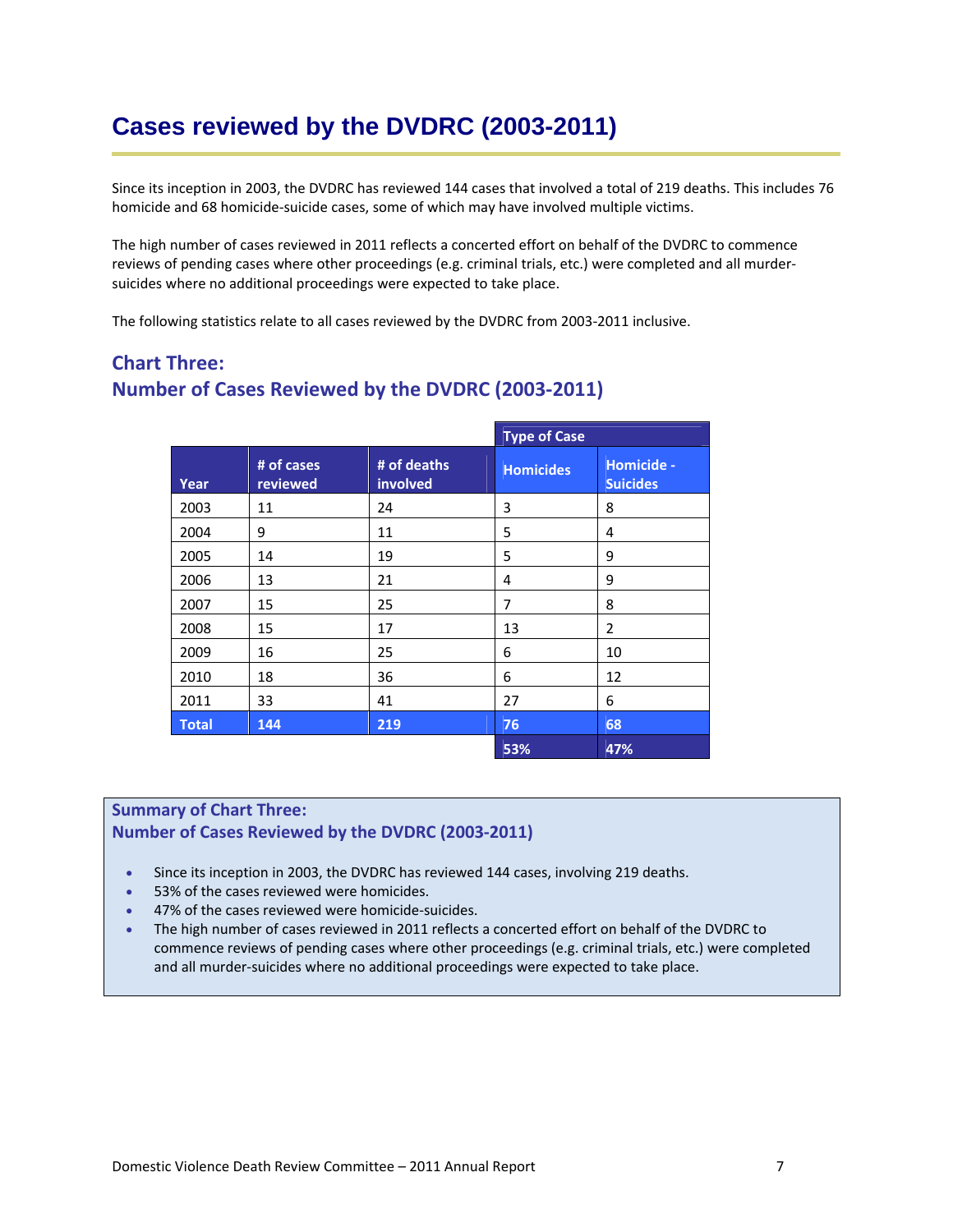#### **Analysis of Risk Factors: Common risk factors**

Based on extensive research, the DVDRC has created a list of 39 risk factors that indicate the potential of lethality within the relationship examined. The recognition of multiple risk factors within a relationship allows for enhanced risk assessment, safety planning and possible prevention of future deaths related to domestic violence through appropriate interventions by criminal justice system partners, including high risk case identification and management.

Risk factors include such things as: history of violence outside of the family, history of domestic violence, prior threats to kill the victim, prior threats or attempts to commit suicide, escalation of violence, actual or pending separation, age disparity in couple, etc. A complete list of all risk factors analyzed, as well as the definition of each, is included in Appendix B.

When reviewing a case, the DVDRC identifies which of the 39 risk factors were present in the relationship between the victim and the perpetrator.

**Chart Four: Frequency of Common Risk Factors in DVDRC Cases Reviewed (2003‐2011)** demonstrates the top risk factors that have emerged from all cases reviewed by the DVDRC from 2003‐2011. The most common risk factors are: history of domestic violence, actual or pending separation, obsessive behaviour, depressed perpetrator, prior threats or attempts to commit suicide, escalation of violence, prior threats to kill the victim, prior attempts to isolate the victim, victims who had an intuitive sense of fear and a perpetrator who was unemployed.

#### **Chart Four: Frequency of Common Risk Factors in DVDRC Cases Reviewed (2003‐2011)**

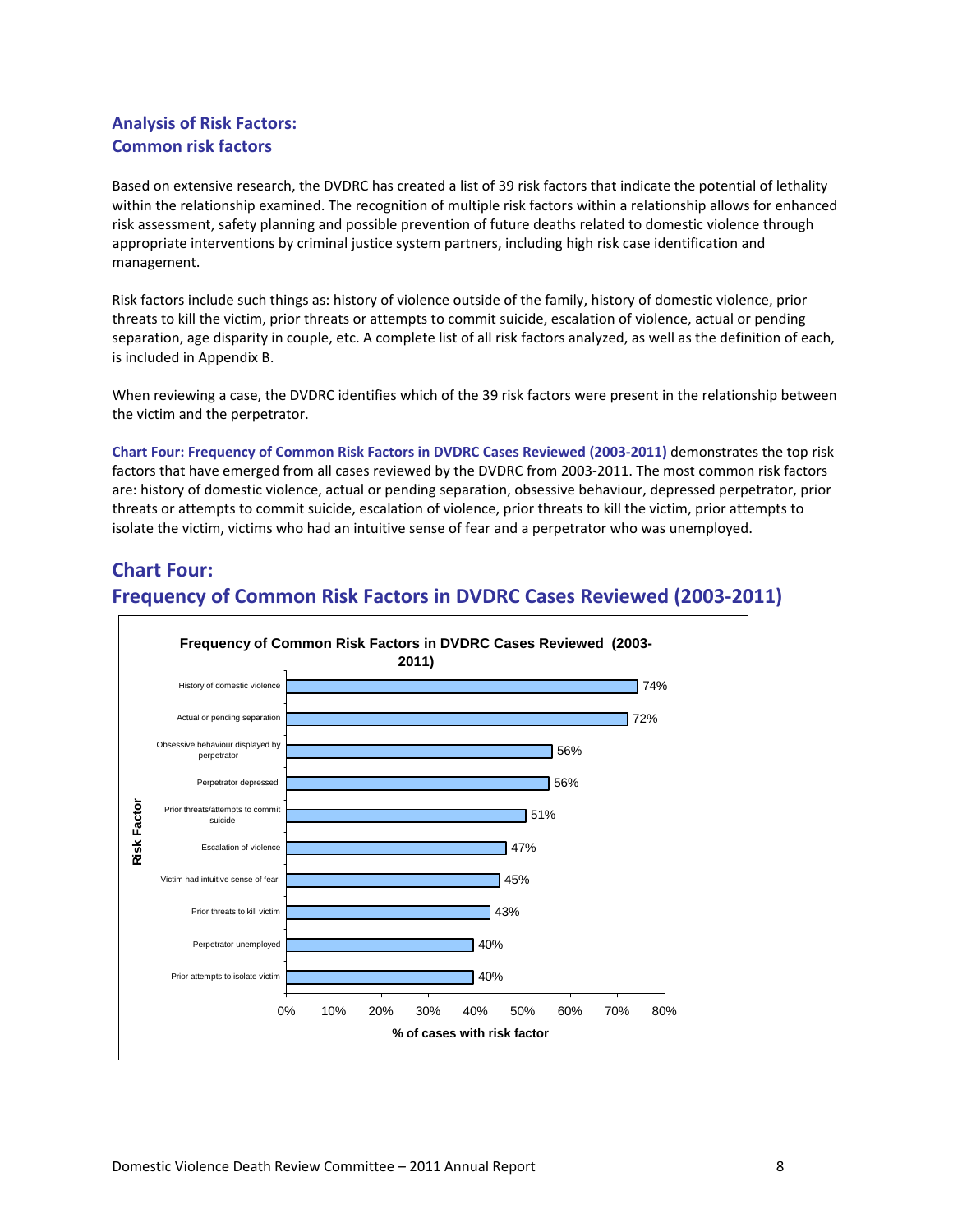#### **Summary of Chart Four: Frequency of Common Risk Factors in DVDRC Cases Reviewed (2003‐2011)**

- When reviewing a case, the DVDRC identifies which of the 39 established risk factors were present in the relationship between the perpetrator and the victim.
- 74% of all cases reviewed between 2003‐2011 involved a couple where there was a history of domestic violence
- 72% of the cases involved a couple with an actual or pending separation
- The other top risk factors were: obsessive behaviour by the perpetrator, a perpetrator that was depressed, an escalation of violence, prior threats or attempts to commit suicide, prior threats to kill the victim, a victim that had an intuitive sense of fear towards the perpetrator and a perpetrator that was unemployed.

#### **Analysis of Risk Factors: Number of risk factors per case**

The recognition of multiple risk factors within a relationship allows for enhanced risk assessment, safety planning and possible prevention of future deaths related to domestic violence through appropriate interventions by criminal justice system partners, including high risk case identification and management.

**Chart Five: Number of Risk Factors per Case – All DVDRC cases reviewed (2003‐2011),** clearly demonstrates that in the vast majority of cases (i.e. 76%), 7 or more risk factors were identified. For cases with 4 or more risk factors identified, this increases to 89%. The significance of this finding is that many domestic homicides may have been predicted and prevented with earlier recognition and action towards identified risk factors for future lethality.

#### **Chart Five: Number of Risk Factors per Case – All DVDRC cases reviewed (2003‐ 2011)**

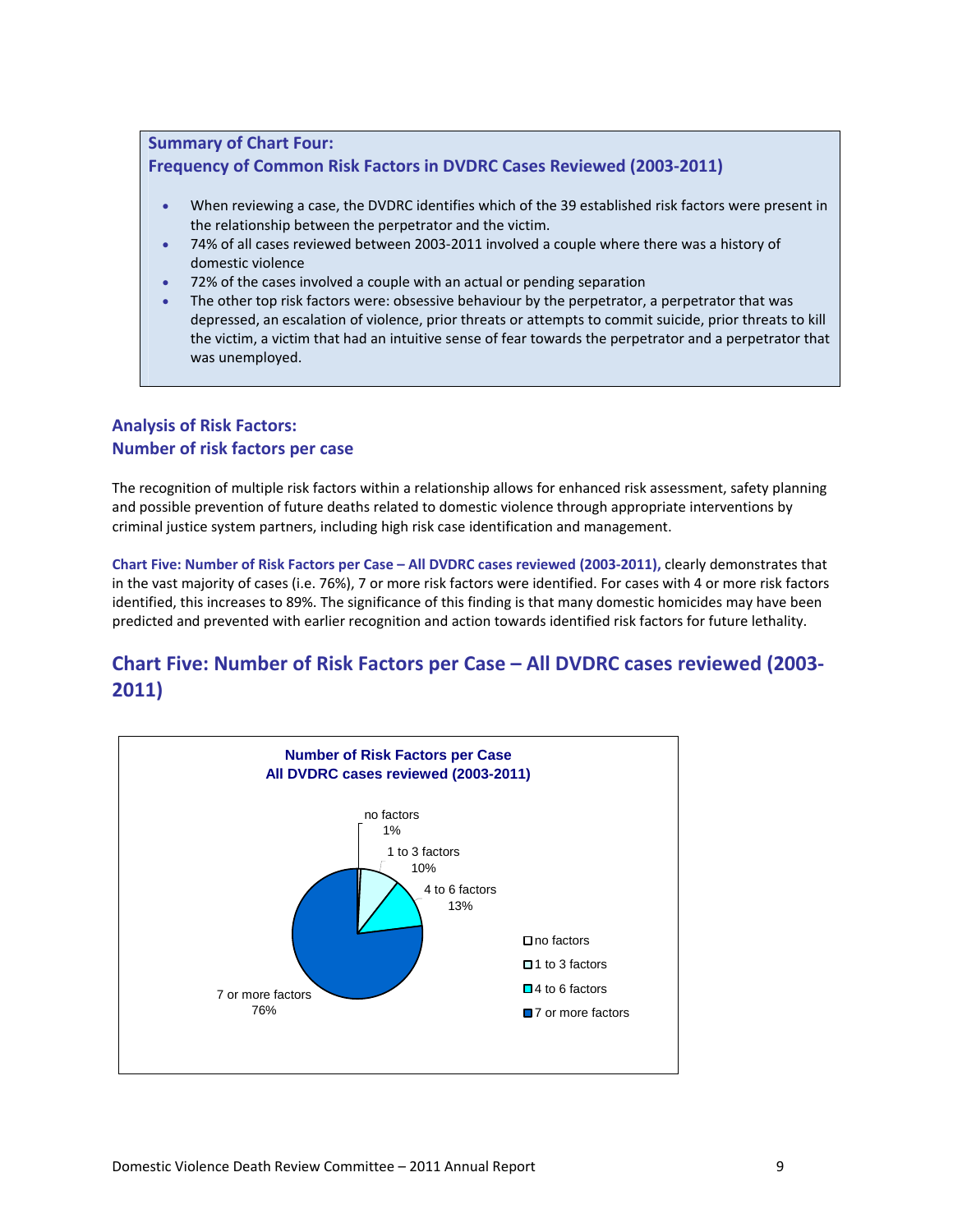#### **Summary of Chart Five: Number of Risk Factors per Case – All DVDRC cases reviewed (2003‐2011)**

- In 76% of the cases reviewed, 7 or more risk factors were identified.
- In 13% of the cases reviewed, 4 to 6 risk factors were identified.
- The combined proportion of cases with 4 or more risk factors was 89%.
- In 10% of the cases reviewed, 1 to 3 risk factors were identified.
- In 1% of the cases reviewed, no risk factors were identified.
- The recognition of multiple risk factors within a relationship allows for enhanced risk assessment, safety planning and possible prevention of future deaths related to domestic violence.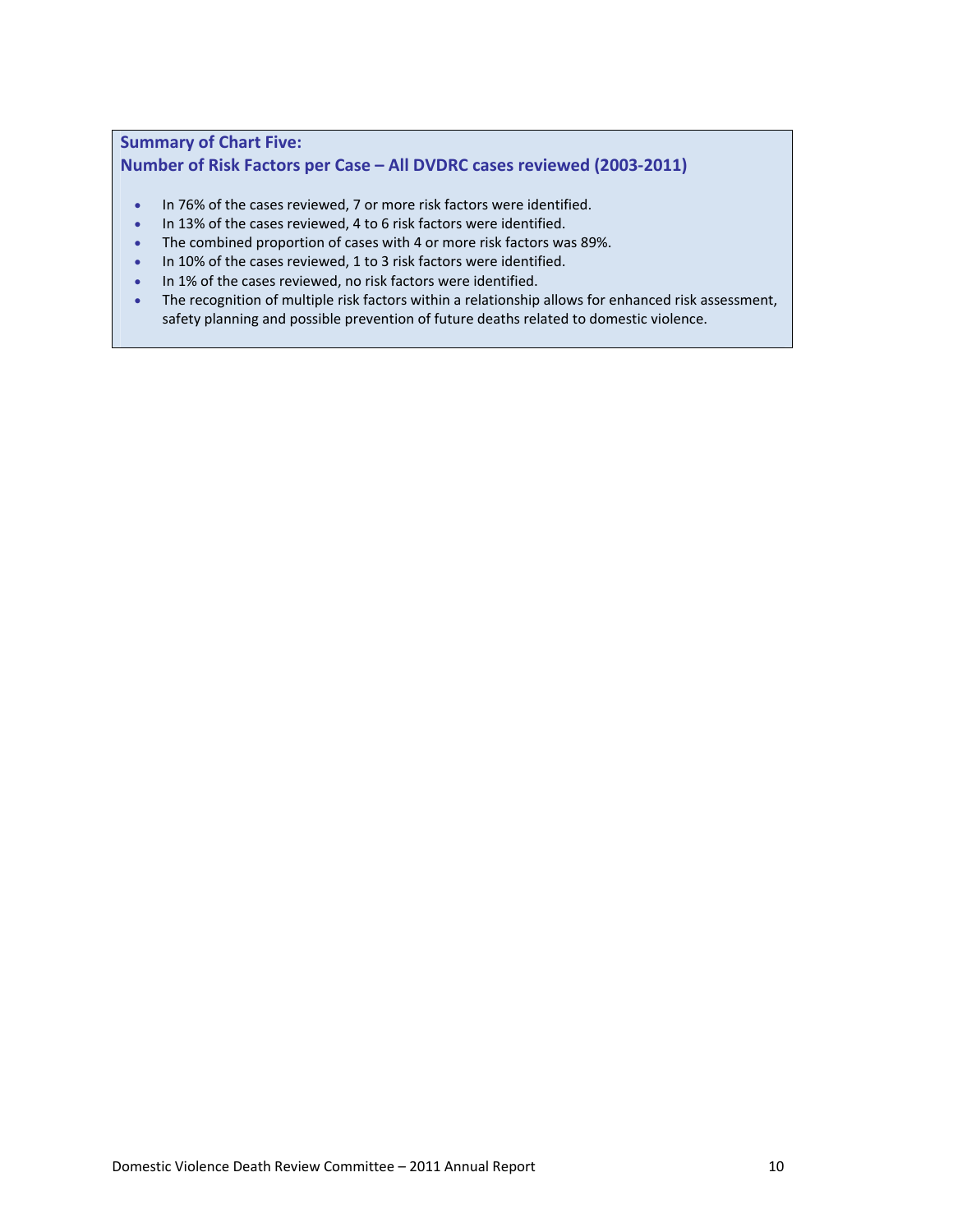# <span id="page-16-0"></span>**Statistical Overview: Cases reviewed by the DVDRC in 2011**

| The following chart is a summary of all cases reviewed in 2011. |  |
|-----------------------------------------------------------------|--|
|-----------------------------------------------------------------|--|

| <b>DVDRC</b><br>case #  | year of<br>death | <b>HOM</b> | HOM-           | $#$ of<br>victims | age of<br>victims | age of<br>perp |              | gender<br>victim |              | gender<br>perpetrator | # of risk<br>factors |
|-------------------------|------------------|------------|----------------|-------------------|-------------------|----------------|--------------|------------------|--------------|-----------------------|----------------------|
|                         |                  |            | <b>SUI</b>     |                   |                   |                | F            | M                | F            | M                     |                      |
| 1                       | 2010             |            | ✓              | 1                 | 64                | 71             | $\checkmark$ |                  |              | ✓                     | 3                    |
| $\mathbf 2$             | 2003             | ✓          |                | 1                 | 51                | 55             | ✓            |                  |              | ✓                     | 12                   |
| 3                       | 2005             | ✓          |                | $\mathbf{1}$      | 21                | 26             | ✓            |                  |              | ✓                     | 11                   |
| 4                       | 2005             | ✓          |                | 1                 | 48                | 55             | ✓            |                  |              | $\checkmark$          | 8                    |
| 5                       | 2002             | ✓          |                | $\mathbf{1}$      | 32                | 36             | ✓            |                  |              | $\checkmark$          | 8                    |
| 6                       | 2007             | ✓          |                | $\overline{2}$    | 33                | 35             | $\checkmark$ |                  |              | ✓                     | $\overline{7}$       |
|                         |                  |            |                |                   | 34                |                | ✔            |                  |              |                       |                      |
| 7                       | 2006             | ✓          |                | 1                 | 58                | 64             | $\checkmark$ |                  |              | ✓                     | 8                    |
| 8                       | 2005             | ✓          |                | $\mathbf{1}$      | 25                | 21             | ✓            |                  |              | $\checkmark$          | 8                    |
| 9                       | 2005             | ✓          |                | $\mathbf{1}$      | 33                | 36             | ✓            |                  |              | ✓                     | 10                   |
| 10                      | 2005             | ✓          |                | $\mathbf{1}$      | 41                | 46             | $\checkmark$ |                  |              | ✓                     | 6                    |
| 11                      | 2005             | ✓          |                | $\mathbf{1}$      | 23                | 20             | $\checkmark$ |                  |              | $\checkmark$          | 20                   |
| 12                      | 2005             | ✓          |                | $\mathbf{1}$      | 60                | 61             | ✓            |                  |              | ✓                     | 0                    |
| 13                      | 2005             | ✓          |                | 1                 | 44                | 45             | ✓            |                  |              | $\checkmark$          | 9                    |
| 14                      | 2008             | ✓          |                | $\mathbf{1}$      | 52                | 46             |              | ✓                | ✓            |                       | 14                   |
| 15                      | 2007             | ✓          |                | $\mathbf{1}$      | 42                | 61             |              | ✓                | $\checkmark$ |                       | 8                    |
| 16                      | 2008             | ✓          |                | $\mathbf{1}$      | 48                | 37             |              | ✓                | $\checkmark$ |                       | 18                   |
| 17                      | 2007             | ✓          |                | 1                 | 44                | 47             | ✓            |                  |              | ✓                     | 3                    |
| 18                      | 2008             |            | ✓              | $\overline{2}$    | 46                | 41             | ✓            |                  |              | $\checkmark$          | 4                    |
|                         |                  |            |                |                   | 69                |                | ✓            |                  |              |                       |                      |
| 19                      | 2006             | ✓          |                | 1                 | 29                | 35             | ✓            |                  |              | ✓                     | 8                    |
| 20                      | 2009             |            | ✓              | $\mathbf{1}$      | 61                | 79             | $\checkmark$ |                  |              | ✓                     | $\overline{2}$       |
| 21                      | 2004             | ✓          |                | $\mathbf{1}$      | 40                | 51             | $\checkmark$ |                  |              | ✓                     | 15                   |
| 22                      | 2006             | ✓          |                | $\mathbf{1}$      | 56                | 55             | ✓            |                  |              | ✓                     | 12                   |
| 23                      | 2007             | ✓          |                | $\mathbf{1}$      | 40                | 41             | $\checkmark$ |                  |              | $\checkmark$          | 10                   |
| 24                      | 2007             | ✓          |                | 1                 | 26                | 43             |              | ✓                | $\checkmark$ |                       | 19                   |
| 25                      | 2007             | ✓          |                | $\mathbf{1}$      | 16                | 17             | ✓            |                  |              | ✓                     | 4                    |
| 26                      | 2006             |            | ✓              | $\mathbf{1}$      | 83                | 85             | $\checkmark$ |                  |              | $\checkmark$          | $\mathbf{1}$         |
| 27                      | 2008             | ✓          |                | $\mathbf{1}$      | 51                | 58             | $\checkmark$ |                  |              | $\checkmark$          | 9                    |
| 28                      | 2009             | ✓          |                | 1                 | 71                | 50             | ✓            |                  |              | ✓                     | 21                   |
| 29                      | 2009             | ✓          |                | $\mathbf{1}$      | 37                | 31             | $\checkmark$ |                  |              | ✓                     | 14                   |
| 30                      | 2009             |            | ✓              | 1                 | 55                | 63             | $\checkmark$ |                  |              | ✓                     | 6                    |
| 31                      | 2009             |            | ✓              | $\overline{2}$    | 25                | 27             | ✓            |                  |              | ✓                     | 13                   |
|                         |                  |            |                |                   | $\mathbf{1}$      |                | $\checkmark$ |                  |              |                       |                      |
| 32                      | 2008             | ✓          |                | $\mathbf{1}$      | 44                | 41             | $\checkmark$ |                  |              | ✓                     | $\mathbf{1}$         |
| 33                      | 2005             | ✓          |                | $\mathbf{1}$      | 28                | 30             | $\checkmark$ |                  |              | $\checkmark$          | 19                   |
|                         |                  |            |                |                   |                   |                |              |                  |              |                       |                      |
| <b>Total or Average</b> |                  | 27         | $6\phantom{a}$ | 36                | 42.5              | 45.7           | 32           | 4                | 4            | 29                    | 9.4                  |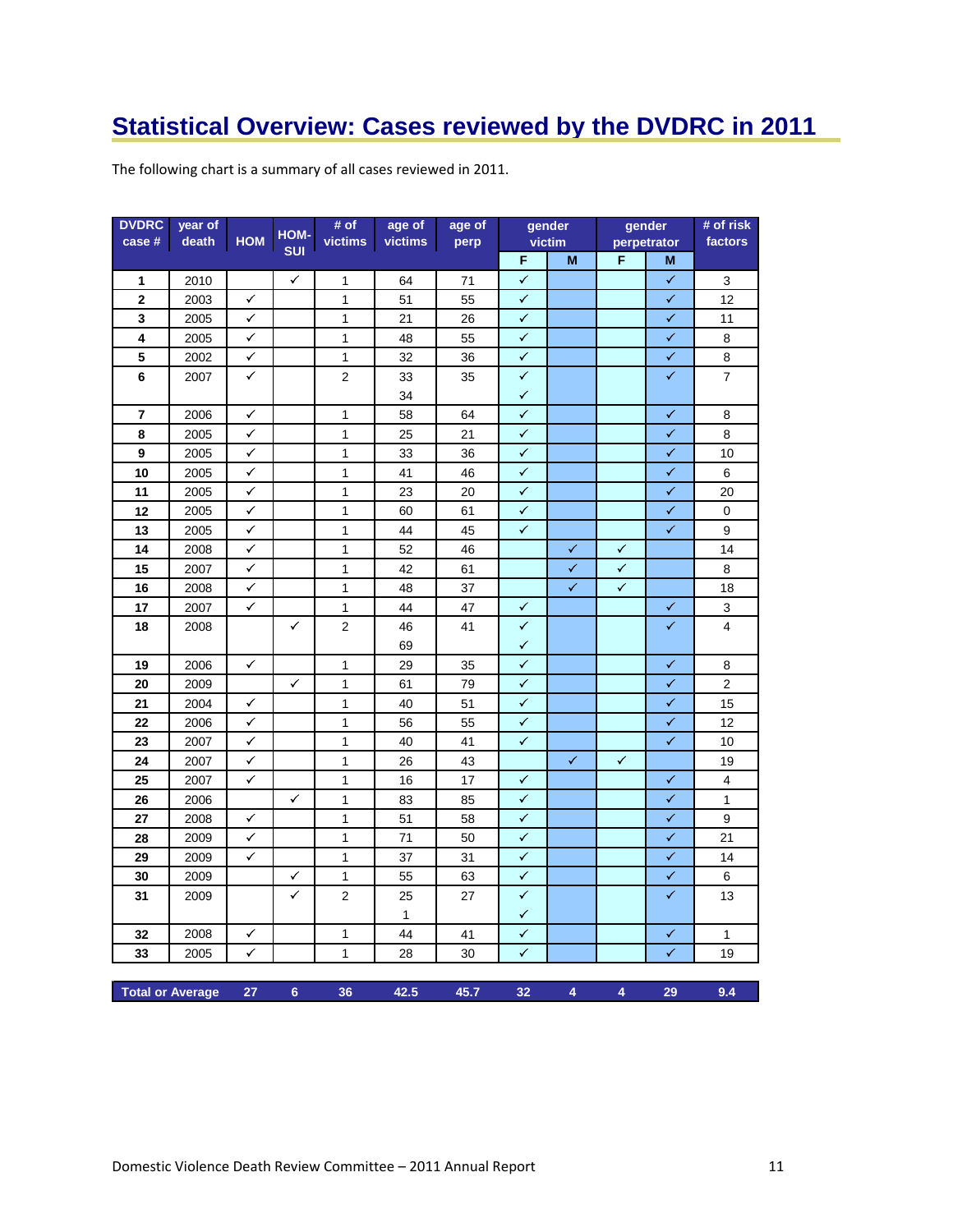#### **Chart Six: Summary of DVDRC cases reviewed in 2011**

**Summary of Chart Six: Summary of Cases Reviewed in 2011** There were 27 homicide cases and 6 homicide‐suicide cases, resulting in 41 deaths (36 victims and 5 perpetrators\*), that were reviewed in 2011. The deaths reviewed in 2011 occurred as far back as 2002 and as recently as 2010. Of the 36 victims in the cases reviewed in 2011, 32 (89%) were female and 4 (11%) were male. 29 (88%) of the 33 cases reviewed involved perpetrators that were male. 4 (12%) of the cases involved female perpetrators. The victims ranged in age from 1 year to 83 years. The average age for victims was 42.5 years. The perpetrators ranged in age from 17 to 85 years. The average age for perpetrators was 45.7 years. The average number of risk factors identified in the cases reviewed was 9.4. The number of risk factors ranged from 0 to 21.

\*As one perpetrator committed suicide in another province, the homicides he committed are included in Ontario statistics, but his own suicide is not.

#### **Analysis of Risk Factors: Number of risk factors per case**

The data in Chart Seven**: Number of Risk Factors Identified in Cases Reviewed (2011**), is consistent with the findings of cases reviewed (2003-2011) which clearly demonstrates that the vast majority of cases resulting in domestic homicide or homicide‐suicide, had a significant number of risk factors (i.e. 7 or more) and therefore were potentially predictable and preventable. It is important to again stress that the recognition of multiple risk factors within a relationship allows for enhanced risk assessment, safety planning and possible prevention of future deaths related to domestic violence.



#### **Chart Seven: Number of Risk Factors Identified in Cases Reviewed (2011)**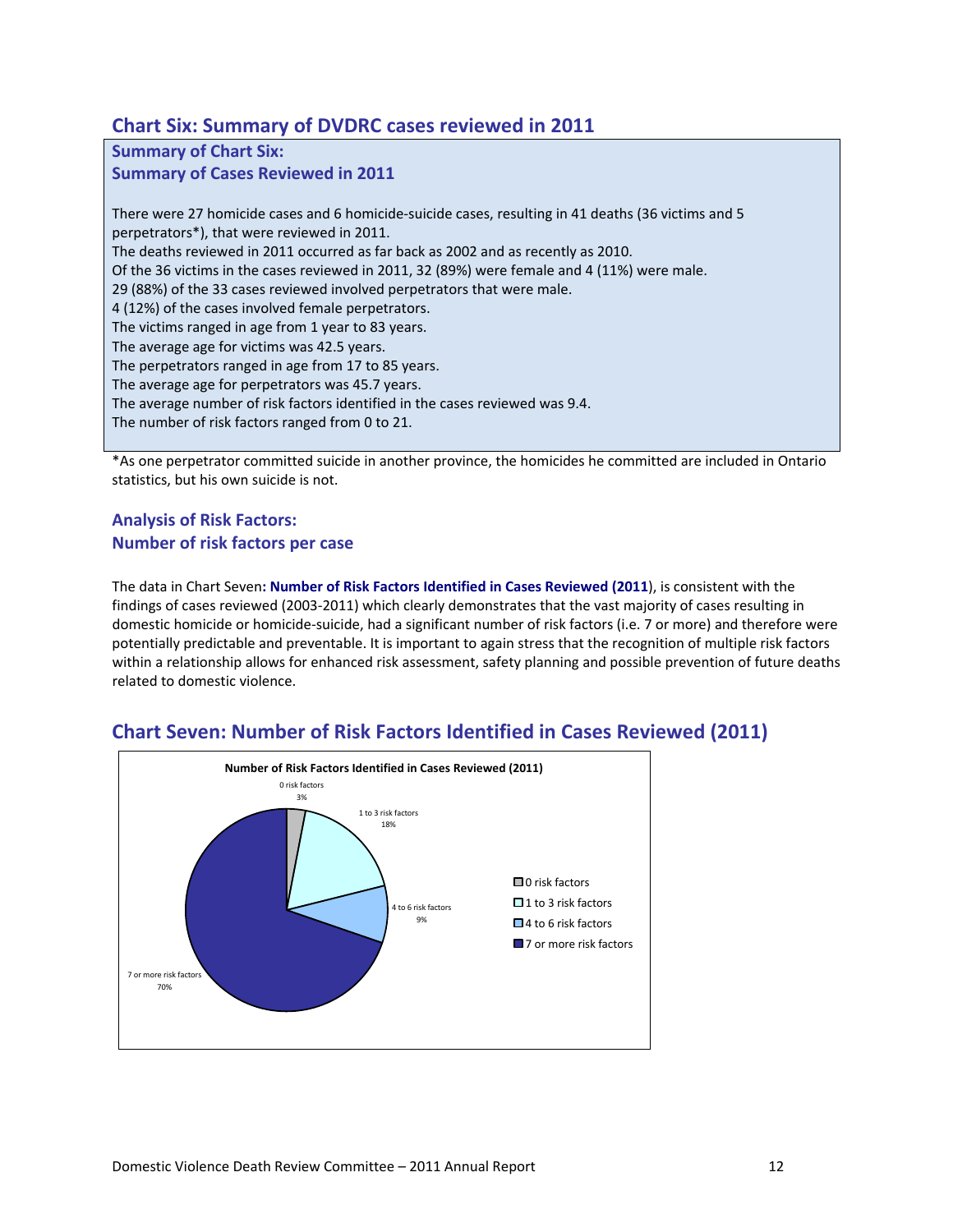#### **Summary of Chart Seven: Number of Risk Factors Identified in Cases Reviewed (2011)**

70% of the cases reviewed in 2011 had 7 or more risk factors 9% of the cases reviewed had 4 to 6 risk factors 18% of the cases reviewed had 1 to 3 risk factors 3% (which represents one case), had no risk factors identified

#### **Analysis of Death Factors**

In Ontario, a Coroner's Investigation Statement (Form 3) is prepared for all cases investigated by a coroner. Investigating coroners are encouraged to identify death factors such as trauma – cuts/stabs, shooting – shotgun, asphyxia‐hanging, etc. in order to better understand the various elements or factors contributing to the death. Death factors are identified on the Form 3 and subsequently retained within in the Coroners Information System through standardized coding that is completed for each investigation.

**Chart Eight: Death Factors for Cases Reviewed in 2011** shows that the majority of cases reviewed in 2011 involved some type of trauma including cuts, stabs, beatings, assaults and falls or jumps. The five deaths from shooting shotgun (three victims and two perpetrators) resulted from one homicide and two homicide‐suicide cases.

| Death Factor *              | <b>Victim</b> | <b>Perpetrator</b> |
|-----------------------------|---------------|--------------------|
| Trauma - cuts, stabs        | 16            |                    |
| Trauma - beating, assault   | 6             |                    |
| Trauma - fall/jump          |               |                    |
| Shooting - shotgun          | 3             | 2                  |
| Asphyxia - strangulation    | 6             |                    |
| Asphyxia - neck compression |               |                    |
| Asphyxia - smothering       | 2             |                    |
| Drowning                    | 1             |                    |
| Smoke Inhalation            |               |                    |
| Unascertained               | 1             |                    |
| Other**                     |               |                    |
| <b>Total # of deaths</b>    | 36            |                    |

#### **Chart Eight: Death Factors for Cases Reviewed in 2011**

\* Death factors as coded within the Coroners Information System (CIS) ‐ the database of all cases investigated by the Office of the Chief Coroner for the Province of Ontario.

\*\* One perpetrator died from pneumonia after stabbing himself.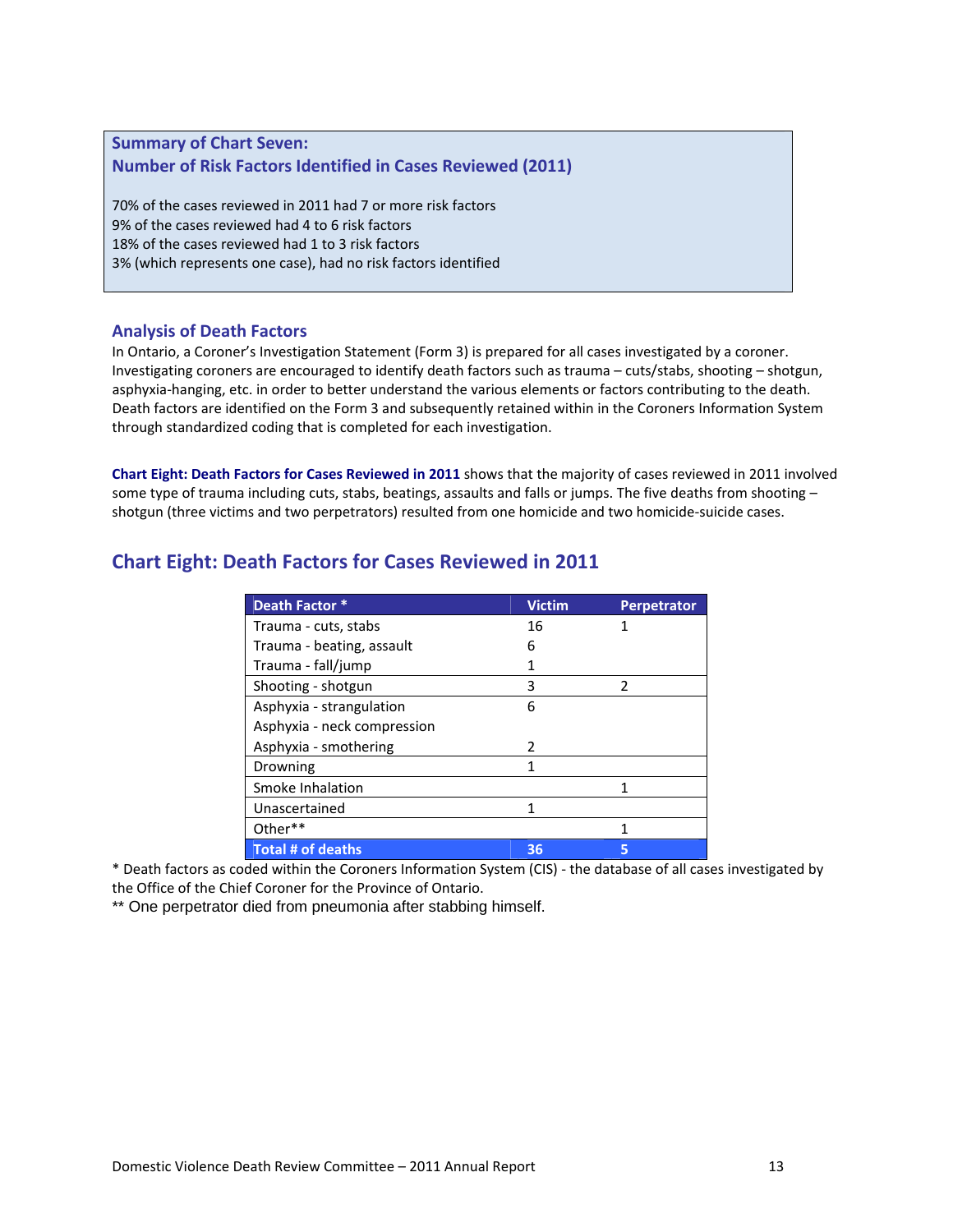#### **Discussion and Significant Findings:**

In 2011, the DVDRC reviewed more cases than ever before. The high number of reviews is a result of a refined review process and a concerted effort to clear all cases where other proceedings (like criminal trials) were completed. The cases reviewed in 2011 included homicides and/or homicide-suicides that occurred as far back as 2002 and as recently as 2010.

The average number of risk factors identified from reviews conducted in 2011 was significant at 9.2 risk factors per case. This included one case where there were no risk factors and thus almost no predictability for future lethality. In another case, 21 risk factors were identified which implies that there was likely significant opportunity to predict (and prevent) future lethality.

Interestingly, in 2011, four of the cases involved perpetrators who were female. Five of the cases (two of which involved female perpetrators) involved victims and/or perpetrators who were identified as First Nation background. The implications of these findings are discussed further in **Chapter Four: Learning from DVDRC Reviews.**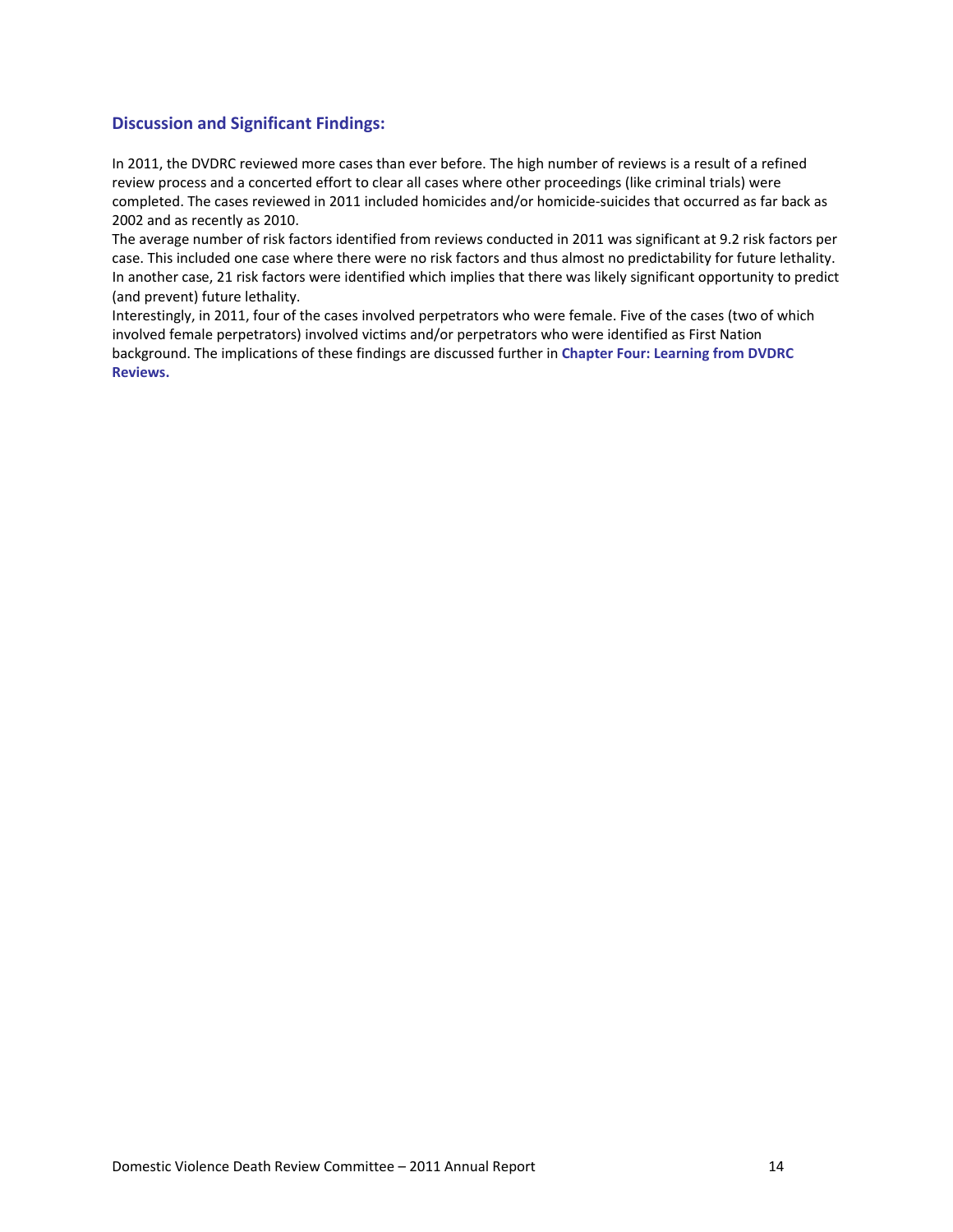<span id="page-20-0"></span>The following is a summary, together with recommendations made towards the prevention of future similar deaths, from the 33 cases reviewed by the DVDRC in 2011. In some cases, no recommendations were made as the Committee either saw no opportunity to recommend anything or the issues identified had already been the subject of recommendations made from previous case reviews.

#### **Case DVDRC‐ 2011‐ 01 OCC file numbers: 2010‐2686 and 2687**

This case involved a 64‐year‐old female victim and the 71‐year‐old perpetrator who was her husband. The couple had been married for 46 years and had five adult children.

On March 7, 2010, neighbours heard screaming coming from the residence where the couple lived. Later that morning, the body of the perpetrator was found lying in a pool of blood in the driveway. He had sustained self-inflicted stab wounds to the neck, chest and abdomen. The victim was located inside the house with fatal incised wounds to her neck.

The victim and perpetrator seemed to live independent lives and were not demonstrative of any affection with each other. Their children described them as unhappy, with verbal abuse occurring frequently between them. There were no previous reports of any physical violence.

Three risk factors were identified.

No new recommendations.

#### **Case DVDRC‐2011‐02 OCC file number: 2003‐16227**

The victim and perpetrator were involved in a common‐law relationship. One week before her death, the 51‐year‐old victim went for a hike with the perpetrator and told him that she wanted to separate and split their assets. The argument

continued back at the house and the perpetrator held a knife to the victim's throat.

On November 23, 2003, the victim and perpetrator went for a walk at a conservation area. During the walk, the victim allegedly fell over a cliff while investigating a noise. The perpetrator claimed he ran to assist the victim after he heard her scream, then ran to a nearby house to call for help. The death was not initially seen as suspicious and was ruled accidental.

New information came to light when family and friends told police that the perpetrator had been having an affair. The perpetrator was also reportedly very controlling and abusive towards the victim. He had verbally and physically abused her, isolated her from friends and family, and treated her like a slave. Further police investigation lead to the conclusion that her death was a homicide.

Twelve risk factors were identified.

Common themes: public education (neighbours, friends and families), training for family law lawyers

#### **Recommendations:**

- 1. The Law Society of Upper Canada should adopt a policy of ensuring that lawyers who do deal with family clients are aware of the risk and safety issues in domestic violence cases.
- 2. Domestic violence and risk assessment should be part of the mandatory Ethics & Professional Responsibility course to be required by law schools for all students starting with the class of 2015.
- 3. Domestic violence should be part of the now mandatory CLE requirement for practicing lawyers, at least for those practicing family law. *Committee Comments:* This case represents one of many that have been reviewed where abuse victims have sought advice from family law lawyers shortly before being killed by their partner, usually as part of the separation process. It is critical that education programs are available at the pre‐service (law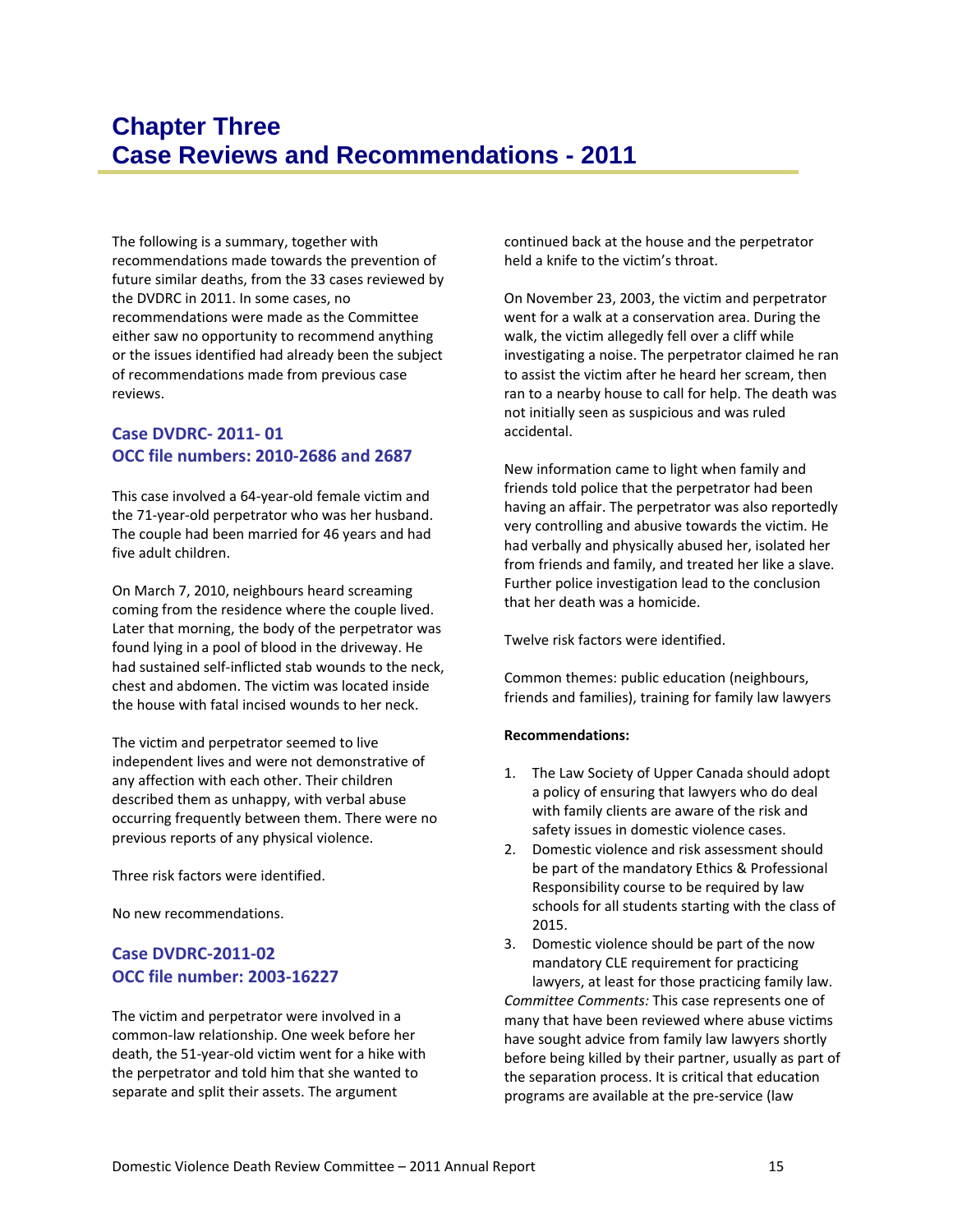schools) and continuing education or specialization programs for family lawyers.

#### **Case DVDRC‐2011‐03 OCC file number: 2005‐10389**

This case involved a 21‐year‐old female victim and her 26‐year‐old boyfriend who was the perpetrator. The couple had an on‐again/off‐again relationship for two years. There were accounts from both family and friends that both had tried to end the relationship on several occasions. The perpetrator was involved with several women at one time.

In July 2005, the perpetrator went to the victim's bedroom and for unknown reasons, began to beat her with his fists. He stomped on her stomach and hit her in the face multiple times with a wine bottle.

Following the beating, the perpetrator took an unknown amount of cash from the victim's residence and proceeded to toss the money in the air as he ranted and raved while walking naked along the road. Residents in the neighbourhood called police and the perpetrator was arrested.

The victim subsequently succumbed to the injuries inflicted by the perpetrator.

The perpetrator had several previous relationships that were troubled. He had a history of being violent with family members. There were several accounts of the perpetrator previously assaulting the victim. In 2004, the victim miscarried after an altercation with the perpetrator.

Eleven risk factors were identified.

Common themes: training in the detection of DV by hospital emergency staff (relating to the miscarriage in 2004); Neighbours, Friends and Family and the use of social media for disseminating information

No new recommendations.

#### **Case DVDRC‐2011‐04 OCC file number: 2005‐11624**

The victim and perpetrator met in 1995 while in Vietnam and the perpetrator sponsored the victim to come to Canada in 1997 where the couple were subsequently married in an "arranged" marriage.

In August 2005, the 48‐year‐old female victim and 55‐year‐old male perpetrator had an argument because the victim wanted a divorce and the perpetrator did not.

The perpetrator left for work on the night shift and returned home the next morning. The couple began arguing and their 5‐year‐old son witnessed his father grab his mother and take her down to the basement. He saw his father sit on his mother and then his mother became quiet.

The perpetrator then contacted his own mother and asked her to come to the residence immediately. He told her that he and his wife had an argument and that his wife was in the basement. The perpetrator's mother observed the victim (her daughter‐in‐law), lying on the basement floor, naked from the waist down, but she did not call for medical assistance. The perpetrator's brother arrived later and found the victim lying on the floor and cold to the touch. He called 911 and advised them that the victim needed medical assistance and that his brother had taken an overdose of sleeping pills. Ambulance personnel attended and found the victim to be deceased.

Eight risk factors were identified.

Common themes: need for outreach in mental health and domestic violence awareness/ prevention programs, particularly in culturally diverse communities.

No new recommendations.

#### **Case DVDRC‐2011‐05 OCC file number: 2002‐14112**

The 36‐year‐old male perpetrator and 32‐year‐old female victim lived in distant cities and started a long distance relationship. The perpetrator had a job, but not in the chosen profession to which he aspired. The perpetrator subsequently relocated and moved in with the victim.

The victim had an estranged husband who was still living in China. The husband moved to the city where the victim was living with the perpetrator. The victim and her husband decided to try and save their marriage, so the couple moved into another apartment while the perpetrator was out of town.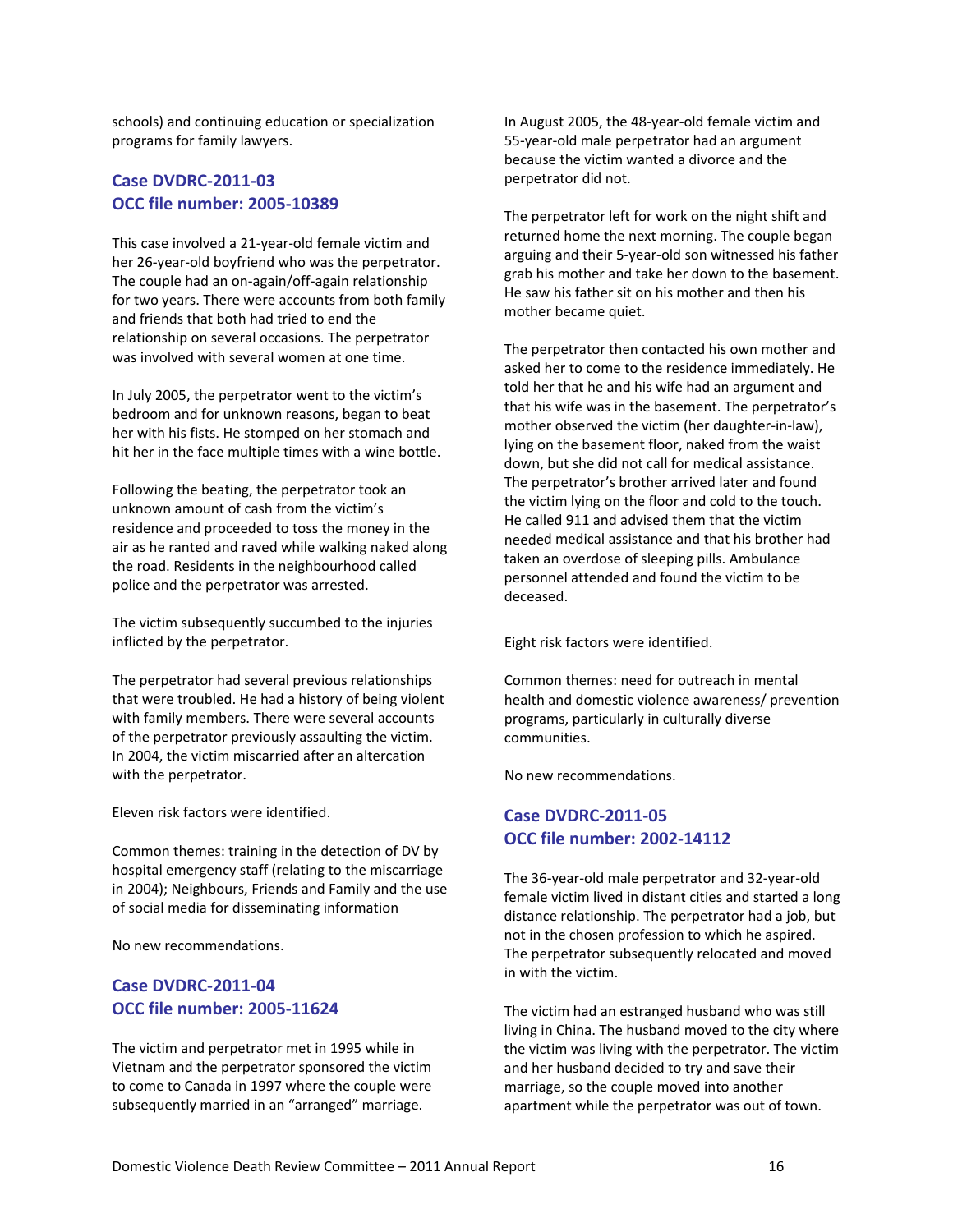When the perpetrator returned home, he found a note from the victim indicating that she and her husband were reconciling and had moved out. As the apartment was in the victim's name, the perpetrator was told that he had to move out.

On November 7, 2002, the victim was upset and contacted the perpetrator to tell him that she had been diagnosed with cancer.

The perpetrator and victim met up in a parking lot outside of her residence later that day. The perpetrator was upset about the victim returning to her husband, her medical ailments, his inability to work in his chosen profession, being forced to find new accommodations and not having any support network or close friends. The perpetrator stabbed the victim repeatedly while she sat in her car outside of her residence. He then phoned police to say that he had killed his girlfriend.

Eight risk factors were identified.

Common themes: safe separation, support services (the perpetrator was failing in his chosen profession)

No new recommendations.

#### **Case DVDRC‐2011‐06 OCC file numbers: 2007‐1349 and 1350**

Victim 1 was the 33‐year‐old wife of the 38‐year‐old perpetrator. The couple was separated, but shared custody of their two children (ages 3 and 4 years) and maintained two residences that were also shared. The couple had been married for nine years.

Victim 1 was involved in a new relationship, and Victim 2 was the 34‐year‐old separated wife of Victim 1's new partner.

Victim 2 was not in any way involved in the relationship between the perpetrator and Victim 1.

Two weeks prior to the homicides, Victim 1 told the perpetrator (her husband) that she would not be reconciling with him. The perpetrator was aware that Victim 1 had recently gone on vacation with her new partner (the separated husband of Victim 2) and that the couple had spent time in the matrimonial home that the perpetrator and Victim 1 still shared on an alternating weekly basis.

On February 8, 2007, the perpetrator discovered the home address of Victim 2. From their investigation, police believe the perpetrator attended the residence of Victim 2 on February 8 and February 10, 2007, but left when he determined that she was not home.

On February 11, 2007, the perpetrator and Victim 1 spent the day with their children and went to church, brunch and dinner together.

On the evening of February 11, 2007, the perpetrator attended the residence of Victim 2, gained entry into her home and strangled her. He then transported her body to the matrimonial residence he shared with Victim 1. The perpetrator then attacked and cut the throat of Victim 1 in her bedroom. A crumpled photograph of Victim 1 with her new partner was found near her body.

The couple's two children were asleep in the residence at the time, but were not harmed.

The perpetrator attempted to stage the scene to make it appear as though Victim 2 had killed Victim 1 and then hanged herself in the garage.

There was evidence that the perpetrator had a history of following Victim 1 by using a GPS tracking device. Police reports indicated that there was a history of non‐consensual sex between the perpetrator and Victim 1.

Seven risk factors were identified.

Common themes: safe separation

No new recommendations.

#### **Case DVDRC‐2011‐07 OCC file number: 2006‐7233**

On June 15, 2006, the 58‐year‐old female victim was found dead in bed in her residence. The cause of death was stab wounds to the neck and chest associated with blunt force injury to the head. The perpetrator was the victim's 64‐year‐old husband who sustained self-inflicted, non-lethal injuries. The perpetrator's head was resting on a religious statue and another statue was found near the victim. The perpetrator was charged with first degree murder and was found not criminally responsible.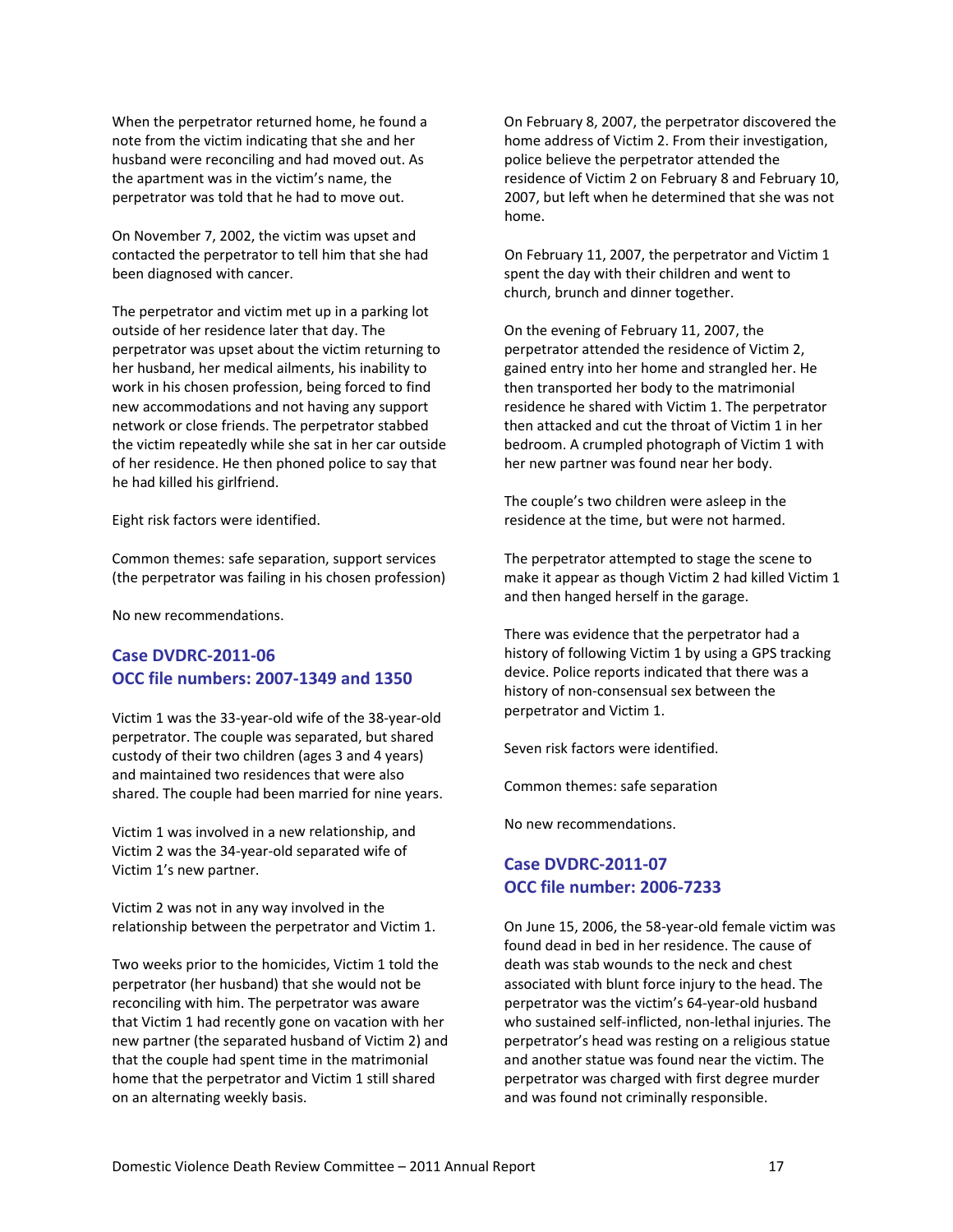The couple had been separated for many years, but the perpetrator was temporarily residing with the victim since his recent discharge from a hospital psychiatric ward following an admission for a serious suicide attempt.

A few days prior to the incident, the couple's son said that his father told him that he was "not right and something was going to happen." The daughter‐ in‐law suggested that the perpetrator go back to the hospital as he needed help. She also indicated that she was afraid to have the perpetrator in her house. The victim indicated that she was afraid to be alone with the perpetrator.

The victim advised the perpetrator that he could not live with her any longer. She told the perpetrator that he would be going into a mental institution; the perpetrator was not happy about the future of residing in an institution.

Eight risk factors were identified.

Common themes: mental health and domestic violence

#### **Recommendations**

1. Psychiatrists and other mental health workers are reminded that documentation about suicidal and homicidal ideation are important components of assessing a patient for either involuntary admission or suitability for release from hospital.

*Committee Comments:* Suicidal ideation is frequently documented. Homicidal ideation however, is rarely documented. It is not clear whether this is merely an oversight in documentation or reflects the fact that mental health professionals are not considering homicidal risk.

2. When assessing patients either for involuntary admission or release from hospital, a variety of sources of information should routinely be sought, including family members.

*Committee Comments:* Recognizing issues of patient confidentiality, it is apparent that mental health workers rely heavily, if not exclusively, on the history and/or thoughts of the patient only. Other sources of information, including family, may provide valuable insight or corroboration that will assist the mental health assessment. In this case, the family

had grave concerns about the release of the patient/perpetrator. The family had considerable fear of the patient/perpetrator and concerns about his release, yet he was released into their care because of lack of resources to accept him elsewhere.

#### **Case DVDRC‐2011‐08 OCC file number: 2006‐7233**

The 20‐year‐old male perpetrator and the 25‐year‐ old female victim had been dating for approximately one year, but their relationship reportedly ended just prior to the homicide.

On February 14, 2005, the perpetrator had visited with his sister at her apartment, along with his sister's boyfriend, his mother and the perpetrator's female friend. The group apparently drank together throughout the afternoon and evening. The perpetrator phoned the victim and asked her to come over.

The perpetrator's sister reported that her brother and the victim got into a verbal argument. The sister and her boyfriend left the perpetrator and victim alone.

In the early hours of February 15, 2005, the victim placed a phone call to a male friend. He did not answer his phone so the victim left a message that indicated that she was having an argument with a male.

Some time after the victim's attempted phone call, the perpetrator entered his sister's apartment and told her that the victim was not moving and that she needed an ambulance. He uttered to her that there had been an argument, that the victim had tried to stab him and that he had stabbed her in return.

There was no history of physical violence between the victim and perpetrator. The perpetrator had a criminal record for mischief, fail to comply and assault with a weapon.

Eight risk factors were identified.

No new recommendations.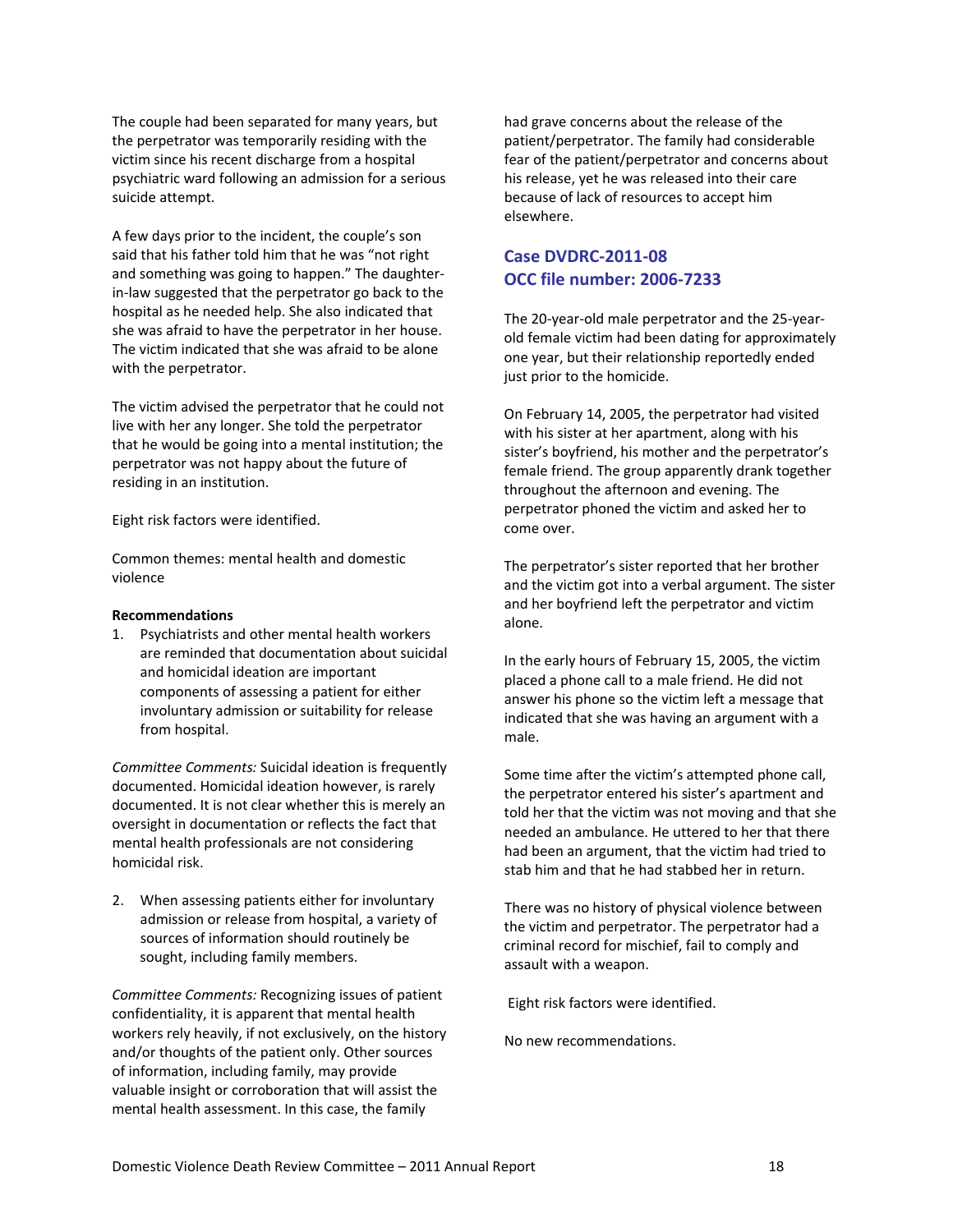#### **Case DVDRC‐2011‐09 OCC file number: 2005‐14305**

The couple had been married for 10 years and had recently been divorced in Korea. The 33‐year‐old female victim had custody of the children, ages 6 and 8. The victim and her 36‐year‐old ex‐husband (the perpetrator), were living together on a temporary basis, in an apartment they shared with their children.

The victim worked in a restaurant and her colleagues were aware of the problems she was having at home. When she did not show up for work, a coworker went to check on her. The co-worker was met by the victim's ex‐husband, who stated that the victim would not be going to work that day.

The co-worker was suspicious and told her employer about her concerns. The employer sent another staff member to the victim's residence to check on her well-being. The perpetrator answered the door, and indicated that the victim had taken the children to school and was not at home.

The staff member returned to the restaurant and told the employer what had transpired. The employer knew about the woman's marital discord and was aware that the victim was involved in a fight with her ex-husband the night before. The employer was concerned, so he attended the building where the victim lived and when he noticed that the victim's car was still in the parking lot, he contacted police.

When police arrived, the perpetrator allowed them into the residence where they found the victim's covered body on the floor. The couple's two young children were in the home and were not harmed.

The perpetrator admitted to police that he and the victim had been fighting for several weeks over financial matters. The perpetrator admitted to strangling the victim.

The perpetrator had a history of mental health issues and the victim had indicated to friends that her ex‐husband sometimes "went crazy." The perpetrator was apparently very depressed, was suffering from insomnia and had attempted suicide by ingesting pills while living in Korea.

The victim had sought assistance from an advisor at an immigration settlement consulting firm. The day before her death, the victim had confided to her advisor at the immigration consulting firm (through a telephone conversation and online messaging), that her ex‐husband abused her, that she was afraid of him and that he had threatened to take their children back to Korea if she did not reconcile with him. She indicated that her ex‐husband had taken possession of the children's passports. The advisor contacted his lawyer for advice and it was suggested that the victim take her children to a shelter for safety. The victim physically attended the advisor's office later that same day and asked him to call police. The advisor said he did not want the police coming to his office and advised her to go home and call from her home. The victim stated that she could not do this as her ex‐husband was there with the children and that he would not let her leave the apartment if she returned home again. Despite these fears, the victim returned home because of the children.

On the same day, the victim also reached out to a friend who suggested that she seek legal assistance for the custody issues. The friend did not know about the abuse, although she had allowed the victim to sleep at her residence a number of times in the previous two weeks so the victim could avoid her ex‐husband's demands for sex.

Ten risk factors were identified.

Common themes: immigration issues and language barriers (including Neighbours, Friends and Families for immigrant communities), unemployment and mental health, workplace education on intimate partner violence, the needs of children who witness (or possibly witness) homicides.

No new recommendations.

#### **Case DVDRC‐2011‐10 OCC file number: 2005‐9549**

The 41‐year‐old female victim returned from a visit to her native country in July 2005 where she had traveled with her two daughters (ages 9 and 15) to visit her grandmother, and reportedly, a male cousin with whom it was alleged she was having an affair. While she was away, her 46‐year‐old husband (the perpetrator) opened a letter addressed to her from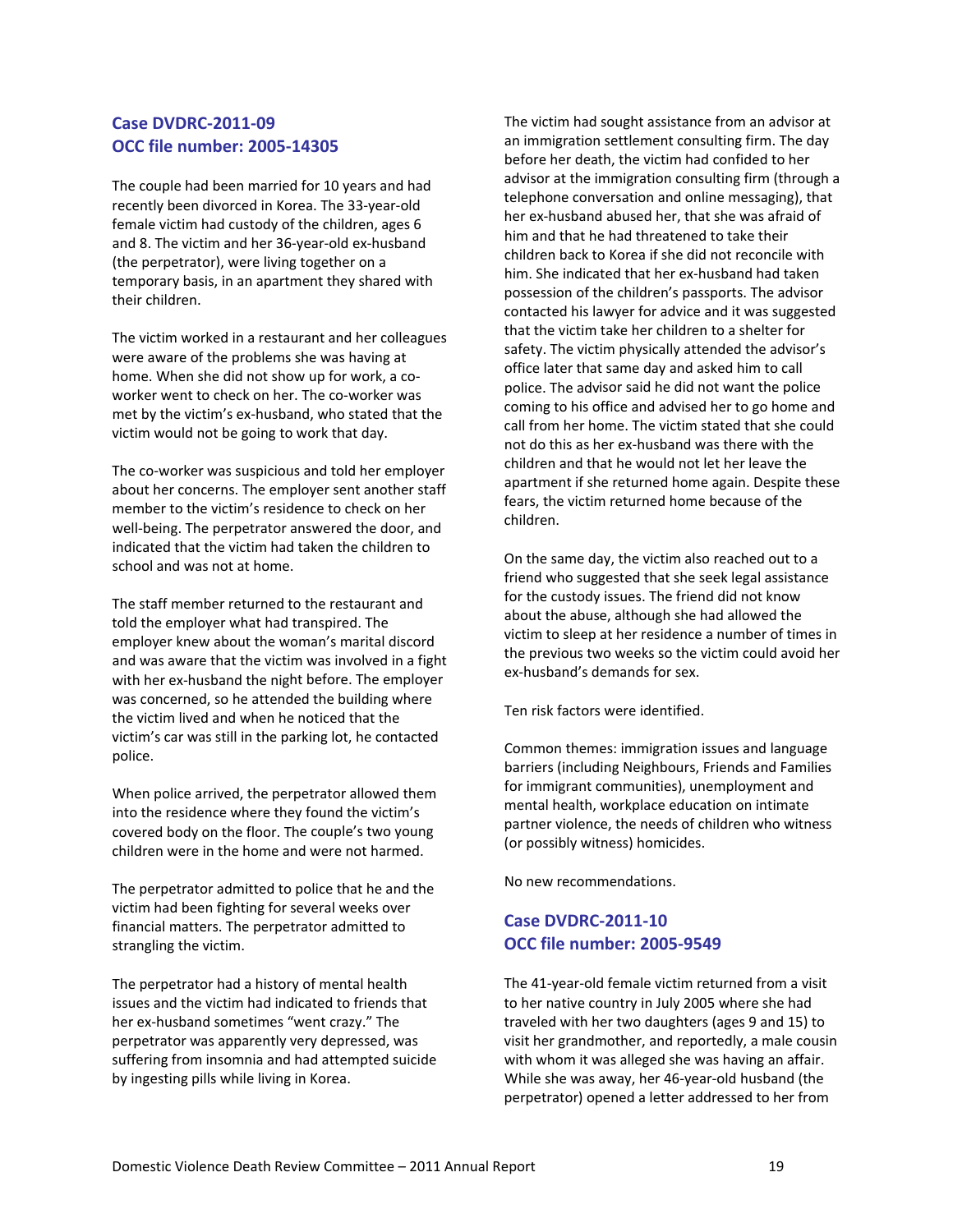the male cousin that indicated a strong emotional attachment between the victim and her cousin.

The couple had been married for sixteen years in an arranged marriage. On the day of the killing, the victim and perpetrator argued. The victim had reportedly indicated her intention to divorce the perpetrator and return to her native country. They went upstairs to their bedroom to pray at about 9:00 p.m. and then lay down on the bed. The youngest daughter was on the bed between her parents. They continued to argue in front of their youngest daughter until the perpetrator left the bedroom and got a hammer from the kitchen. He returned to the bedroom and began to repeatedly strike the victim in the head with the hammer; the youngest daughter, who was witnessing the beating, began to scream. The screams brought the older daughter upstairs to see what was going on. When she got to the bedroom, she tried to intervene to stop the beating of her mother. The father stopped the assault and he and his daughters returned downstairs.

Just before midnight, the perpetrator phoned a friend who came to the house. The children were crying when he arrived, and although the friend never saw the victim, the perpetrator indicated that he had beaten her and that he had checked on her and she was still alive and breathing.

During this time, the youngest daughter also phoned some other family friends, crying and telling them that her mother was sick and needed help. When they arrived at the house, the perpetrator reported that he had hit his wife. The perpetrator refused to allow the friends to see his wife. At that point, they advised him to call the police and he did so, telling the police that he had pushed his wife and she had fallen.

When police arrived, the perpetrator met them at the front door and reported that he could not control his temper and had assaulted his wife. He then directed them to the second‐floor bedroom where they found the victim alive, but unresponsive with signs of massive trauma to the head and face. The victim had injuries to both hands that were felt to be consistent with defensive wounds. She was transported to hospital, but was subsequently pronounced dead.

Common theme: safe separation

No new recommendations.

#### **Case DVDRC‐2011‐11 OCC file number: 2005‐13598**

On September 10, 2005, the 20‐year‐old male perpetrator and 23‐year‐old female victim had a verbal argument over the perpetrator's use of drugs. He slit his wrists and was transported to the local hospital. The injuries were deemed minor and he was treated and released with a follow‐up appointment with a mental health counsellor. The perpetrator did attend this appointment.

Following this incident, the victim moved in with her aunt and uncle because she said she felt safer at that location. The following day, the perpetrator also moved in. The victim reported to an acquaintance on September 18, 2005 that she was staying with the accused out of a sense of guilt and that she planned on leaving him.

On September 23, 2005, the victim and the perpetrator had a verbal argument.

On September 24, 2005 the victim told her boss about the argument the previous night. Another co‐ worker noticed that the victim didn't look well and appeared that she was about to cry. The victim did not disclose what was wrong.

At 4:00 p.m. that day, the victim and the perpetrator went to her apartment to clean it up and subsequently returned to the aunt's house at about 6:30 p.m., where they immediately went downstairs to their living area.

The next morning, the uncle was awoken by the victim calling his name. He ran to the kitchen where he found the perpetrator leaning over the victim with a knife in his hand. The uncle wrestled with the perpetrator in an effort to secure the knife and the victim managed to get to a phone and dial 911. The accused grabbed another knife and stabbed himself in the chest and slashed his forearm. The victim had been stabbed in the neck, chest and abdomen. The victim succumbed to her injuries.

The perpetrator had alcohol problems since his early teens. Due to his unmanageable behaviour, he was

Six risk factors were identified.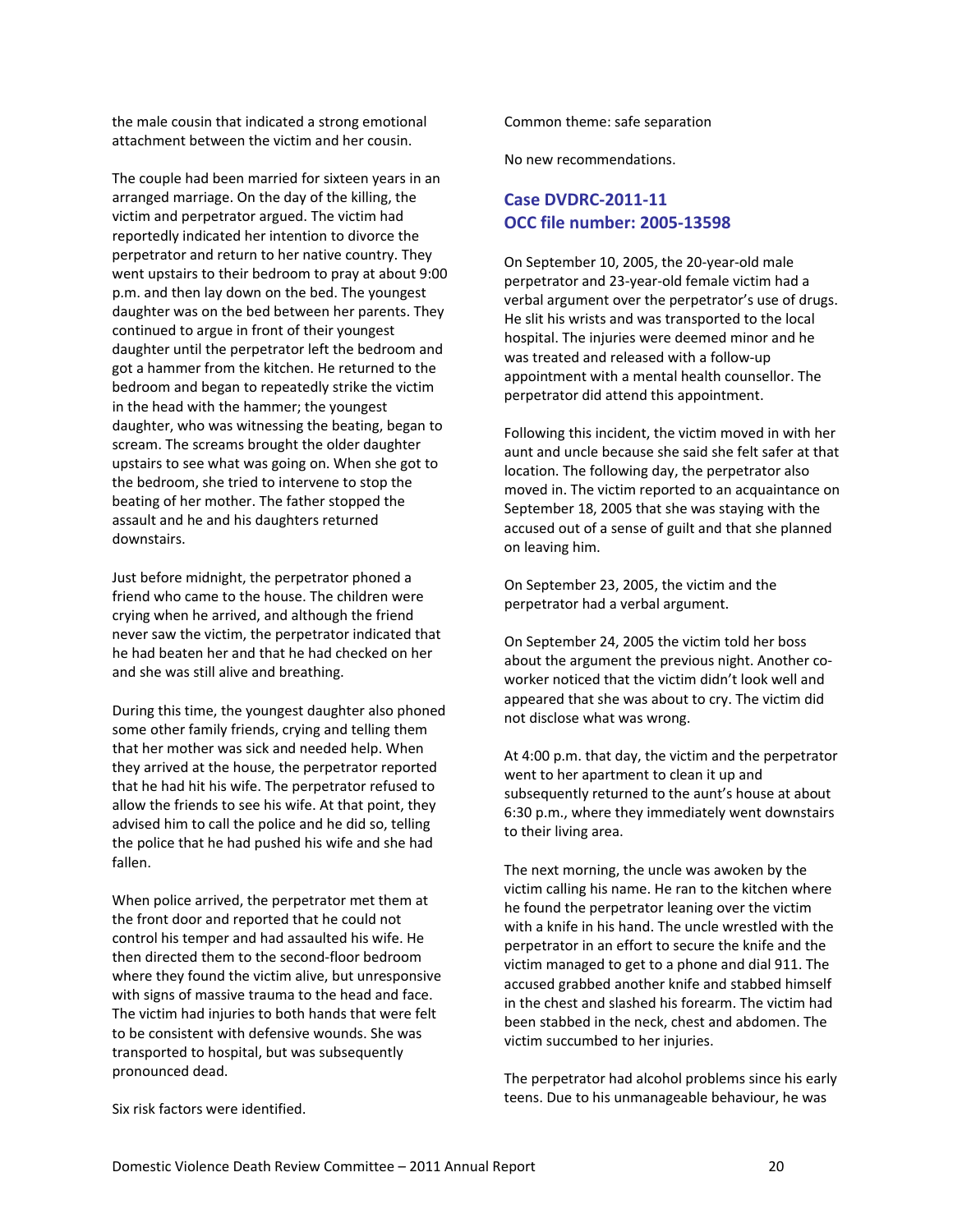placed in the care of the Children's Aid Society (CAS) when he was 12 years old and voluntarily left their care at the age of 17. He had several convictions as a youth, including assault, forgery, theft, dangerous operation of a motor vehicle and failure to comply with release conditions.

Twenty risk factors were identified.

Common themes: Neighbours, Friends and Family; workplace safety

No new recommendations.

#### **Case DVDRC‐2011‐12 OCC file number: 2005‐9902**

On July 22, 2005, the 60‐year‐old female victim died of drowning and acute Fentanyl intoxication. Her 61‐ year‐old husband admitted to holding his wife's head under the bathtub water after an attempt to assist her suicide with carbon monoxide failed. She had apparently cut her wrists just prior to the immersion in the tub.

The couple had planned a suicide pact over the past few years.

The perpetrator stated that following his wife's death, he arranged their financial matters and then attempted to end his own life by hanging and cutting his throat. He was unsuccessful in both attempts.

The couple apparently had a good marriage and there was no history of domestic violence or criminal activity.

In 1999, the victim developed severe back and leg pain that became chronic, resulting in her becoming quite depressed. This was identified by the couple as the trigger that changed their lives. The perpetrator chronicled the medical history of his wife from 1999 until January 2005. There were many referrals to specialists with subsequent investigations, treatments and offers of treatments. There was a sense of cynicism and negativism regarding the health care system, even as it related to the victim's other medical conditions.

No risk factors were identified.

No common themes.

No new recommendations.

#### **Case DVDRC‐2011‐13 OCC file number: 2005‐05**

On New Year's Eve, the 44‐year‐old female victim told her husband, the 45‐year‐old perpetrator, that she would not be home from work until late. The couple's daughter left a note for her mother that said, "Happy New Year. I hope this year will finish off loose ends…and the family will get back together again without (Perpetrator)."

The perpetrator saw the note written by his daughter. He went upstairs and consumed a bottle of wine and a bottle of champagne.

The victim came home between 7:00 and 9:00 p.m. The perpetrator apparently overhead the victim talking on the phone with the man he believed she was having an affair with.

The perpetrator told the victim that he did not want her to go out. When the perpetrator realized that the victim still intended to go out for the night, he retrieved his fishing knife from his bedroom and stabbed the victim repeatedly. The perpetrator then drove to a deserted field where he was planning to stab himself. He became frightened and decided to turn himself into police.

Approximately two months before the homicide, the victim told the perpetrator that she wanted a divorce. The perpetrator agreed to a separation where they would co-exist in the same home and he moved into the basement of the house. During this time, the perpetrator tried to reconcile with the victim and sought help from his church. Separation papers were served just prior to the homicide.

Nine risk factors were identified.

Common themes: education for clergy, workplace intervention, education for family law lawyers, alcohol abuse and domestic violence, safe separation.

No new recommendations.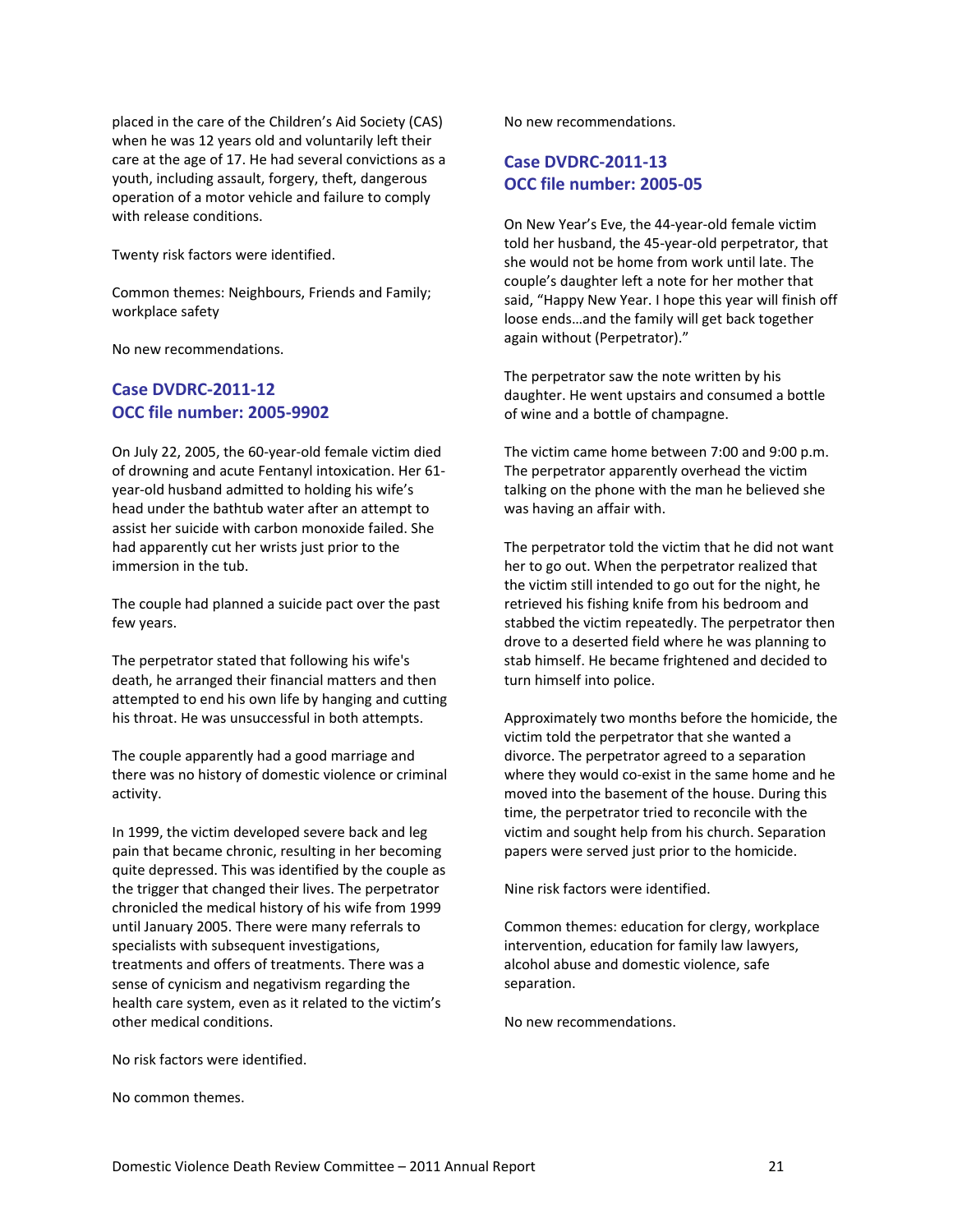#### **Case DVDRC‐2011‐14 OCC file number: 2008‐7828**

The female perpetrator and male victim, both alcoholics, began drinking early the morning of June 28, 2008. When they ran out of alcohol, they asked a friend to take them to the nearby town to get more. After obtaining more alcohol, they were joined by the victim's sister and the three drank and played cards into the evening. The victim then went to bed and his sister returned home.

The perpetrator went to the bedroom and lay beside the victim and began to make sexual advances towards him. An argument ensued and the perpetrator went to the kitchen, retrieved a knife, returned to the bedroom and stabbed the victim once in the chest. The victim laid back and stopped breathing. The perpetrator called 9‐1‐1 and reported that someone had entered her home while she and the victim were sleeping and stabbed him.

The victim was a 52‐year‐old male who was a member of a First Nation community. He was unemployed and receiving social assistance for most of his life. The victim was never married and did not have any children. He was a severe alcoholic and a diabetic. He had prior contacts with the police for minor drinking offences, but did not have a criminal record and was not considered dangerous.

The perpetrator was a 46‐year‐old female who was also a member of the same First Nation community. She was unemployed, but was registered to have a small business out of her home. She was receiving social assistance. She had two adult children from a previous relationship. Her mother suffered from Alzheimer's disease and the perpetrator was caring for her in the home; this proved to be an extreme stressor for the perpetrator.

The perpetrator was an alcoholic, had epilepsy, and was also suffering from Multiple Personality Disorder. She had repeated suicide attempts and was under the care of a psychiatrist.

The perpetrator had an extensive criminal record dating back to 1980. She had 38 convictions including theft, break and enter, breach probation, numerous assaults as well as a conviction for aggravated assault.

The perpetrator had also been previously charged with aggravated assault for stabbing another male in the stomach. The case was withdrawn as police could not locate the injured victim.

Fourteen risk factors were identified.

Common themes: Neighbours, Friends and Families (within First Nation communities)

#### **Recommendation:**

**To the Ontario Federation of Indian Friendship Centres; Ministry of Aboriginal Affairs and the Ontario Women's Directorate:**

Individuals and organizations providing services and support to Aboriginal communities are reminded that the Kanwayhitowin Campaign (based on the Neighbours, Friends and Family program) is a valuable resource to provide information and education on addressing the issue of domestic violence involving Aboriginal people in Ontario.

*Committee Comments:* Kanwayhitowin is a Cree word that means "Taking care of each other's spirit" and is an Aboriginal campaign created to raise awareness about the warning signs and risk factors about domestic violence in Aboriginal communities across Ontario.

The campaign provides training and educational materials to community members so that people close to at‐risk or abusive persons will be better able to provide support. This campaign has been adapted from the Ontario Women's Directorate, Neighbours, Friends and Family (NFF) initiative to reflect a traditional and cultural approach to community healing and wellness. Like the NFF campaign, the approach is multifaceted and focuses on ending the isolation Aboriginal victims feel, empowering Aboriginal abusers to take responsibility and make changes in their lives, empowering community members to take leadership in educating themselves as to the warning signs of domestic violence and strategies for effectively dealing with domestic violence in their communities.

A variety of educational and awareness activities and resources such as brochures, public service announcements, CD ROM, training videos and guest speakers are available from the campaign website at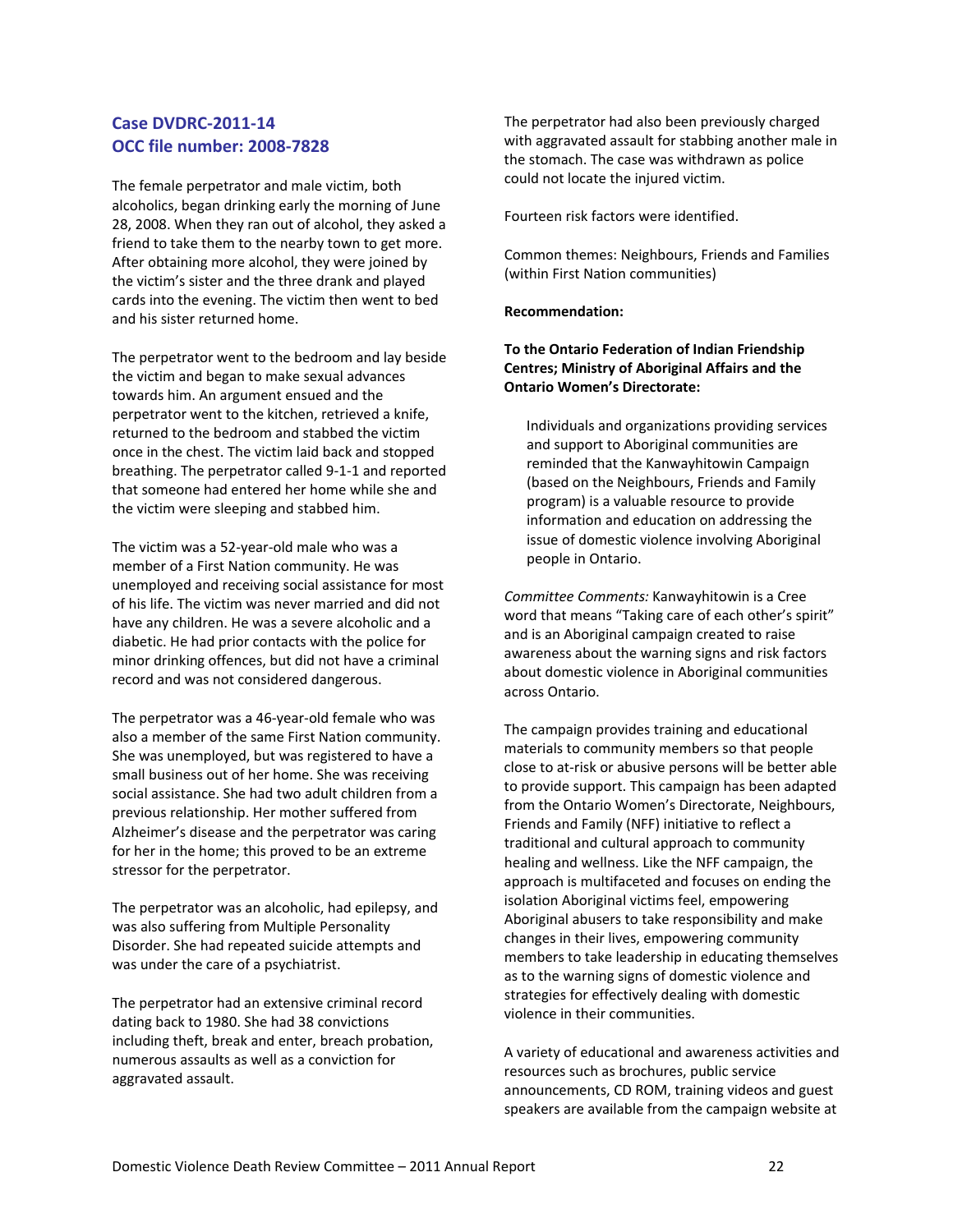#### [www.kanwayhitowin.ca.](http://www.kanwayhitowin.ca/)

The campaign is administered by the Ontario Federation of Indian Friendship Centers. Further information on the campaign can be obtained at [www.ofifc.org.](http://www.ofifc.org/)

#### **Case DVDRC‐2011‐15 OCC file number: 2007‐4023**

On Sunday March 11, 2007, the 61‐year‐old female perpetrator tried several times to call her friend, leaving messages to inform him that her husband was dead. Her friend did not respond immediately because he did not consider it urgent, based on his past experience with the perpetrator and believing that she had likely been drinking. The perpetrator had not sought any medical assistance for her husband. When the friend did arrive at the apartment, he tried to take the perpetrator to hospital for psychiatric help, but she refused. The friend then left the apartment and contacted police.

The 42‐year‐old male victim had likely been dead for a number of hours by the time the police arrived. He had a stab wound to his torso as well as multiple sharp force injuries to his head and cuts to his neck. There was significant blood around the apartment and it appeared that attempts were made to conceal the scene. The perpetrator provided police with several versions of how the incident happened. The perpetrator was found to be violating her probation as her conditions included not drinking alcohol and not having contact with her husband, the victim.

It appears that on the day of the homicide, the victim returned home from work at approximately 8:00 a.m. It is believed that both the perpetrator and victim were drinking together and began to argue over household bills. It is believed that the death occurred sometime between 8:00 a.m. and 10:00 a.m. There were no significant precipitants that could be identified and there were no witnesses.

The death occurred on March 11, 2007 and the perpetrator's probation order was to end on March 15, 2007.

Conflicting information on the victim indicated that he was a devoted, loving and loyal husband, yet had a history of violent attacks on his partner, most of them occurring while under the influence of alcohol. The perpetrator had a long history of mental health problems and alcohol abuse. She had a significant criminal record and was known to be both a victim and a perpetrator of domestic violence. The police had been called to the home she shared with the victim on a number of occasions to investigate reports of domestic violence incidents by both parties; in all cases except one, no charges were laid or if they were, they were later withdrawn.

According to the probation file, the perpetrator received extensive treatment while on probation from 2005 until the time of the homicide on March 11, 2007. She had been diagnosed with schizophrenia and was thought to be compliant with anti‐depressant and anti‐psychotic medication. She appeared to have been assessed by both a psychiatrist and a psychologist while she was in the correctional facility for women.

The perpetrator had extensive involvement with the Elizabeth Fry Society and attended individual counselling sessions on a weekly basis as well as participating in programs for anger management and substance abuse.

Eight risk factors were identified:

Common themes: Probation, isolation of victim due to language barriers

#### **Recommendations:**

#### **To the Ministry of Community Safety and Correctional Services:**

- 1. Probation and Parole Officers should be aware of the Partner Abuse Protocol when dealing with cases of partner abuse, and ensure attention to victim safety, recognizing that engagement with the victim is essential for victim safety.
- 2. Coordinated safety plans should be developed with the victim and with partner agencies in the community. In cases where the victim is not linked to any community services, the probation officer should do a safety assessment of the victim's potential risk for violence and refer them to the appropriate community services, paying particular attention to any special needs of the victim.
- 3. Ongoing contact with the victim should occur in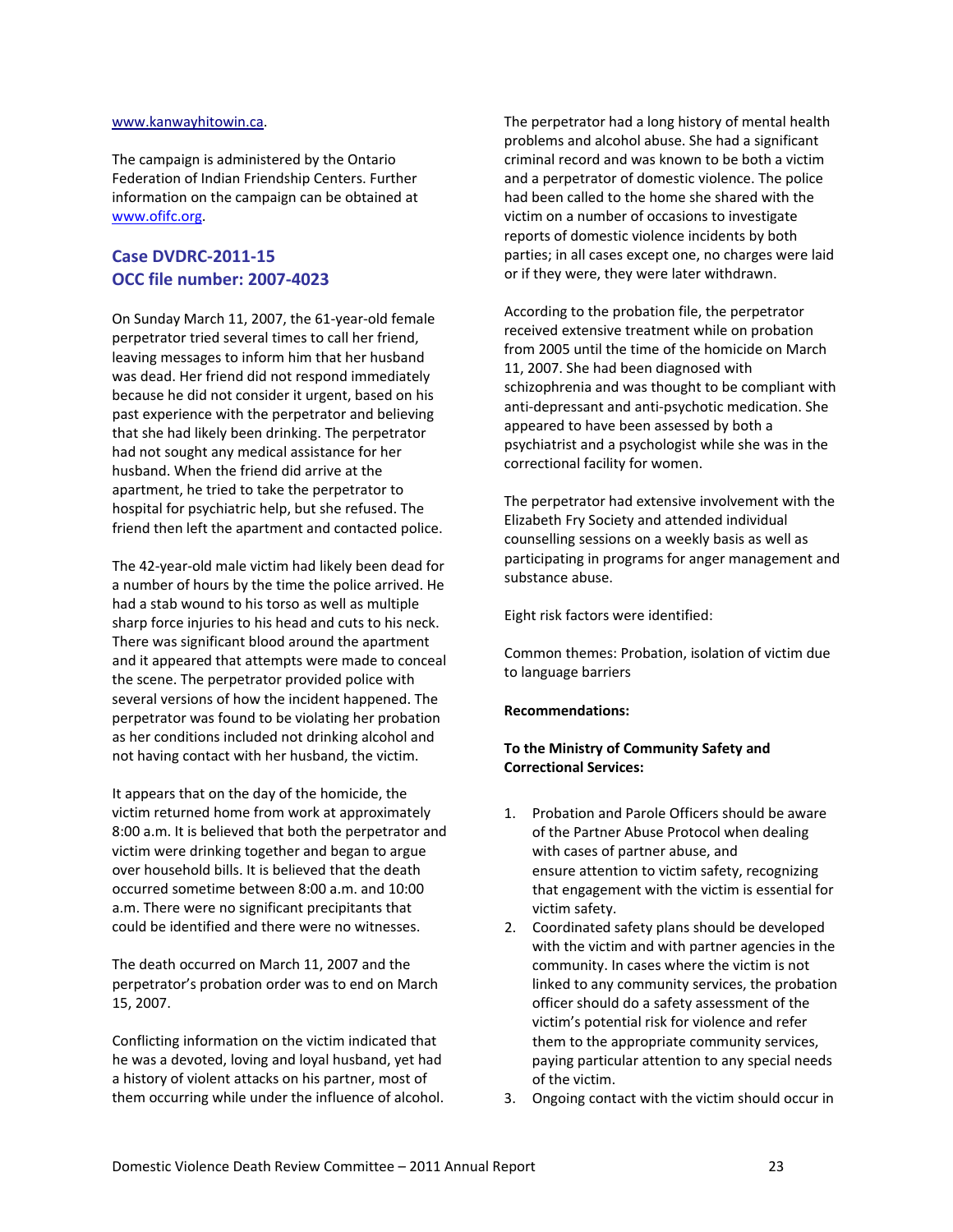order to assess safety concerns and the abuser's compliance with the probation conditions. This should occur on a regular basis, throughout the probation period. The probation officer should not rely solely on the abuser's self report of compliance. Annual audits by area managers, as per established performance measures, should be conducted to "ensure that PPOs are supervising the case in accordance with the Partner Abuse Protocol."

*Committee Comments:* Conditions of probation should include regular monitoring of the abuser's compliance with conditions, including ongoing home visits and contacts with collaterals in the abuser's life to assess the credibility of the abuser's self reports. In this case, the perpetrator appeared to be a master at impression management with the probation officers, but was in complete violation of her conditions. There was no safety check to determine the accuracy of her disclosures.

4. Probation and Parole Officers should also notify local law enforcement of any concerns in relation to offender compliance so that formal monitoring programs, (e.g. Crime Abatement Strategy, Bail Enforcement Program, etc.) or informal monitoring of offender compliance, can be conducted by law enforcement. This is particularly important in relation to any orders prohibiting or restricting contact between the offender and the victim.

*Committee Comments:* In this case, the victim was a newcomer to Canada and would have benefited from English as a Second Language (ESL) classes, as well as ongoing counseling focused on his safety, substance use and his own use of violence. He did have a steady job, but he worked an overnight shift and was quite isolated. As a result, he was quite dependent on his wife.

#### **Case DVDRC‐2011‐16 OCC file number: 2008‐10087**

On Saturday October 25, 2008, the 37‐year‐old female perpetrator, her brother, her step‐daughter and her step‐daughter's two sisters had been drinking at a friend's house for several hours. They came back to the apartment that the perpetrator and 48‐year‐old male victim shared in order to drop off her dog prior to leaving to go to a bar. The women found the victim in the apartment and began to assault him by punching and kicking him. While the brother tried to break up the fight, during the course of the attack, the perpetrator stabbed the victim in the buttock with a large kitchen knife.

The women fled the apartment. The deep knife wound penetrated into the victim's pelvis area, severing a major blood vessel. His body was discovered later by his roommate.

Two days prior to the stabbing, the perpetrator reported to police that she had been assaulted by the victim. She reportedly had gone to the victim's apartment and had asked him and his friend for a ride. When the friend refused, she pulled a knife on him. The victim proceeded to disarm her and beat her.

When she later appeared in public with bruises to her face, her friends and family were outraged.

At the time of the homicide, the perpetrator was on probation for an incident in June 2008 in which she had stabbed the victim in the neck. A "stay away" order had been imposed.

The victim had no criminal record although there was an early occurrence report for an incident involving an assault on his ex-wife. There were also occurrence reports for disputes between him and the perpetrator. There are several references to his drinking, although it is not clear how heavily he abused alcohol, if at all.

The perpetrator had a childhood marked by physical and emotional abuse by her alcoholic mother and by sexual abuse perpetrated by her father, grandfather and brother. She reported repeated school failure and early behavioral problems. She had a long history of self‐harm by cutting.

She had worked sporadically, although she had not worked for several years due to an injury to her back. The perpetrator had a history of drug abuse (cocaine) and alcohol dependence and was described as an alcoholic.

She had a long criminal history dating from 1995 for fraud and impaired driving and multiple convictions for violence including assault, assault with a weapon, uttering threats and aggravated assault. Three of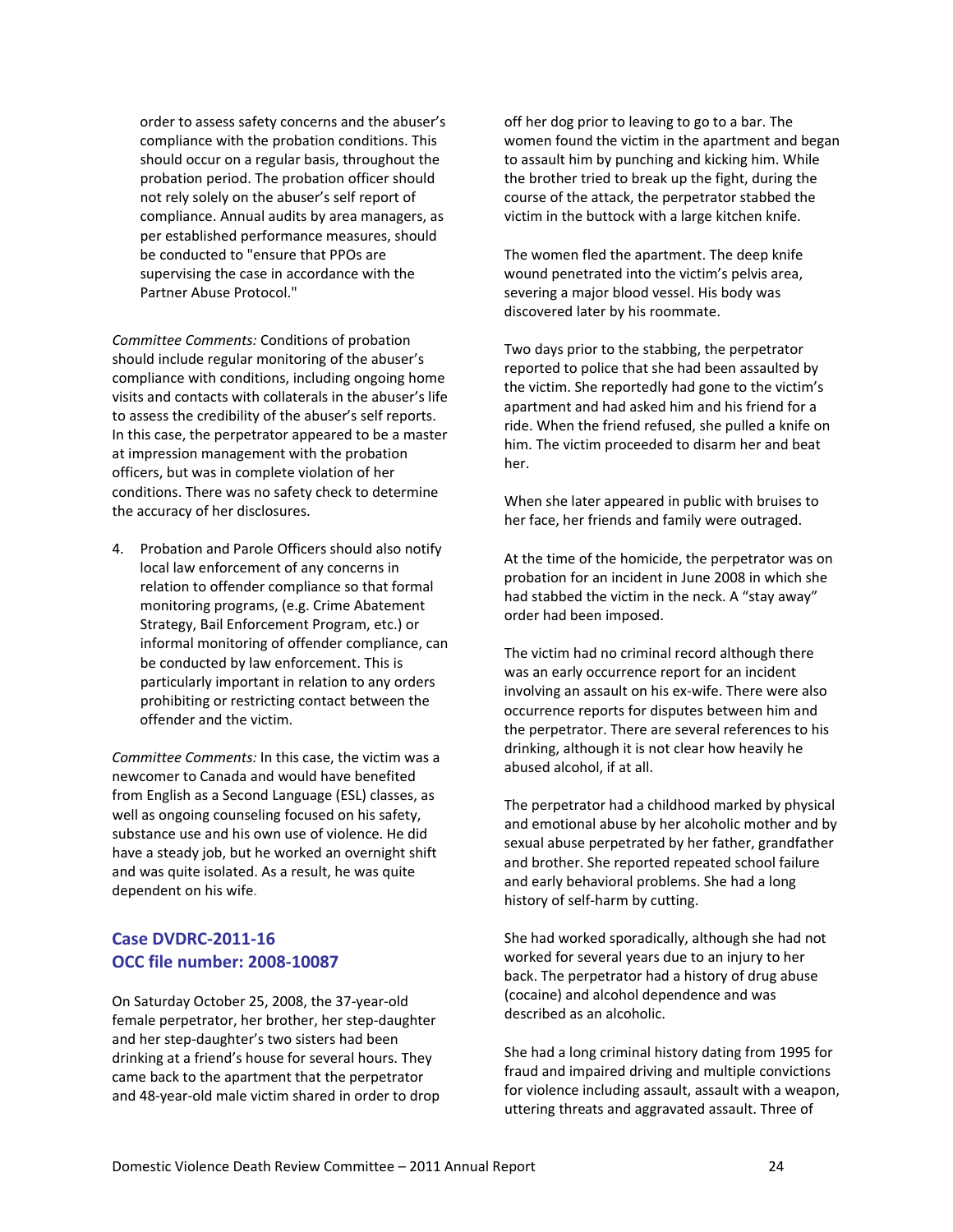these latter convictions were for assaults against the victim. Another assault with a weapon resulted from stabbing a man she had been dating. A charge of aggravated assault was laid in 2004 after she was involved in a serious beating of a man. At that time, she was bound by two probation orders for a charge of aggravated assault (March 2006) and failure to abide by a probation order (August 2007). The orders required her not to possess a weapon and not to be within 20 meters of the man she subsequently killed.

The perpetrator had one previous long term relationship which resulted in the birth of three sons, two of whom were taken into care by children's services in 2004 for verified abuse by her and her common‐law boyfriend.

She was described by several witnesses as unstable and the police files refer to her as emotionally disturbed. File information provides several diagnoses, most commonly for major depression and substance abuse disorder. There is reference on her probation file to hospitalization for at least three suicide attempts. She had also received a diagnosis of Borderline and Antisocial Personality Disorders. While on probation, she had been offered several programs including an inpatient substance abuse program and counselling for being a victim of domestic violence, but there is no reference to interventions to address her violence against others. She had been prescribed medication for her depression, but was non‐compliant. Her history of participation in counselling and programs was marked by frequent absences and missed sessions

Eighteen risk factors were identified.

Common themes: mutual violence, alcohol/ substance abuse

#### **Recommendations:**

#### **To the Ministry of Community Safety and Correctional Services (Probation Services and Policing Services); Ministry of the Attorney General:**

1. It is recommended that social services/ probation examine the potential requirement for an intervention specifically designed for women perpetrators of violence and domestic violence.

*Committee comments:* This case involved a violent and disturbed woman for whom there was no file evidence that she received any intervention for her violence and substance abuse. The relationship in question involved at least some level of mutual violence. At several points in her contact with agencies, there may have been an opportunity to offer treatment or supervision:

- at the time her children were removed
- at any time that she was arrested for violent offences and was in prison
- while she was under a probation order following a suicide attempt (after which she was placed on a Form 1 under the Mental Health Act.)

#### **To the Ministry of Community Safety and Correctional Services and Ministry of the Attorney General:**

2. The potential for lethal violence by women perpetrators with substantial violent histories, serious substance abuse problems and emotional instability should be taken seriously and when a high risk case is identified, steps should be taken to refer these women to appropriate treatment and more intensive supervision.

#### **To the Ministry of the Attorney General, Victim and Vulnerable Persons Division:**

3. The Victim and Vulnerable Persons Division should consider creating a public education program with information and resources specifically aimed towards assisting male victims of domestic violence.

*Committee Comments:* It is recognized that male victims of domestic violence may be impacted differently and may experience different societal reactions and responses than those experienced by female victims. Currently, the Neighbours, Friends and Family program provides appropriate education, supports and guidance with focus on female victims of DV, but support for male victims does not fall under the mandate of this program.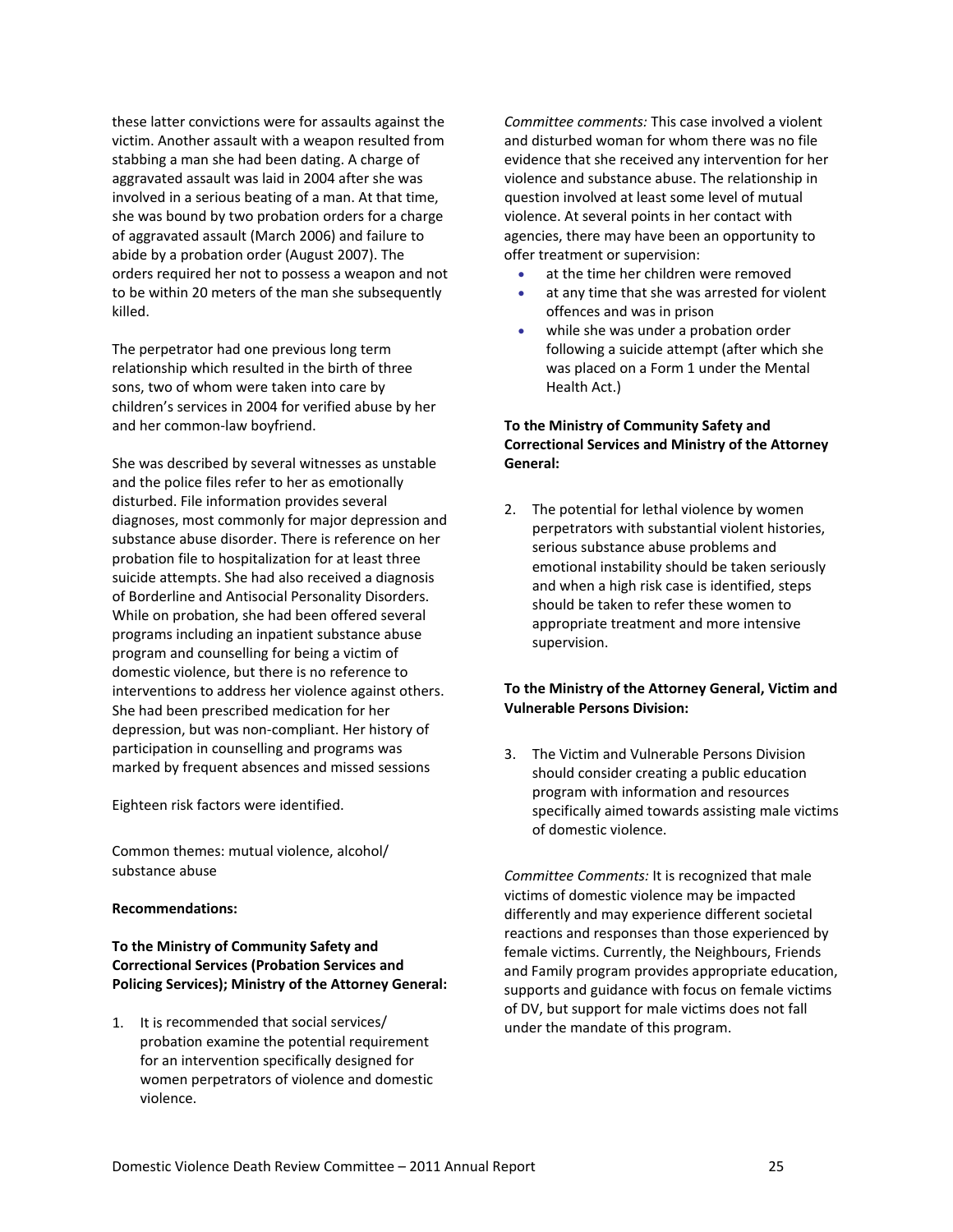#### **Case DVDRC‐2011‐17 OCC file number: 2007‐13876**

The 47‐year‐old perpetrator and his wife of approximately ten years, the 44‐year‐old victim, were both alcoholics. On October 28, 2007, they went to a local pub and became intoxicated after consuming a large amount of alcohol. The perpetrator had a conversation with another woman and this apparently angered the victim. They began to argue at the pub and the argument continued until they reached their home, where they were overheard by neighbours.

The argument continued in the kitchen and the victim apparently swung at the perpetrator. He retaliated and hit the victim repeatedly about the head. She fell to the floor and the perpetrator kicked her several times. The perpetrator then fell down beside the victim and went to sleep.

He awoke several hours later with the victim still lying beside him. He resumed his assault on her. He then left the kitchen and fell asleep in the living room. He awoke the next morning, changed his clothes and went back to the pub. When he returned home later in the day, he again went to sleep.

The next day, the perpetrator awoke, showered and cleaned himself up. He walked to the police station and confessed that he had murdered the victim. Police and EMS attended the residence and located the victim still lying on the kitchen floor.

The victim worked at various jobs but had a difficult time maintaining her employment because she was an alcoholic. She was also described as being depressed, although there was no evidence that she was clinically diagnosed with depression.

Her family attempted to get her help for her alcoholism and abusive relationship, but she refused. She was described by many neighbours, friends and past employers as unhappy, aggressive and verbally abusive towards the perpetrator. She admitted to being physically abusive towards him. Her verbal abuse was witnessed by many in the neighbourhood.

The perpetrator had been married previously and there was no evidence of abuse in that relationship.

He was an alcoholic who had two convictions for

impaired driving. He lost his job after his second conviction, but eventually got work in a factory.

Three risk factors were identified.

Common themes: alcohol abuse by victim and perpetrator, history of mutual abuse between victim and perpetrator

No new recommendations.

#### **Case DVDRC‐2011‐18 OCC file numbers: 2008‐5668, 5684 and 5683**

On May 17, 2008, the neighbour who lived in the unit beside the 46‐year‐old female victim and 41‐ year‐old male perpetrator, heard a loud knock on his door. He opened it to find the 3‐year‐old son of the victim and perpetrator standing there with a bottle and a note in his hand. The note said "please tell my family I am sorry. Confession in car." The note included several telephone numbers and indicated that the individuals at the numbers listed should be contacted.

The neighbour went to the victim and perpetrator's unit, saw smoke coming out the windows, then heard an explosion. The entire unit then went up in flames. Three bodies were later located inside the residence, including the perpetrator, his wife and her 69‐year‐old mother.

One victim (his wife) died of a stab wound to the heart and the other (her mother) was strangled. The perpetrator died of smoke inhalation.

The perpetrator had a history of violence towards both the victim and others.

The victim and the perpetrator met in October 2002 and were married in May 2003. Arguments started soon after the couple was married and were witnessed or heard by various people. In December 2003, the police were called to the couple's residence due to a verbal argument. In August 2005, the couple was arguing because the perpetrator wanted the victim to get a note from her doctor stating that she would need help after their baby was born. The victim was eight months pregnant at the time. The perpetrator apparently planned to take the note to immigration officials in order to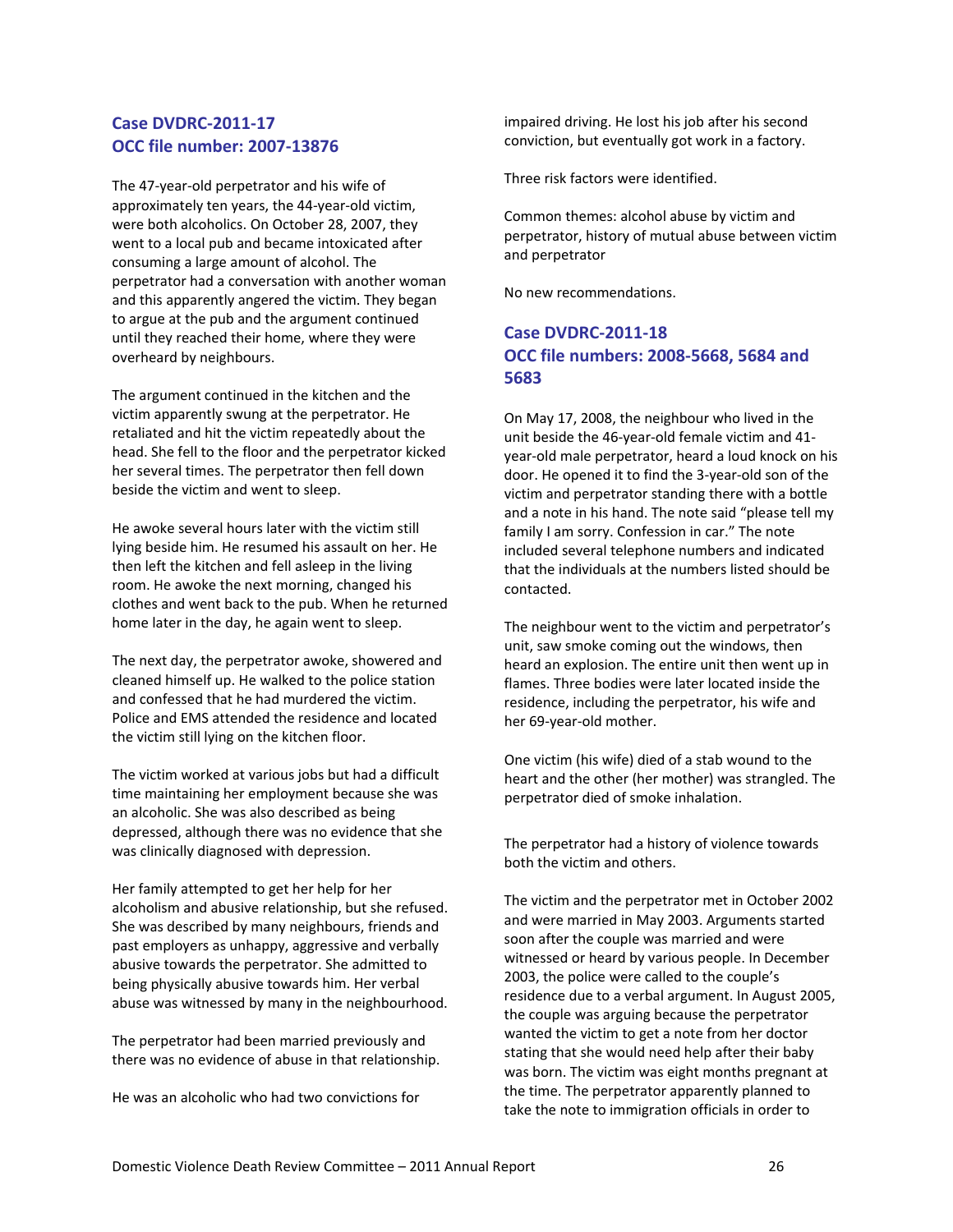bolster the process of having his extended family move to Canada to assist with raising the child. During this argument, the perpetrator pulled the victim's hair and threatened that he would cut open her stomach and kill her, then himself.

Approximately one week later, the victim and perpetrator were again arguing over the note and the victim began to have an anxiety attack. She went to hospital via ambulance and disclosed the prior assault to the social worker there. The police were contacted and an investigation ensued. The perpetrator was charged with assault and three counts of threatening. In October 2005, he was charged with breach of undertaking as he had called the victim on two occasions. He pled guilty to all the charges (minus two threatening charges) and received a suspended sentence and 18 months probation.

Four risk factors were identified.

Common themes: immigration involvement, escalation of violence

No new recommendations.

#### **Case DVDRC‐2011‐19 OCC file numbers: 20086‐15138**

On November 21, 2006, the perpetrator and his wife, the 29-year-old victim, were at home when they got into an argument and the perpetrator struck the victim in the head. She fell to the floor and the perpetrator repeatedly kicked her in the abdomen and legs. The couple then went to bed.

During the night, the victim asked for a glass of water. The perpetrator got her water and a short time later, he noticed that she was not breathing. He called 9‐1‐1, and when the emergency medical services arrived, the victim was found deceased.

The perpetrator admitted to one of the emergency responders that he had struck and kicked his wife prior to going to bed.

In 1998, the victim's father arranged for her to marry the perpetrator. After marrying, the victim remained in India while the perpetrator traveled to Canada to finish his education. She was a housewife with very little outside contact other than her husband,

landlords and others in her temple.

The victim's family in India was supportive of her and worried about her living in Canada with the perpetrator. The perpetrator had apparently been abusive towards the victim prior to coming to Canada.

The couple did not have any prior contact with police.

Eight risk factors were identified.

Common themes: Neighbours, Friends and Families

No new recommendations.

#### **Case DVDRC‐2011‐20 OCC file numbers: 2009‐5211 and 5210**

In March 2009, as a result of financial and other stressors, the 61‐year‐old female victim entered into a severe bout of depression. Medication did not seem to be helping so the victim sought outside help. She had a neighbour who was studying to become a minister and he considered himself to be a spiritual healer. Both the victim and 79‐year‐old male perpetrator began counselling with the neighbour/spiritual healer one week prior to their deaths.

On April 30, the neighbour met with the victim and the perpetrator. The victim reported that she was quite depressed and stated that she did not want to live any more.

On May 2, 2009, the perpetrator's neighbour saw him leave his residence accompanied by the victim. Later that day, the couple's bodies were found next to the perpetrator's vehicle in a parking lot near a trail area. Subsequent investigation concluded that the perpetrator had shot the victim, then himself.

A detailed note was located on a table in the kitchen of the perpetrator's residence. The note recorded that in the past, the victim had suffered from depression for which she had been "doped up and locked up" for several months. She was afraid it would come to that again and the perpetrator had agreed to shoot her should that happen again. The victim was apparently ready to commit suicide and the perpetrator indicated that he could not go on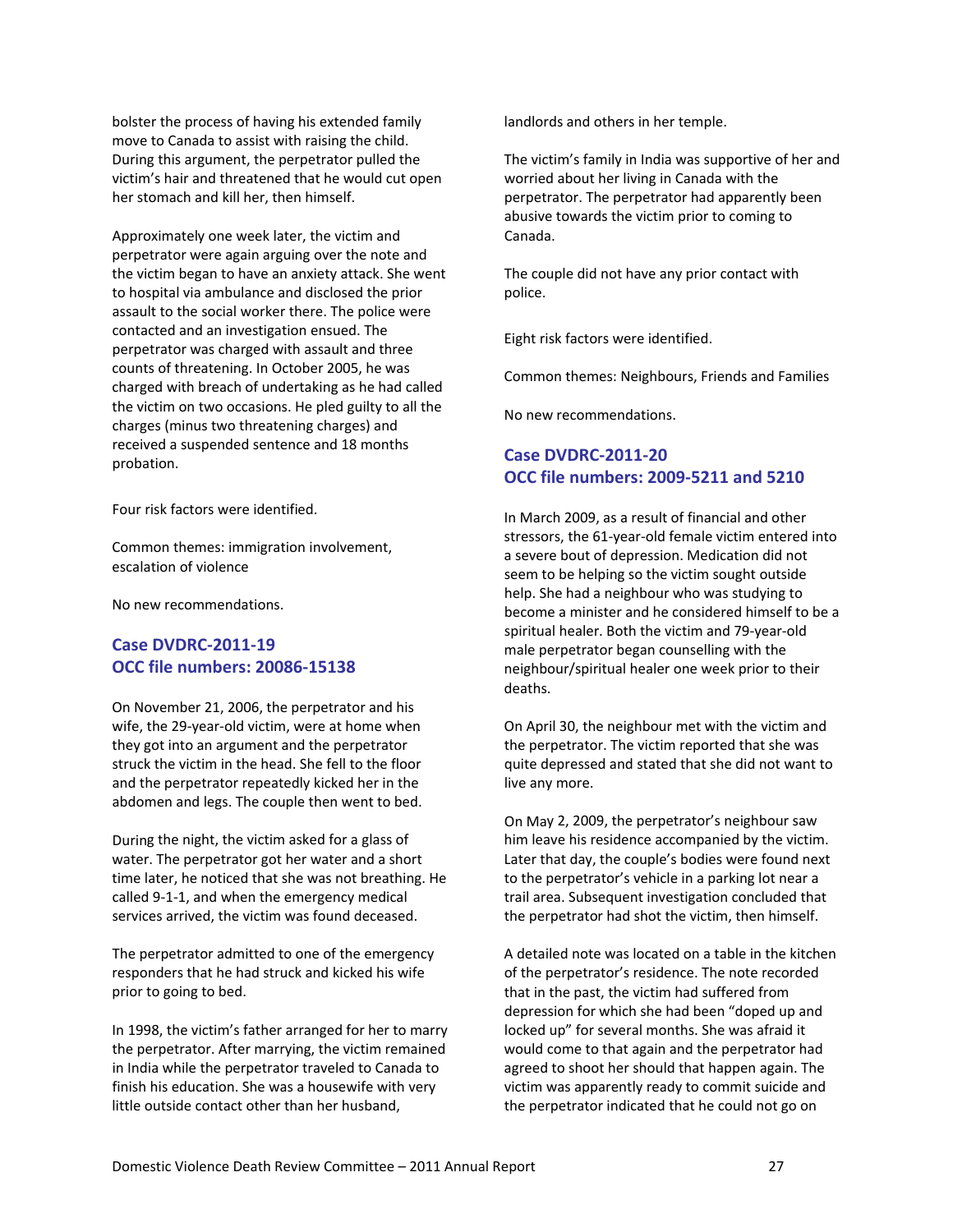without her.

The victim and the perpetrator met approximately two years prior to their deaths. The victim's mother lived in the same senior's complex as the perpetrator. The victim and the perpetrator began socializing and started dating one year prior to their deaths.

The perpetrator was reportedly in good health, led an active life and enjoyed hunting. He had no mental health issues and did not have a criminal record. He had a valid firearms license and owned three registered firearms.

Two risk factors were identified.

Common themes: mental health

No new recommendations.

#### **Case DVDRC‐2011‐21 OCC file numbers: 2004‐8230**

On July 1, and into the early morning hours of July 2, 2004, the 40‐year‐old female victim was out drinking with the 51-year-old male perpetrator. A friend who lived in the same building saw the couple arguing at a bar. The victim and perpetrator subsequently went separate ways during the night and the victim met up with a different man at another tavern. The victim brought the man back to her apartment and the perpetrator was there when they arrived. At 0130 hours, the man left the apartment because he was uncomfortable and sensed the victim and perpetrator were still in a relationship.

A neighbour heard the perpetrator and victim arguing later that night. At 0313 hours, the perpetrator called 9‐1‐1 to report that "an unknown boyfriend of the victim's had just stabbed her and fled the apartment." Police responded and found the victim in her apartment, on the couch, with a stab wound to the chest. She was transported to hospital where she was pronounced dead.

The victim was from a local First Nation community and was known to have a drinking problem and anger issues while intoxicated. She had been banned from attending certain bars because of her aggressive behaviour.

The perpetrator had a history of violence, alcohol abuse and using weapons against women. He had an extensive criminal history dating back to 1969.

The perpetrator had been in three previous intimate relationships prior to his relationship with the victim. He was reportedly very abusive to his former partners, and was known to use extreme physical violence, particularly when he was intoxicated. Some of these incidents included the use of a weapon. However, he had only one previous charge for domestic violence officially on his record, as most of the domestic violence charges against him had been withdrawn.

Fifteen risk factors were identified.

Common themes: repeat domestic violence offenders; Neighbours, Friends and Families

#### **Recommendations:**

#### **To the Department of Justice, Canada:**

- 1. The Minister of Justice for Canada should implement legislation that will provide for minimum sentences for domestic violence offences. It is suggested that for a second conviction, the minimum sentence should be at least 6 months in jail. For a third or subsequent offence, the minimum sentence should be at least 12 months in jail.
- 2. It is recommended that legislation be amended so that assault in a domestic context, be listed as an eligible offence for application of long‐ term offender status.

*Committee comments:* There are difficulties with the current dangerous offender – long term offender legislation in the context of domestic violence. Presently, an offender would have to commit and be convicted of a serious personal injury offence in order to qualify for application of the status. Therefore, if an offender commits simple assaults in a domestic context on a repeated basis and over a length of time, the Crown is unable to bring forth an application for dangerous offender or long‐term offender status. Currently there are a number of listed offences that are not serious personal injury offences that the legislation specifically allows to be considered for application of the dangerous offender or long term offender status (e.g. possession of child pornography). Assault, in a domestic context, should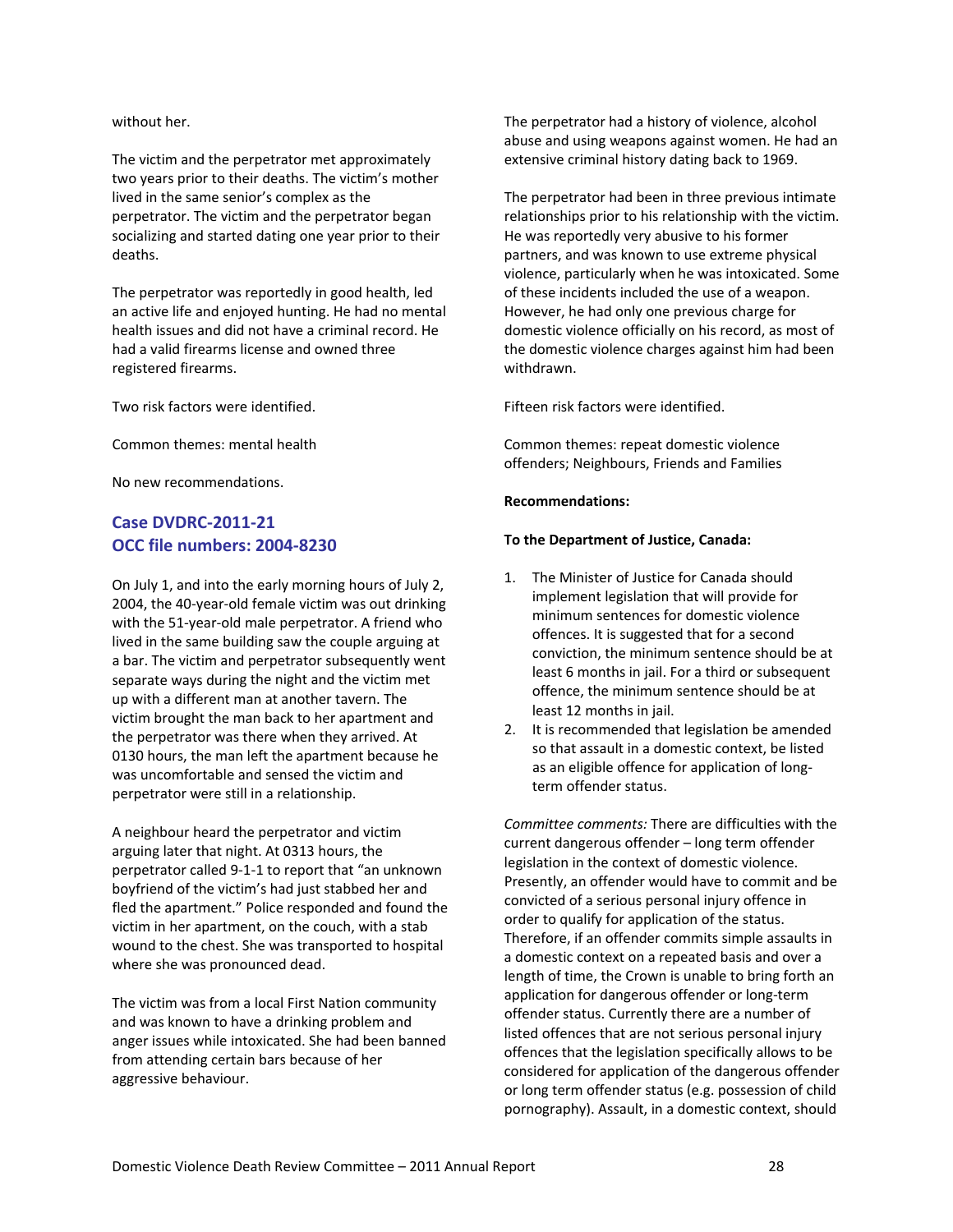be listed as an eligible offence for long‐term offender application.

#### **To the Ministry of the Attorney General, Crown Law Office:**

3. The Ministry of the Attorney General, Crown Law Office, should have enhanced vigilance in identifying serial domestic violence offenders and should seek an application to the court to have the offender declared a long‐term or dangerous offender, when appropriate.

*Committee comments:* This case involved a repeat domestic violence offender who continued to demonstrate a pattern of abusive behaviours across a number of different relationships until the final homicide. This pattern of behaviour is not uncommon with perpetrators of domestic homicide. Despite numerous incidents involving severe domestic violence, charges were frequently withdrawn, so that by the time of the homicide, the perpetrator's criminal record was relatively sparse. Enhanced vigilance in identifying these repeat offenders would lead to more appropriate consequences for their recidivist behaviours.

#### **To the Ministry of the Attorney General:**

4. The Ministry of the Attorney General should implement a policy that requires the consent of the Assistant Deputy Minister for Criminal Law for any reduction of a murder charge to manslaughter by way of plea resolution for cases that involve domestic violence.

*Committee comments:* This case represents one of many the committee has reviewed where a domestic violence perpetrator who commits a homicide seems to benefit from the charges being reduced (Dawson, 2004, p. 42, 53) to manslaughter by the Crown based perhaps on the perceived lack of evidence on intent or pre‐meditation to kill his partner. Often there may be evidence about alcohol abuse or mutual conflict / violence which muddies the events leading up to the homicide. However, in this case and others that have been reviewed by the committee, the perpetrator has demonstrated a pattern of abuse and violence within both the current and previous intimate relationships, to the extent that the danger of his behaviour and the potential consequences should be apparent *in advance of the homicide*. The homicide would often seem therefore to be predictable and

preventable with hindsight.

We would draw a parallel within the justice system to drinking and driving offences in which the consequences of killing someone on the second or third offence of drinking and driving would draw significant consequences. The committee believes that this recommendation would send an important message to society and perpetrators of domestic violence that domestic homicides won't be readily plead down to manslaughter in the face of evidence of prior patterns of abuse within that relationship or prior intimate relationships.

#### **References:**

Dawson, M. (2004). Criminal justice outcomes in intimate and non‐intimate partner homicide cases. *Research and Statistics Division, Dept. of Justice Canada*.

#### **Case DVDRC‐2011‐22 OCC file numbers: 2006‐13306**

On Monday, October 16, 2006, the 55‐year‐old male perpetrator called police to report that he had killed his 56‐year‐old wife with a hammer. The victim was found deceased from blunt force head injuries at the residence she shared with her husband. The couple had been married for 31 years and had two adult children.

Just prior to the homicide, a neighbour heard the couple arguing. The perpetrator claimed that he had argued with his wife and told her that she and their daughter were prostitutes. They talked about separating, but the victim was reluctant to do so because they shared the house.

On the day of the incident, the couple had breakfast, then the victim returned to bed and the perpetrator got ready for work. The couple got into a physical altercation and the perpetrator retrieved a hammer. The perpetrator claimed that he felt the victim was going to kill him.

The couple attended a social event just prior to the homicide where several people witnessed them arguing. Family members and other people attending the event noticed the perpetrator's emotional instability and described him as being deep in thought, depressed, drunk, angry, crazy and scary.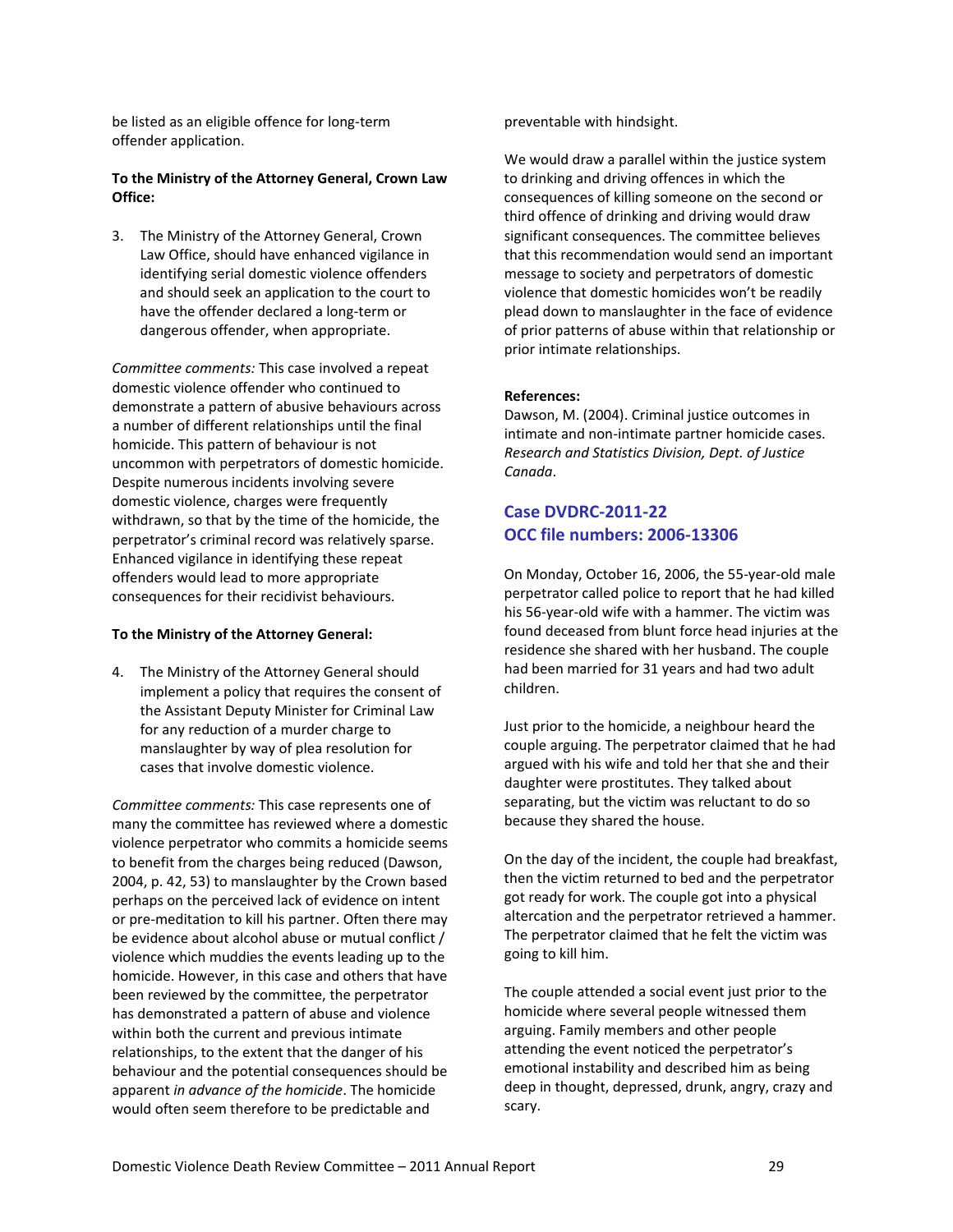On the day prior to the homicide, the perpetrator indicated that that he would kill the victim if she left him.

Both adult children stated that they often feared for their mother's safety. They said that their father abused alcohol and was mentally ill and had been abusing their mother for five years. He often accused the victim of cheating on him.

Following the homicide, a psychiatrist documented that the perpetrator had an acute adjustment disorder, depression and mixed personality disorder with no psychosis.

Twelve risk factors were identified.

Common themes: Neighbours, Friends and Families, alcohol, mental health

No new recommendations.

#### **Case DVDRC‐2011‐23 OCC file numbers: 2007‐255**

The 40‐year‐old female victim and 41‐year‐old male perpetrator had been separated for three weeks prior to the homicide. The perpetrator rented a basement apartment while the victim stayed in the house with the couple's four children.

For three to four months prior to the homicide, the perpetrator was having paranoid thoughts and was convinced that the victim was having an affair. The perpetrator confronted the person he suspected the victim was having an affair with; he later apologized for the confrontation. The perpetrator also thought that the victim was trying to poison him by putting something in his food.

A friend and former co‐worker knew the couple for two years and knew they were having domestic problems. This friend and his wife went to the couple's house in an attempt to provide counselling. The perpetrator said he would kill someone in the family. The friend didn't know what to do. The friend spoke with the victim one month prior to the homicide and she reported that things were getting better.

The victim's mother had an instinct that her daughter was in danger. The victim however, told her that everything was fine. The mother thought the perpetrator was harming the victim so she told her daughter not to see the perpetrator after separating. The perpetrator called the victim's mother and brother several times in the three months prior to the homicide. He told them that they should get the victim back to her home country, or he would kill her.

On the day of the homicide, the perpetrator told a co‐worker that he would not be coming back after lunch. The perpetrator and the victim drove to a coffee shop, bought lunch and then drove to a residence where the perpetrator killed the victim in her vehicle in the driveway. He beat her and used a sweater to smother her.

The perpetrator attended a police station and confessed to the homicide.

Ten risk factors were identified.

Common themes: Neighbours, Friends and Families; mental health of the perpetrator

No new recommendations.

#### **Case DVDRC‐2011‐24 OCC file numbers: 2007‐13863**

The 26‐year‐old male victim was killed after being stabbed by the female perpetrator, his 43‐year‐old common‐law wife.

The couple had been arguing over a two week period and the tension had peaked approximately four days prior to the incident. The victim had reconnected with a past girlfriend and had indicated he planned to leave his relationship with the perpetrator. The perpetrator was aware that the victim was planning on moving out.

The perpetrator had a history of depression and alcoholism. Records indicate that she had a history of cutting her wrists and stress counselling had been provided. A few months prior to the homicide, the perpetrator had relocated after following the victim to a new community. She had cut her wrists two weeks prior to the homicide and had been prescribed sedative and antidepressant medications after visiting a family physician. She had been binge drinking and not eating for several days.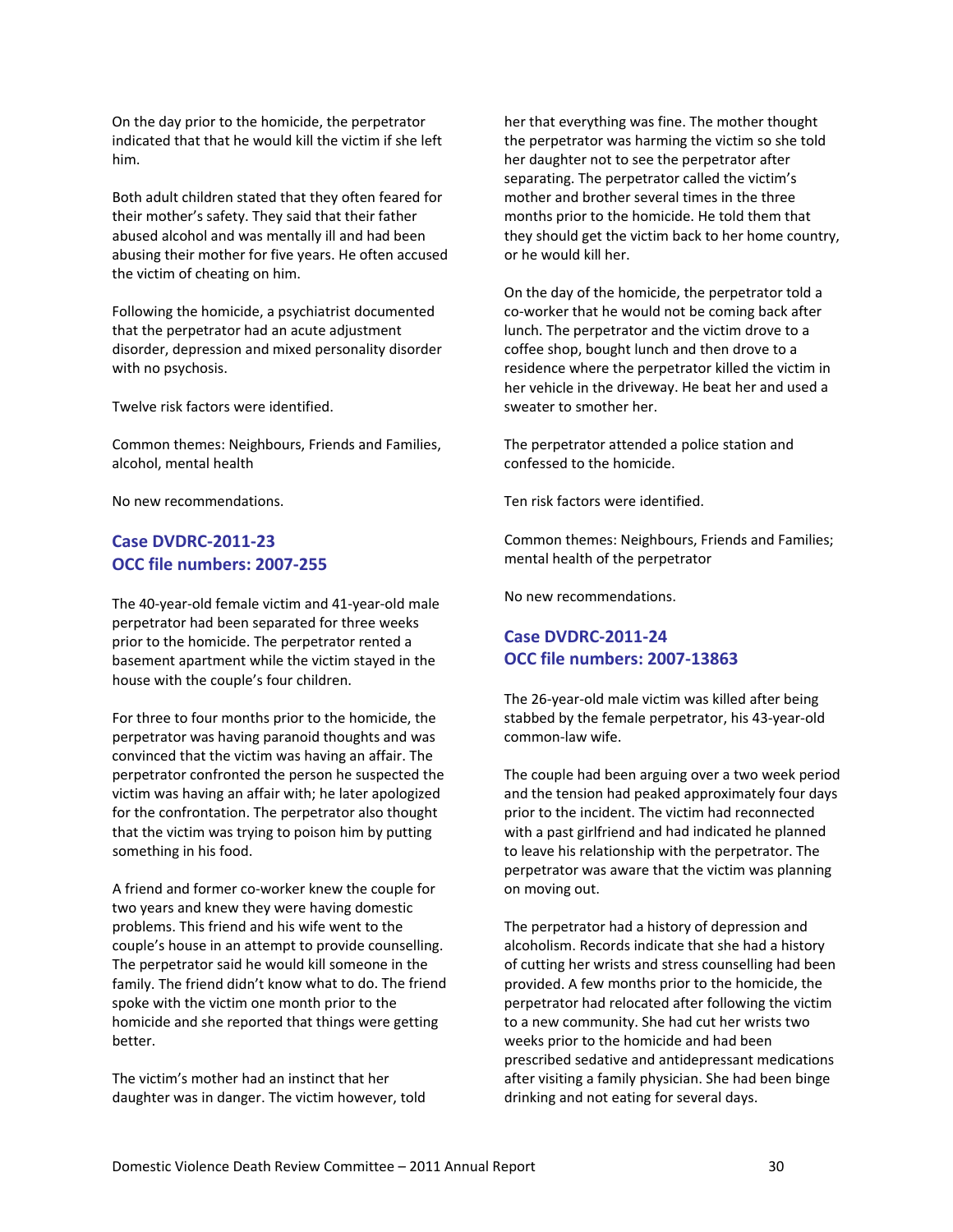The perpetrator was not employed. She had four children from previous relationships and two of the children (daughters aged 14 and 11) resided with the couple. The perpetrator expressed both love and hate for the victim. The daughters stated that the perpetrator had told the victim on several occasions that she was going to kill him. Four weeks prior to the homicide, neighbours had heard the perpetrator threaten the victim with death.

On October 29, 2007 at approximately 7:00 p.m., the victim made a call to 9‐1‐1, telling the operator that his girlfriend was out of control and had been drinking. He indicated that children were present in the house. The perpetrator was being loud and the operator asked what she was doing. The victim indicated that the perpetrator was ripping his shirt and then the phone connection was interrupted. The victim called back on his cellular phone because the perpetrator had cut the landline. The operator heard the victim say, "let go of me." When questioned by the operator, the victim indicated that nobody had been injured.

Police attended the residence. The police report indicated that the victim had said the perpetrator had been drinking and was verbally aggressive and confrontational. The victim told police that there had not been any violence or threat of violence but that he did not want it to get violent. The girls described their mom (the perpetrator) as being very depressed and they were not sure what would happen next. The victim indicated to police that he could not take the perpetrator's drinking and irrational behavior anymore and that he would be separating from her. The police report does not indicate if a referral to victim services was offered.

Police removed the perpetrator from the home and took her to the nearby residence of an acquaintance. The police contacted the girls' biological father, but since he lived several hours away, he was unable to come and get them that evening. The police planned a "priority fax CAS request" the next morning.

The perpetrator had apparently told the acquaintance's boyfriend that she had ripped the victim's shirt. The police however, did not document any injuries on the couple. According to witnesses interviewed following the homicide, there were signs of injury on both the victim and perpetrator. The daughters stated that their mother told police that it was the victim that had caused her bruises,

but the daughters claimed that the injuries resulted from her falling down while intoxicated.

The perpetrator returned to her own residence at 2:55 a.m. on October 30, 2007. The victim was asleep on the couch and awakened when the perpetrator entered. The victim apparently broke some beers that the perpetrator was attempting to drink and told her to go to bed.

The perpetrator went to her room, but about 30 minutes later, was heard by the girls to be saying that she needed strength and was going to kill the victim and stab him in the heart. The daughters called 9‐1‐1 as their mother had a knife. The perpetrator proceeded to stab and kill the victim prior to arrival of police.

Twenty risk factors were identified.

Common themes: Neighbours, Friends and Families; substance and alcohol abuse; safe separation; responses/services/resources for male victims; responses/services/resources for female perpetrators

#### **Recommendations:**

#### **To the police service involved:**

1. It is recommended that the police service involved with the 9‐1‐1 calls on October 29, 2007 consider an internal review of this case. The police service should review the response of the attending officers to ensure that all policies, procedures and protocols in relation to domestic violence occurrences were followed, particularly as they relate to ensuring that the same policies and procedures are applied to male victims of domestic violence.

*Committee Comments:* Police were in attendance at the residence for a domestic dispute only hours before the fatal stabbing occurred. The primary aggressor, the female, was removed from the residence to a nearby location, from which she apparently very easily made her way back home. The Committee had concerns that because the victim of the aggression in this case was male, police may not have had as high a level of concern as they might, had the victim been female.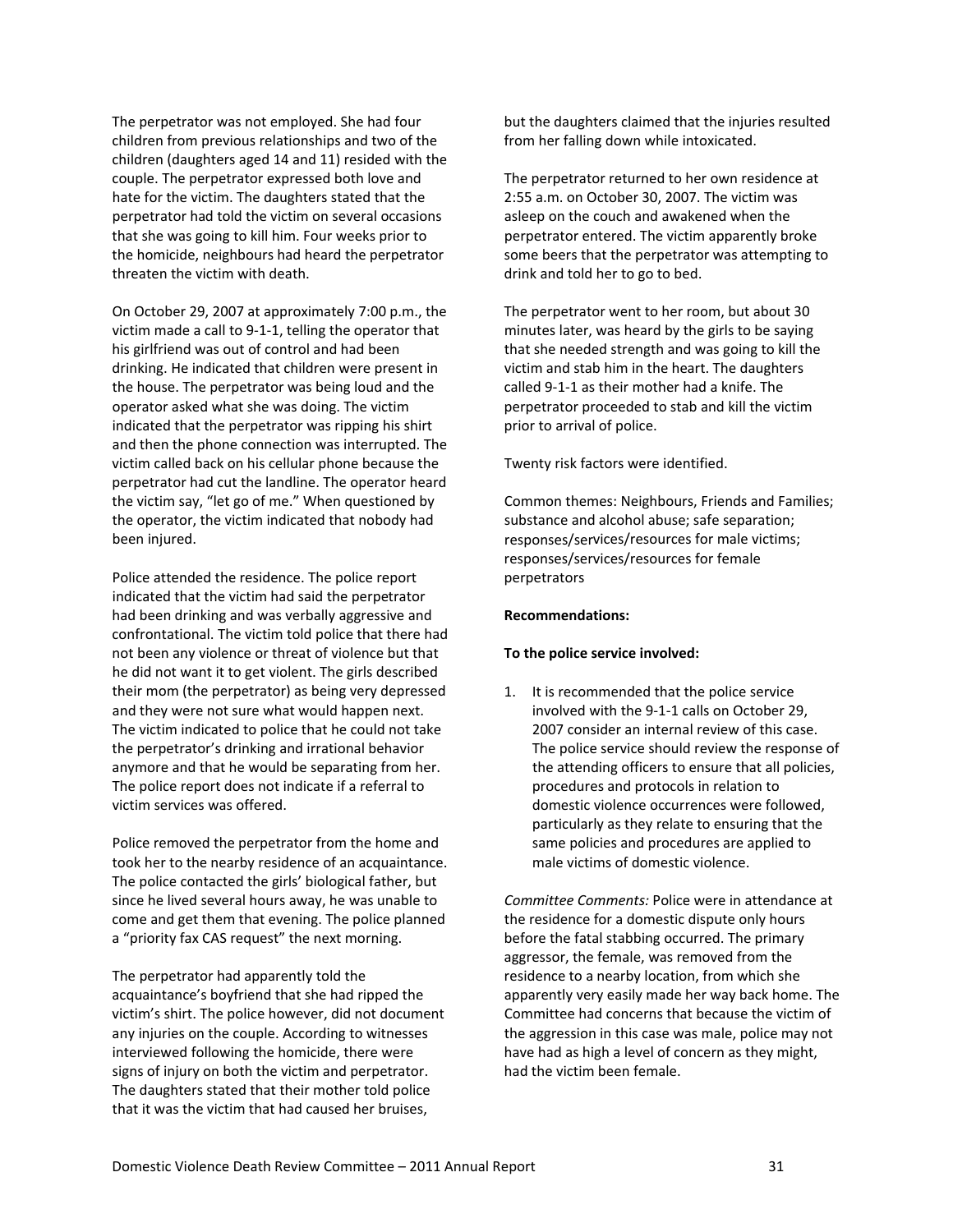#### **To the Children's Aid Society (CAS) involved:**

2. The CAS involved with the family should conduct an internal review to examine its provision of services and assessment of risk for this family prior to the homicide.

*Committee comments:* Between 1999 and 2007, the CAS received several referrals from a variety of sources, alleging that the mother (i.e. the perpetrator) had substance abuse problems and that there were ongoing problems with domestic conflict in the couple's relationship. Many of these referrals were not investigated; in the investigations that did occur, collaterals were not contacted and no referrals or substance abuse testing were requested or provided. The perpetrator had a long history of substance abuse and was intoxicated on the night she killed her common‐law partner in the presence of her two children.

#### **To the Ministry of Child and Youth Services and the Ontario Association of Children's Aid Societies:**

3. Children's Aid Societies should be required to conduct internal reviews when a domestic violence death occurs in a family that had received the services of the CAS within the 12 months preceding the death, and where domestic violence issues had been identified.

*Committee comments:* Under a Joint Directive, dated March 31, 2006, all deaths of children receiving services of the CAS within 12 months are subject to reporting by the CAS to the Office of the Chief Coroner. An in‐depth internal review by the CAS may be required in many of these cases. The DVDRC is of the view that, given the potential impact of domestic violence on children, similar internal reviews should be conducted even when children have not been killed. Lessons learned from such reviews could inform and shape future policies and practices.

#### **To the Ministry of Community Safety and Correctional Services (Policing Services Division):**

4. All police services should receive annual training/education on programs and services offered by Victim Services in order to assist officers in responding more effectively to the criminal and non‐criminal issues victims face following an incident of domestic violence. Police should be reminded to *immediately* refer all victims of domestic violence (male and female) to Victim Services to ensure timely intervention and assistance.

*Committee comments:* As primary stakeholders in the care of victims, police, through an immediate referral to Victim Services, will help ensure that victims receive immediate crisis intervention, safety planning, emotional support, and practical assistance. Other important considerations also include financial support for emergency home repairs, crime scene clean‐up, transportation, accommodation and meals, as well as private counseling that will help to reduce the short‐ and long‐term effects of domestic violence.

#### **Case DVDRC‐2011‐25 OCC file numbers: 2007‐8033**

On July 3, 2007, the 16‐year‐old female victim and the 17‐year‐old male perpetrator were outside of the victim's home with a group of friends. The perpetrator asked to speak to the victim in private. An argument ensued because the victim reportedly owed the perpetrator money for drugs that he had sold her. This angered the victim, so she retrieved a knife from inside her home. She brandished the knife at the perpetrator who then pushed the victim to the ground and walked away. The victim again approached the perpetrator with the knife and he once more pushed her to the ground and then kicked her in the stomach. The victim got up and for the third time, pointed the knife at the perpetrator. He then went to a home where he knew the tenant. He retrieved a kitchen knife and returned to the victim. He stabbed her in the chest and as she was falling over, hit her in the back of the head with the butt of the knife.

The perpetrator fled the scene, but was later apprehended. The victim died of the stab wound prior to being treated by emergency medical services.

The victim did not work or attend school and was known to use drugs. She had dated the perpetrator for a short period, but the relationship had apparently ended a few months prior with the couple remaining friends.

The victim had previously been arrested, charged and ordered out of the school jurisdiction because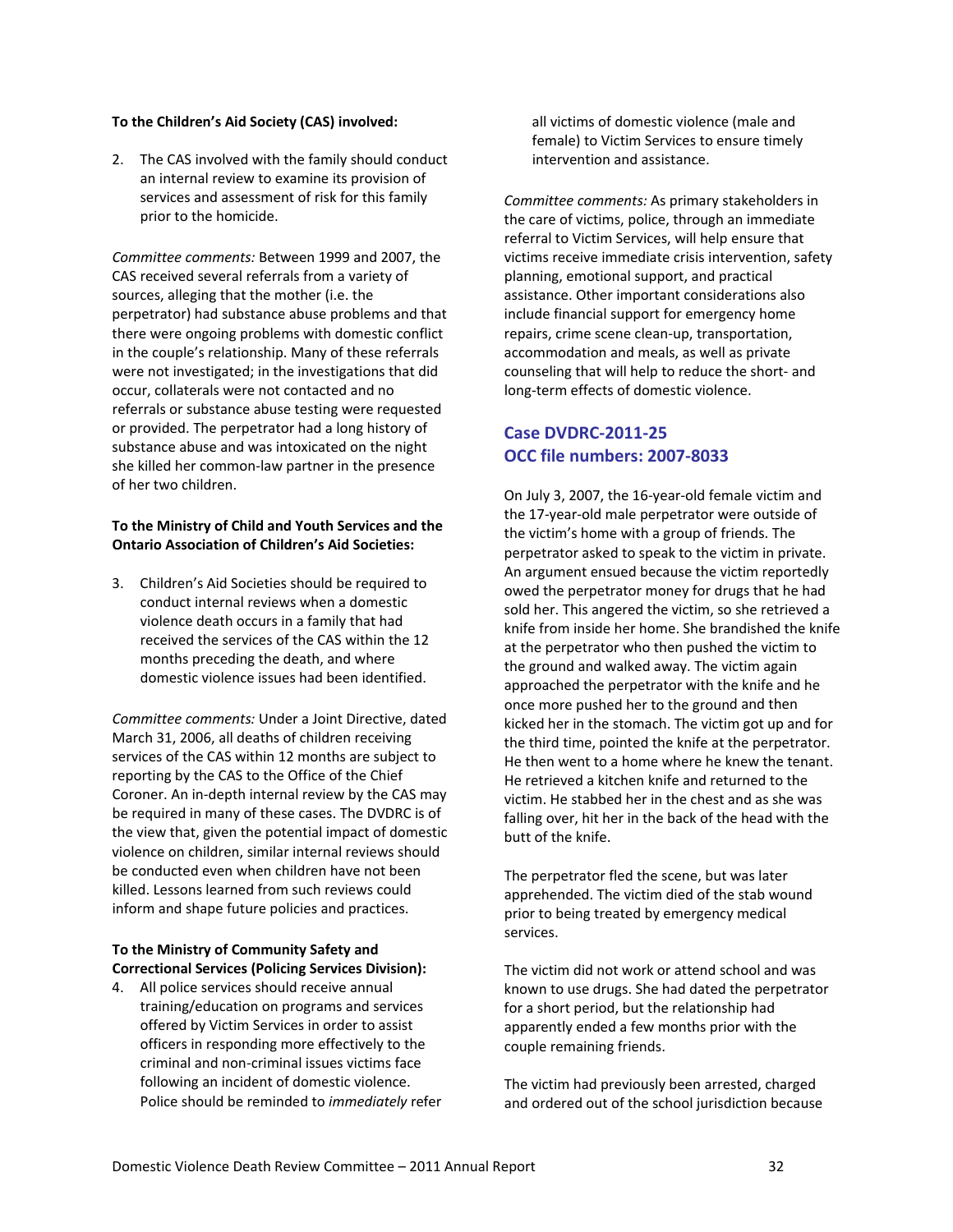she assaulted a fellow student. She had also assaulted two police officers and was charged. She was out on bail at the time of her death and was breaching conditions of that bail. The condition of her bail was not to be in possession of any weapons.

The perpetrator had been suspended for violent behaviour at school and was attending an alternate program. He had been charged with several violent offences and was wanted on a warrant and breaching court conditions at the time of the murder.

Four risk factors were identified.

Common themes: history of violence for both the victim and perpetrator

No new recommendations.

#### **Case DVDRC‐2011‐26 OCC file numbers: 2006‐12261 and 13862**

The victim was an 83‐year‐old female who was strangled by the perpetrator, her 85‐year‐old husband, on September 12, 2006. The perpetrator stabbed himself immediately following the death of his wife, but survived for several weeks, eventually succumbing to complications and pneumonia on October 12, 2006. As the perpetrator was in custody at the time of his death, a mandatory coroner's inquest was conducted in December 2008. There were no recommendations arising from the inquest.

The victim had medical problems, including heart disease and hypertension, although none were deemed to be imminently serious. She was reportedly active and had lots of friends.

The perpetrator was a veteran of the Second World War. He had been diagnosed with depression by his family physician approximately three years prior to the homicide.

The family physician had known the couple for ten years. When visiting the physician, the couple attended their appointments together and were never interviewed independently of one another. The last time the perpetrator was seen by the physician was the day before the homicide. It appears in the notes that the physician wrote "not suicidal." There was no documentation of questions related to homicidal thoughts. The perpetrator had been experiencing insomnia for many months and many people knew about his sleep issues. From the records reviewed, it does not appear that the perpetrator was referred for additional psychiatric services.

The perpetrator's depression seemed to be worsening in the week prior to the homicide.

The victim and perpetrator had been married for 55 years and did not have any children. There was no history of domestic violence or other criminality. There were no financial concerns identified.

One risk factor was identified.

Common themes: domestic violence in the elderly

#### **Recommendations:**

#### **To geriatric health care providers:**

1. Health care providers are reminded to inquire about thoughts of homicide, in addition to suicide, when interacting with elderly patients suffering from depression.

*Committee comments:* In the article *Domestic homicide and homicide‐suicide: the older offender,* Bourget, Gagné and Whitehurst (2010) found that in the elderly, homicide was frequently followed by suicide by the perpetrator. They also found that several victims had pre‐existing medical conditions, indicating that the offenses may have been committed by individuals who were caregivers to their ill spouses. Their research found that, "most of the perpetrators had a mental illness, usually depressive disorder, but few had received psychiatric help. The impact of mental illness on domestic homicide‐suicide is indicated, underscoring the importance of identifying existing psychopathology." (Bourget, Gagné and Whitehurst, 2010, p.305)

2. Health care providers are encouraged to interview couples separately, particularly when mental health issues may be present.

*Committee comments:* Like many elderly couples, this couple often attended medical appointments together. In cases where there may be mental health or other issues, and where one spouse may be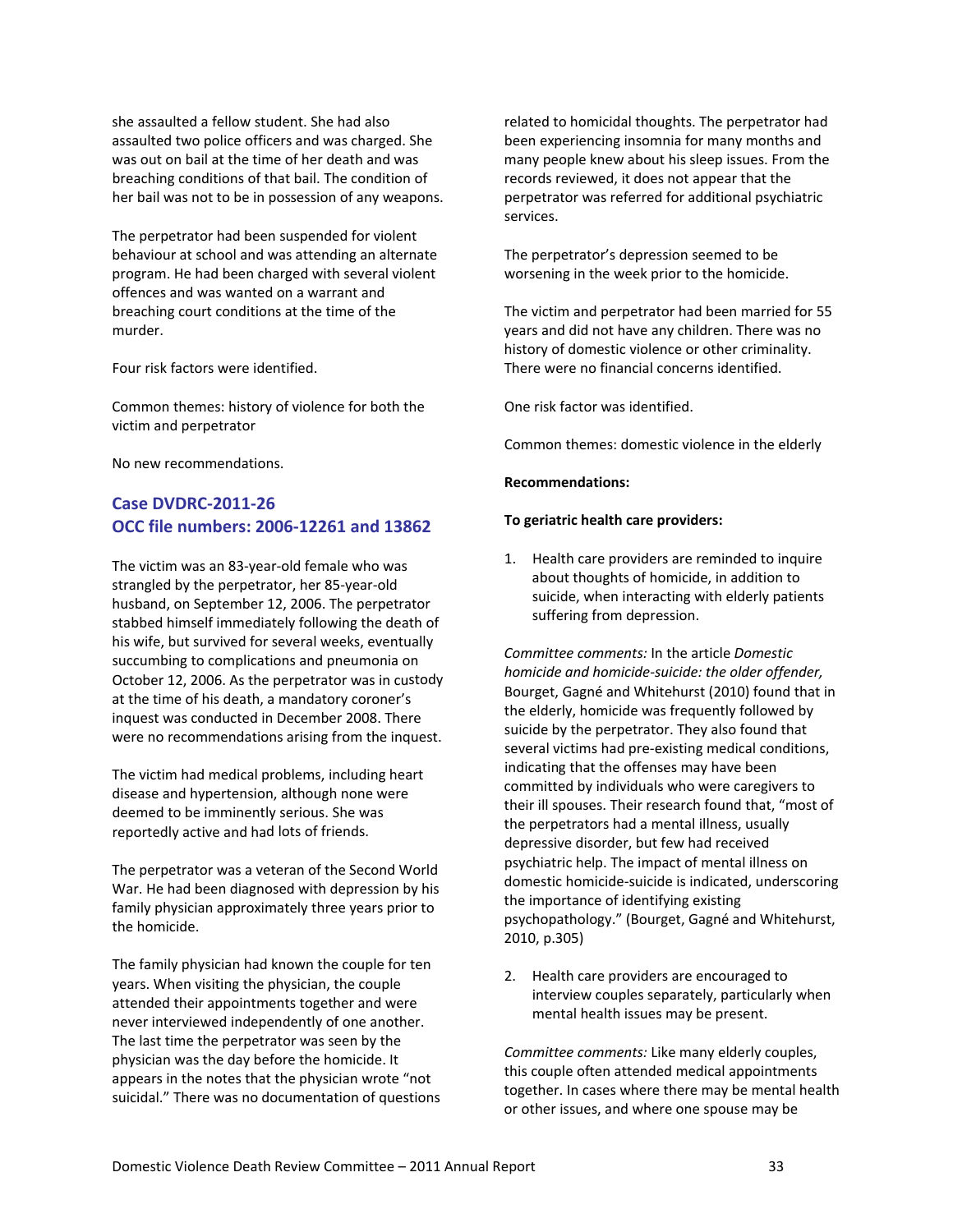inhibited from speaking openly in front of the other, it may be beneficial to interview the individuals separately.

#### **References:**

Bourget, D., Gagné, P. & Whitehurst,L. (2010). Domestic homicide and homicide‐suicide: the older offender. *J Am Acad Psychiatry Law* 38:305‐11.

#### **Case DVDRC‐2011‐27 OCC file numbers: 2008‐14044**

On November 5, 2008, the 51‐year old female victim asked a friend to take care of her 58‐year‐old husband (the perpetrator) in the event that anything ever happened to her. She also indicated that she was in the process of revising her will and that the perpetrator was not getting any money because she was still upset about an affair he had ten years prior. This had resulted in them separating for a period of time.

On November 7, 2008, the perpetrator told a friend that he had recently been diagnosed with a gall bladder tumor and was going to have it removed. The victim indicated that the perpetrator was not coping well with this news. Various individuals indicated that the perpetrator was not his usual self.

The victim appeared to be agitated and she was concerned about the perpetrator's increased drinking and his medical problems. She told one of her friends that he could get mean when he drank and he would at times get mad at her for working too much.

On November 9, 2008, at approximately 8:00 a.m. the perpetrator's friend arrived at the couple's residence to pick him up for a hunting trip. He had called and spoken to the perpetrator before arriving at the house and everything seemed fine. The friend saw that the perpetrator had left his hunting gear beside the house so the friend packed the perpetrator's belongings into his vehicle and then waited for about 25 minutes. He then saw the garage door open and could see the perpetrator inside 'stumbling around like he was drunk.' The friend asked the perpetrator if he was okay and he replied that his wife was dead and that he had shot her. The friend noticed that there was a bump on the perpetrator's head, but saw no signs of blood.

The victim was found inside the home with massive trauma to the head from gunshot wounds.

There were several firearms found in the vicinity of the victim and firearms and ammunition were scattered around the house. Tests subsequently determined that the perpetrator had high levels of alcohol in his system.

The perpetrator was retired police officer. Various friends and acquaintances described the perpetrator as aggressive, obsessive, scary and irrational, while others indicated that he could be nasty, sarcastic and a bully. Members of the victim's family indicated that they were not close to the perpetrator and that they felt uncomfortable around him because of his temper and rudeness, particularly when he had been drinking. The perpetrator had a criminal record for: verbal domestic assault (1997), use of counterfeit money (1998) and dispute with a neighbour (2006).

Eight risk factors were identified.

Common themes: vulnerability of victims when the perpetrator is a police officer, perpetrator was not unemployed, but he was retired and this may have caused stressors; health issues of perpetrator.

#### **Recommendations:**

#### **To the Ministry of Community Safety and Correctional Services (MCSCS), Policing Services Division; and the Ontario Association of Chiefs of Police (OACP)**

1. It is recommended that police officers receive additional/supplemental education and training about victim vulnerability in cases of domestic violence, particularly as it relates to victims of domestic violence committed by police officers.

*Committee comment*: In addition to common reasons why victims may be reluctant to disclose violence in their relationship, police must understand that victims of police officers may have additional reasons that prevent them from disclosing. These could include the fact that the perpetrator has access to a gun; knows how to manipulate the system to avoid penalty or shift blame; may be a fellow officer to those responding to a call or, if in a different jurisdiction, may be known to be a police officer. In addition, the victim may have concerns the case will not be investigated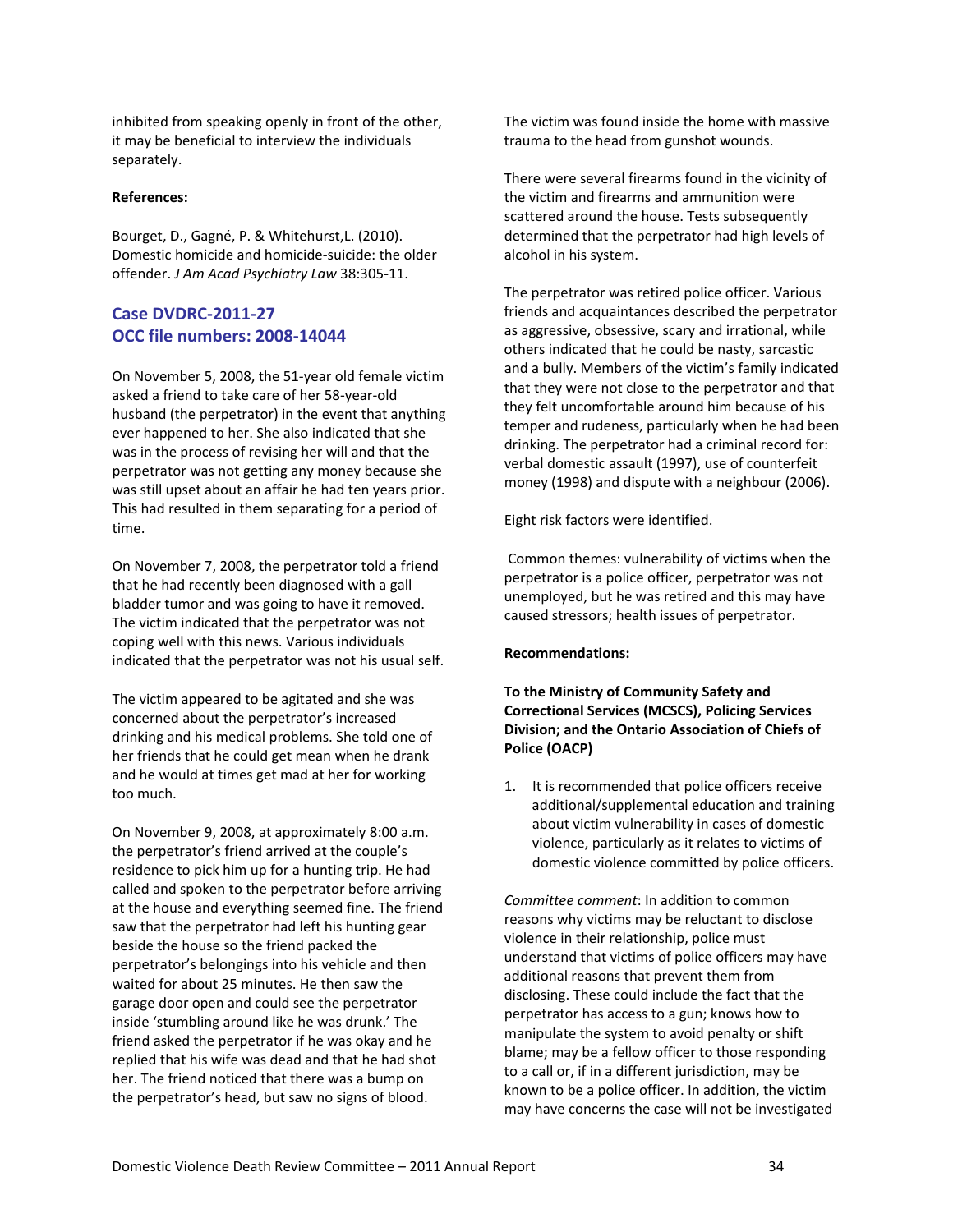as thoroughly as it might be for other civilians, because of the perpetrator's status in the law enforcement community.

2. It is recommended that an anonymous helpline be established for all police personnel and their families, similar to what exists for physicians in Ontario, where they would have access to immediate assistance and crisis intervention as well as referral to specialized counselling services.

*Committee comment*: Although there was no recorded history of domestic violence in this couple's relationship, witnesses indicated that there was a history of domestic abuse, particularly when the perpetrator had been drinking. The victim had told friends that the accused had threatened her in the past, including threatening her with a gun. On one occasion during a domestic situation, the police were called, but no charges were laid.

The victim apparently did not report much to people about their relationship because her husband was a police officer and she did not want to jeopardize his pension. After one occurrence the victim had been in touch with Victim Services and, at the time, told the worker not to call her at home and indicated that her husband was a police officer and an alcoholic and she had been dealing with it for quite a while.

#### **Case DVDRC‐2011‐28 OCC file numbers: 2009‐6501**

The 45‐year‐old female intended victim and 50‐year‐ old male perpetrator started a relationship in 2003 and lived common‐law until 2004. Shortly after they started living together, there were incident reports involving threats and verbal abuse as well as periodic assaults. The relationship was marked by intermittent break ups and reconciliations until the final break up in March 2009 (three months prior to the homicide).

The perpetrator was described as jealous and possessive. The intended victim's 25‐year‐old daughter stated that the perpetrator had tried to isolate her mother from friends and family. She stated that her mother had previously been taken to the hospital on at least one occasion following an assault by the perpetrator. Most of these assaults were reported to police.

A very serious assault in 2004 started with the perpetrator pouring bleach into his ex‐girlfriend's fish tank and grabbing her by the throat and strangling her into unconsciousness. She reported waking up and finding the perpetrator sexually assaulting her.

In April 2005, an application was made to have the perpetrator deemed a Dangerous Person because he admitted to being suicidal. His ex‐girlfriend stated that she feared that the perpetrator would kill her, then himself.

In 2006, the ex‐girlfriend was assaulted and sustained injuries to her head and neck. The perpetrator was charged with Assault and Threaten Death. These charges were subsequently withdrawn in court.

In March 2007, the notation of "Dangerous Person" was removed from the perpetrator's file maintained in the Canadian Police Information Centre (CPIC) database [CPIC is composed of five distinct service areas which are responsible for the delivery and sharing of national police, law enforcement, criminal justice, and public safety information].

The perpetrator stopped staying over at the intended victim's house in late December 2008. Three months prior to the homicide in March 2009, she broke off the relationship completely and had a Peace Bond taken out which restricted his contact with her. Nevertheless, the perpetrator demonstrated increasingly threatening and obsessive behaviour towards his ex‐girlfriend by making contact with her by texting and calling her at home and at work and ultimately going to her house, where he broke in.

The ex‐girlfriend had contacted Victim Services and received counseling and safety planning and was provided with a Domestic Violence Emergency Response alarm. As part of the safety planning, she changed all the locks on her doors of her house and also her phone number. On March 7, 2009 she called the police and the perpetrator was arrested and pled guilty to a charge of criminal harassment; he received a sentence of nine days. When released, he immediately continued to call her, so he was arrested on April 9, 2009. This time, he received a sentence of 30 days for Criminal Harassment, and a "no contact" order was imposed. On the perpetrator's release from prison in May 2009, he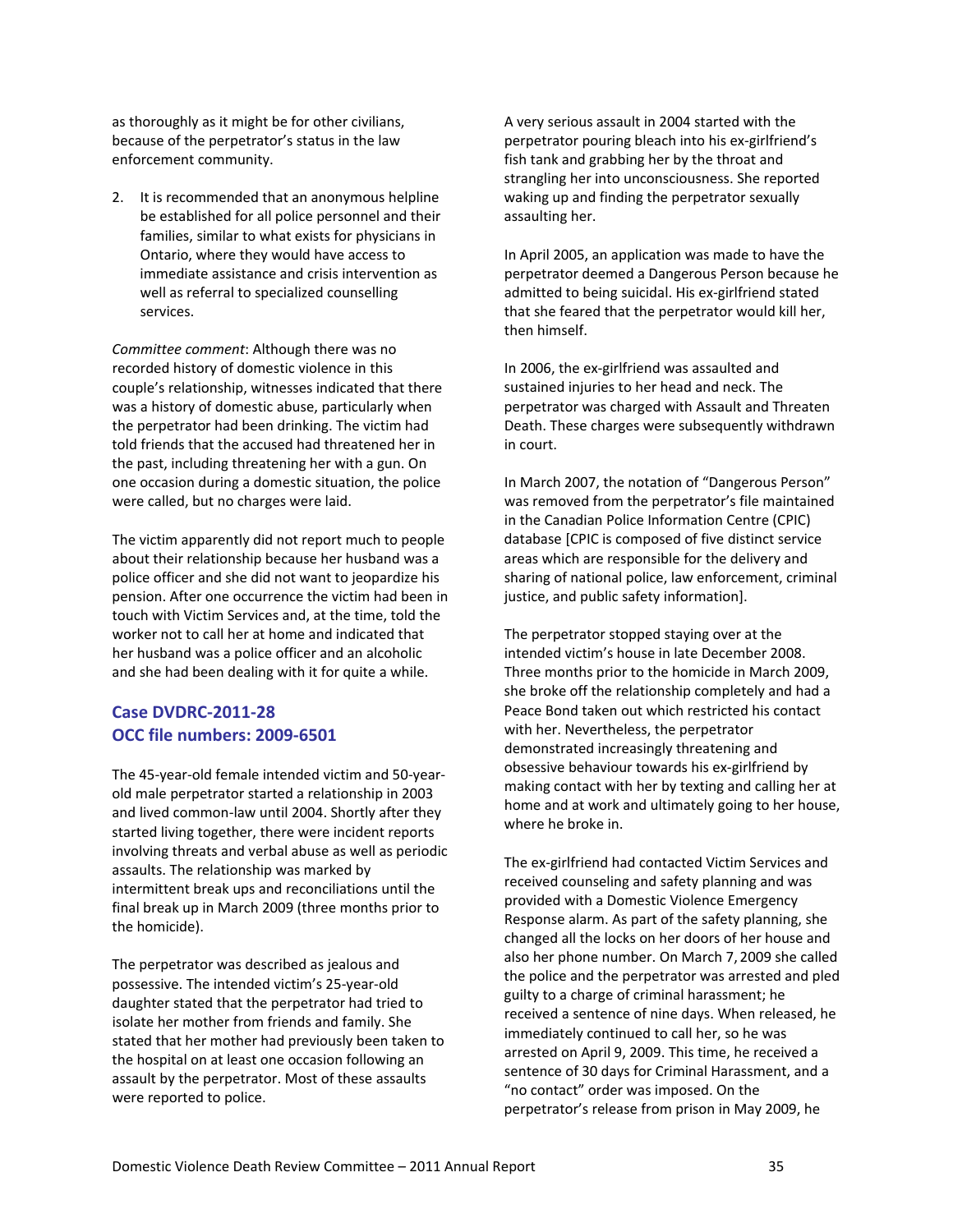again continued to contact and threaten the woman. The perpetrator had lost his job and was unemployed at this time.

On May 30, 2009, the perpetrator had been hiding in a bedroom closet in the house he used to share with his ex‐girlfriend. The woman lived in the house with her adult daughter and on the evening of the attack, the woman's mother was staying with her to help move the perpetrator's belongings out of the house the next day. The perpetrator later reported he had been drinking brandy in the closet while hiding with a knife and a hammer and was becoming angrier as he listened to his ex‐girlfriend talk to her mother and daughter about getting rid of some of the gifts he had given her during their 5‐6 year sporadic relationship. After the women went to bed, the perpetrator first attacked the 25‐year‐old daughter with a hammer; she successfully fought him off. He then attacked and severely injured his ex‐girlfriend. As he made his way out of the house, he ran into the woman's mother who was trying to call for help. He attacked his ex‐girlfriend's mother before exiting the house. The woman's mother subsequently died of her injuries.

There did not appear to be any history of a problematic relationship between the perpetrator and his ex‐girlfriend's mother. It was believed that the mother was an unintended victim and that she was simply in his way as he tried to escape.

Twenty‐one risk factors were identified.

Common themes: safe separation; monitoring of high‐risk offenders; choking as a significant risk factor.

#### **Recommendations:**

#### **To the Ministry of Community Safety and Correctional Services:**

- 1. The MCSCS should consider reviewing its existing training material related to the management of high risk domestic violence cases and Intensive Supervision Offenders (ISOs). Measures should be taken to ensure updated, ongoing training to all probation and parole officers involved with ISOs, emphasizing:
	- the importance of following the domestic violence protocol;
	- a focus on the identification of pertinent risk

factors related to each case and appropriate evidence‐ based measures to be taken to mitigate risk;

 case reviews conducted by the DVDRC where the offenders were under supervision of MCSCS.

The review should include an audit of participation rates in this specialized training.

- 2. It is recognized that MSCSC has undertaken recent policy reforms to address issues related to high risk (intensive) case supervision for domestic violence perpetrators. It is advised that an internal review should be conducted of all domestic violence homicide cases supervised since the implementation of these policies, where the offender re-offended while under supervision of the MCSCS. Lessons learned from these reviews could be incorporated into staff training and further policy reform.
- 3. The Intensive Supervision Unit (ISU) should review its referral criteria and consider expanding its mandate to include offenders with a pattern of recurrent assaults against women and/or a history of choking/strangling their victims. The ISU supervision strategy should be audited to ensure that its services include not only more frequent contact with the offender, but also ancillary wrap‐around services (e.g., ongoing communication with the potential victim, referral to, and communication with police and treatment providers).
- 4. Communication between treatment providers and between probation services and the victim or potential victims (e.g. new partner), should be a regular and essential component of intensive case supervision. Communication strategies for all treatment providers should be set in policy.
- **5.** Given the high number of risk factors identified in this case, it was deemed by the DVDRC to be very high risk. It is recommended that for similar cases of very high risk, MCSCS should put in place a mandatory referral to local police services for assessment of the appropriateness of placing the offender under High Risk police supervision. This would allow for enhanced safety planning strategies for the potential victim, as well as more aggressive monitoring and potential interventions with the offender when probation and/or parole violations occur.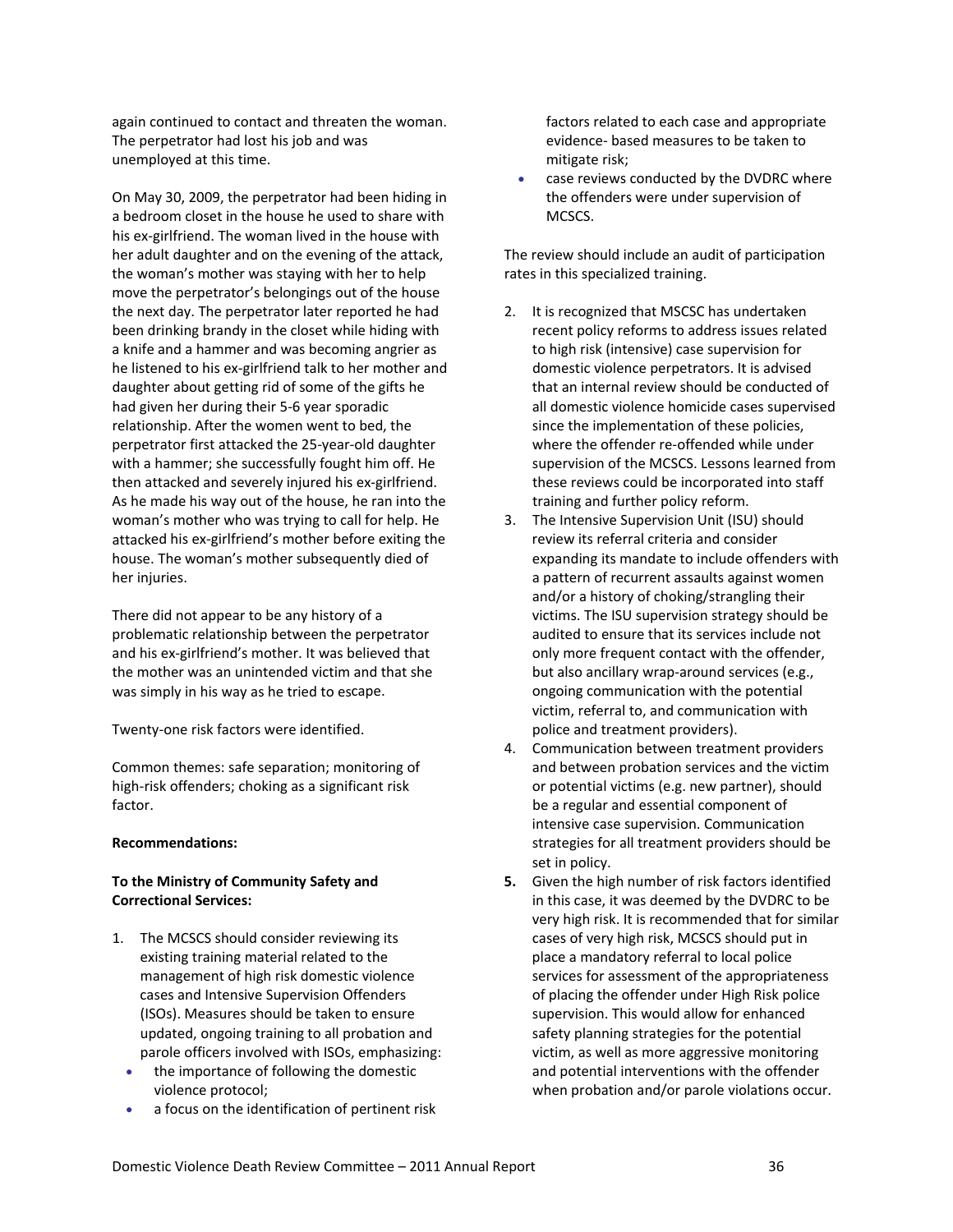#### **Case DVDRC‐2011‐29 OCC file numbers: 2009‐629**

Sometime between January 3, 2009 and January 22, 2009, the 37‐year‐old female victim and her 31‐year‐ old boyfriend (the perpetrator) argued when they were alone in their apartment. They fought because the perpetrator would not turn off the computer and go to bed. The perpetrator punched the victim on the right side of her head with his fist. He then held a pillow over her head and suffocated her until she was dead.

The victim's mother attempted repeatedly to contact her daughter, but the perpetrator always provided excuses why she was not available to talk. On January 22, 2009 the mother went to the residence that her daughter shared with the perpetrator, but she was denied entry by the perpetrator. The mother telephoned police and when they attended, the victim's body was located under piles of clothing.

The perpetrator fled the scene and subsequently telephoned police to advise them that he had killed the victim.

The victim had a developmental and learning disability. She had the mental capacity of a five‐year‐ old, but was independent enough to live on her own. The victim apparently did not converse well, and reportedly became emotional very easily. She reportedly had poorly controlled diabetes, mental health issues (including threats of suicide) and had multiple visits to hospital. She received financial support through a disability pension. In 2008, the perpetrator was added to the victim's budget thereby increasing her disability pension cheques.

The perpetrator was raised in a remote First Nation community in North Western Ontario. He lived with his parents until he was 12 years old, when he was removed from the home by Child and Family Services. From that time until he was 16 years old, he lived in various foster and group homes. His family was not close and his parents abused alcohol. He was physically and sexually abused as a youth. He returned to live with his parents when he was 17‐ years‐old and was heavily involved in substance abuse, including gasoline sniffing.

The perpetrator was described as being calm, easy

going and laid back. He was a "computer game extremist" and spent most of his time on the computer. The perpetrator had been involved in three adult relationships and had a history of abusing his partners. He had an extensive criminal record including 20 convictions from 1997 to 2008.

At the time of the homicide, he was unemployed and living with the victim. He was also bound by two probation orders following convictions for assault, assault cause bodily harm and breach of probation in relation to the victim. The conditions included an order to have no communication with the victim. He stated that he avoided seeing his Probation Officer because he was afraid of being arrested as he was still seeing the victim, when he was ordered not to. The perpetrator was wanted on a warrant for breach of probation and had been charged for breaching probation several times.

Following the homicide, the perpetrator was diagnosed with Anti‐Social Personality Disorder and Polysubstance Abuse in remission. Schizophrenia was ruled out and any past psychosis was believed to have been in relation to his past substance abuse. He may have suffered from chronic low‐grade depression.

Fourteen risk factors were identified.

Common themes: mental health issues.

No new recommendations.

#### **Case DVDRC‐2011‐30 OCC file numbers: 2009‐8225 and 11545**

On June 22, 2009, the 63‐year‐old female victim contacted a lawyer requesting assistance to change her will.

Between June 27‐29, 2009, the victim and her boyfriend, the 55‐year‐old male perpetrator were at the victim's home in the bedroom. The perpetrator loaded a shot gun and shot the victim in the face while she was lying on the bed. He then turned the gun on himself firing a round into his face, reloaded the gun and fired another round into his chest. He died of his injuries.

The victim lived in a First Nation community in northern Ontario. She had previously disclosed to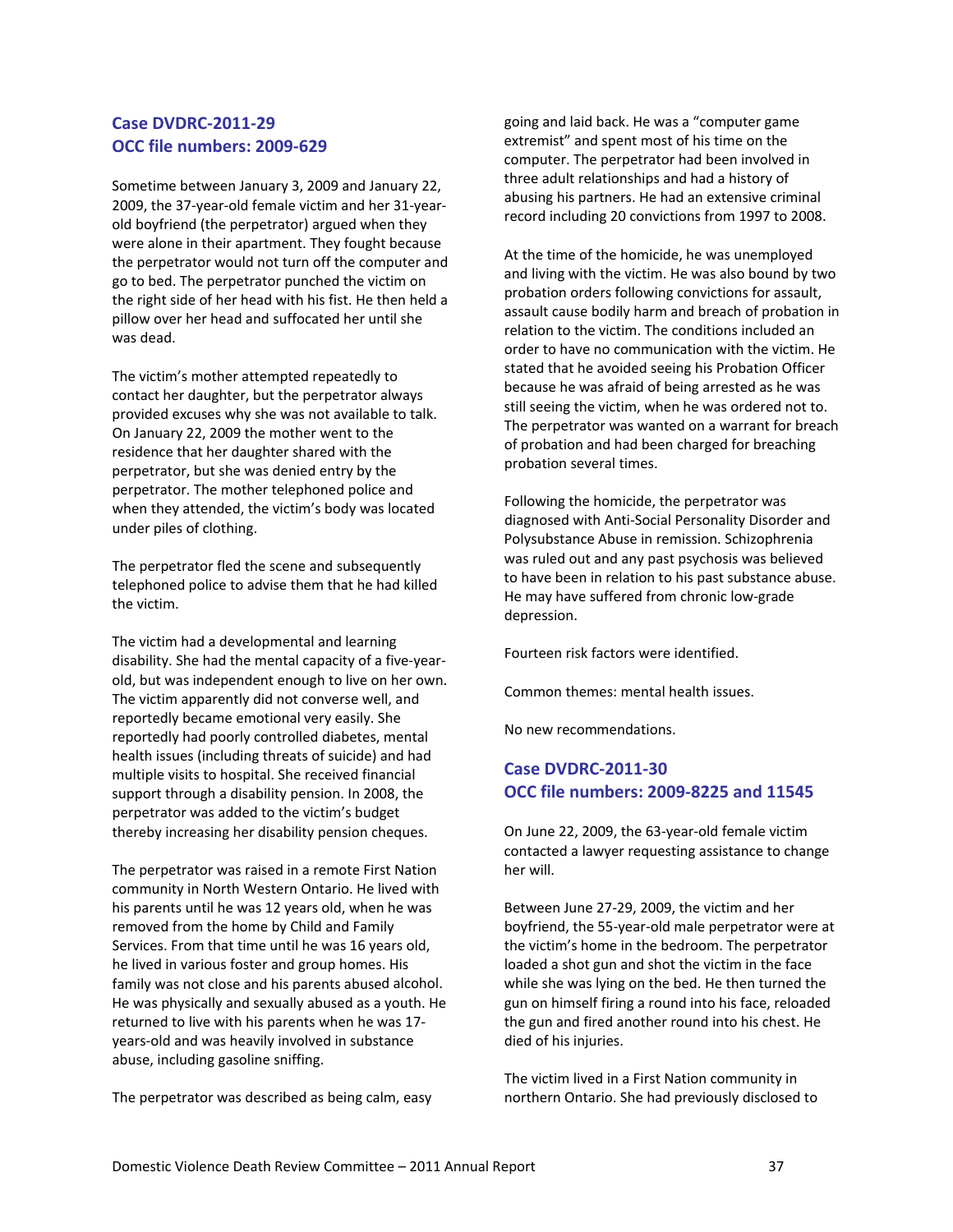others that she had been sexually abused by her father and two brothers.

The victim had reportedly attended Residential Schools when she was a child and was significantly affected by the experience. In 1966, the victim was involved in a motor vehicle collision where she witnessed her friend die. She suffered from chronic back pain as a result of injuries sustained in the collision. She had been diagnosed with depression, delirium secondary to alcohol abuse, pathological grief, social phobia and post traumatic stress disorder. She had been apprehended under the Mental Health Act within the last year of her life.

The victim was addicted to drugs and alcohol in the later stages of her life. She had a period of sobriety, but became addicted again. She was reported to drink alcohol daily and use heroin and marijuana. There was also some evidence to suggest that she supplied local teenagers with marijuana.

The perpetrator was a First Nation male. Little is known about his family as most of them were deceased.

The perpetrator worked in a factory as a general labourer. He was described as a good worker, but a loner who suffered from social phobia. He did not have a criminal record.

The perpetrator was clinically diagnosed with depression. He had expressed suicidal ideation and he often mentioned thoughts of committing suicide to his brother. He was apprehended under the Mental Health Act in June 2007.

The perpetrator was a severe alcoholic who drank beer and used marijuana daily. He had been diverted to out‐patient programs, but was very resistant to treatment. He was urged to participate in Alcoholics Anonymous (AA) or Narcotics Anonymous (NA) groups but apparently without success.

He had several guns in his possession.

Six risk factors were identified.

Common themes: mental health issues, access to firearms, addictions

No new recommendations.

#### **Case DVDRC‐2011‐31 OCC file numbers: 2009‐5946 and 5947**

The couple and their infant daughter moved back to Ontario in April 2009 after temporarily relocating to Alberta to accommodate the perpetrator's work arrangement. Their time in Alberta was apparently very stressful.

During the first few weeks upon returning to Ontario, the 25‐year‐old female victim planned to separate from her husband and sought alternative living arrangements and daycare for their 11‐month‐ old child, the second victim. During this period, the perpetrator became increasingly depressed. One evening, the perpetrator went on a drinking binge, called the victim and threatened to commit suicide if she left him.

On May 11, the perpetrator contacted a number of counselling services for assistance. One counsellor saw the couple on May 12, 2009. The counsellor saw the couple together and did not assess the high risk nature of the situation. On May 14, 2009, the victim attended for an individual counselling session. It does not appear that the counsellor proactively probed for the level of risk in the situation.

On the evening of May 14, 2009, the victim told the perpetrator that she wanted a divorce.

On May 15, 2009, the perpetrator cancelled his appointment with the marriage counsellor. On that day, the victim thought she was going to help the perpetrator move his belongings to a friend's place and he would stay there for the weekend.

On the afternoon of May 15, 2009, the perpetrator stabbed the victim to death. The perpetrator attempted to hide the deceased victim in the bedroom closet. The couple's infant daughter was positioned under the victim's body in the closet. The cause of death for the child was undetermined, but it is likely that she suffocated under the weight of her mother's body.

Following the homicides, the perpetrator drove to Montreal and checked into a hotel. During his stay, he drank excessively and had numerous contacts with an escort service. On May 17, 2009, the perpetrator jumped to his death while at the hotel.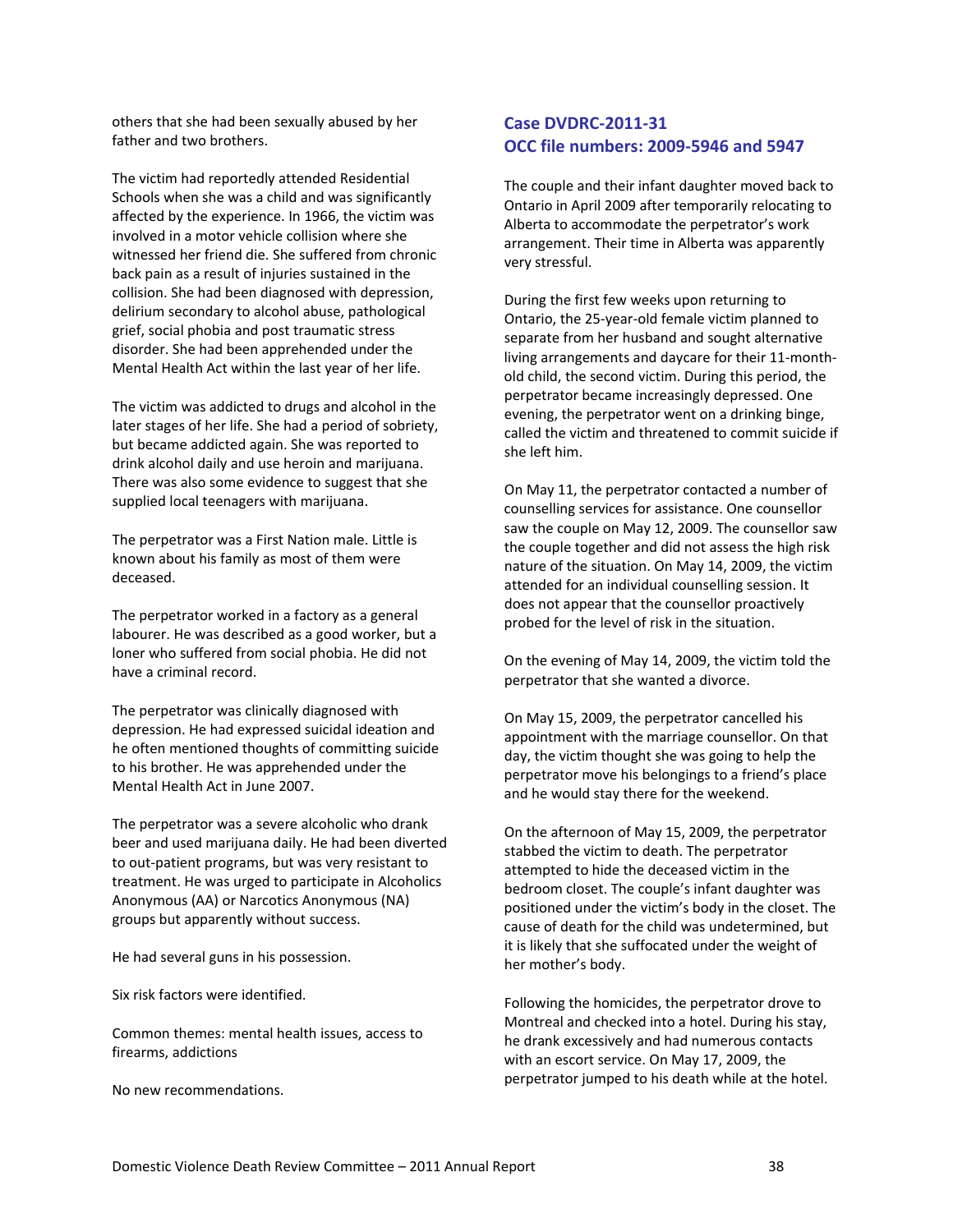Common themes: actual or pending separation

#### **Recommendation:**

**To the Ontario Association of Social Workers; College of Certified Social Workers and Social Service Workers; Ontario Psychological Association; Ontario Association of Marriage and Family Therapists; Ontario Psychotherapy Association and the Canadian Counselling and Psychotherapy Association.**

It is recommended that all marriage and family therapists receive specialized training about victim vulnerability and perpetrator risk in cases of domestic violence.

*Committee comments:* All counsellors should be trained to proactively identify and screen for domestic violence (DV), assess the level of ongoing risk of DV in each situation, understand the need for engaging reluctant victims and assisting them with safety planning knowledge and skills. In their work with potential perpetrators, they should be able to assess the risk for depression, substance use, suicidal and homicidal ideation, level of obsession with the victim, history of DV, separation anxieties, etc. In addition to the common reasons why victims and abusers may be reluctant to voluntarily disclose the presence of DV, it is important for marriage and family therapists to teach their clients about what DV is as many clients are not aware of the nature and dynamics of DV and the escalating risks associated with separation. As well, marriage and family therapists must understand that victims will not be safe to disclose their concerns about DV in the presence of the abuser. Marriage and family therapists must design a way to interview each partner separately as a standard part of their practice in order to screen and proactively engage their clients in DV education.

In this case, the perpetrator actively reached out to a number of counsellors for help just a few days before he killed his wife and child, then himself. He accepted the first appointment he was offered and the next day the couple showed up together at the office of the marriage and family counsellor and were interviewed in a joint interview. According to police records and counselling notes, there was no record of proactive documentation, assessment or

intervention for the safety of the family. A follow‐up individual appointment was conducted with the victim on the following day, but there was no attempt to address safety issues at that time despite the obvious presence of many risk factors identified in this review.

#### **Case DVDRC‐2011‐32 OCC file numbers: 2008‐3744**

The 41‐year‐old male perpetrator was married to the 44‐year‐old female victim and had two children (ages 6 and 8), but was also having an affair with a former co-worker. He had told his lover that he was divorced and that his ex‐wife lived in another community. He promised his lover that they would live together in the family home.

The perpetrator had gone online and researched various suicide methods and how to fight off ligature strangulation.

On April 3, 2008, after the children had gone to school, the victim was in the office of their home. The perpetrator secured a black 'zip tie' (used to tie signs to posts) around the victim's neck. There was a struggle and the victim scratched the perpetrator deeply on the nose and behind his ear. The perpetrator overpowered the victim and the victim died as a result of the strangulation.

The perpetrator then sent an email from the office computer to his work email address posing as the victim. The text of the message indicated that she was going to kill herself and that by the time the message was received she would be gone. The message was intended to make it look like the victim had taken her own life.

After sending the email, the perpetrator locked all the doors to the home and left for work. Once there, he called 9‐1‐1 after supposedly receiving the "suicide" email. Police responded to the residence and found the victim to be deceased on the floor of the bedroom.

The victim did not have a criminal record and had not reported any domestic violence to police, family or friends.

The perpetrator had no criminal record, but there was an incident where he pulled a knife during an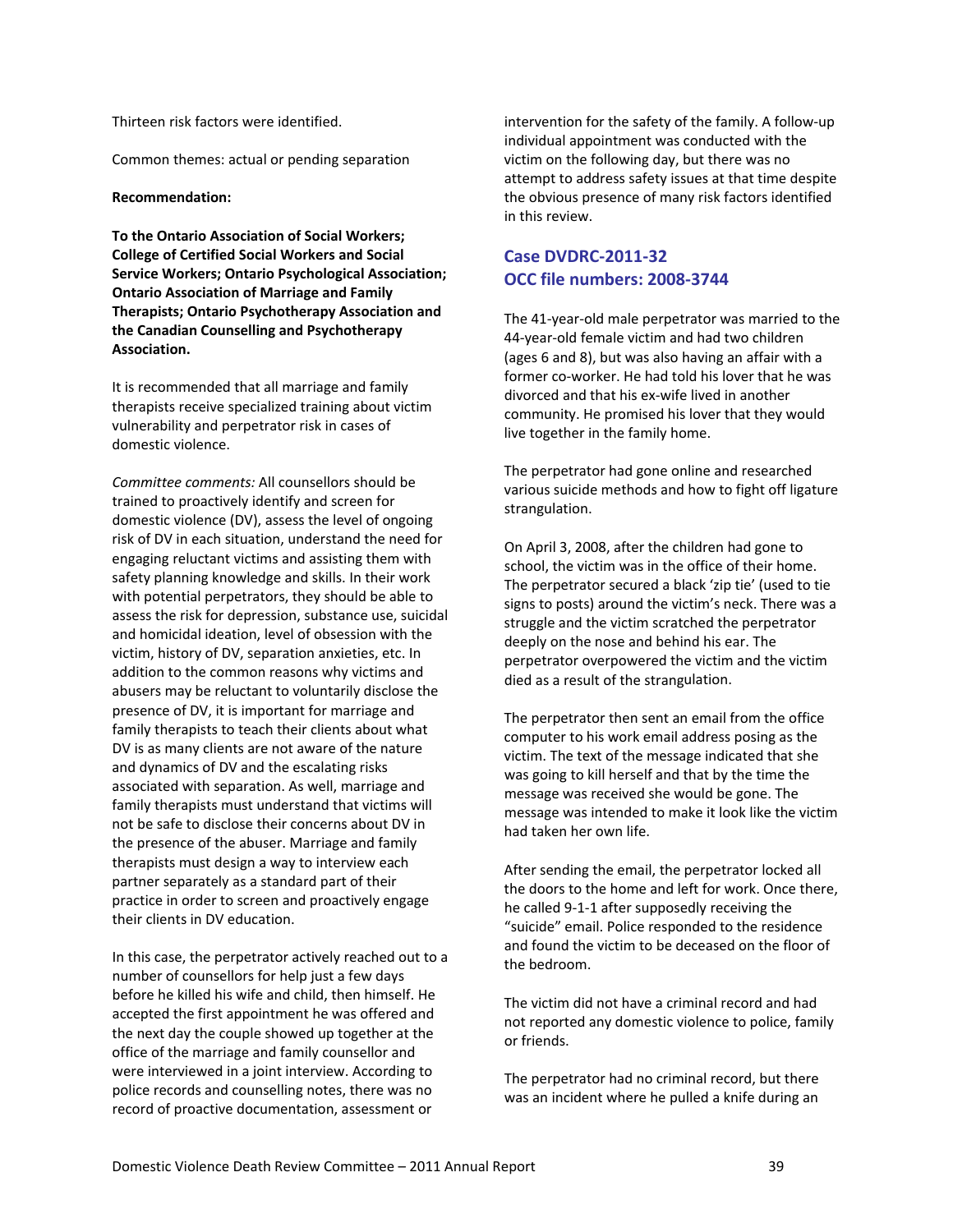argument with his brother.

One risk factor was identified.

No new recommendations.

#### **Case DVDRC‐2011‐33 OCC file number: 2005‐13052**

The 28‐year‐old female victim had been involved in an abusive relationship with the 30‐year‐old male perpetrator for approximately four years. The couple had broken up several times during the relationship.

In September 2005, during the week prior to her death, the victim had again broken off her relationship with the perpetrator. The perpetrator had just completed his 18 month probation for assault. He continued to harass the victim with threatening phone calls and had broken into her apartment on two occasions and stolen money and property from her. She had made four phone calls to police during the week prior to her death. Subsequent to these calls, the police had warned the perpetrator to stay away from the victim. The victim's mother (who lived in another province), had also called the police on behalf of her daughter stating that she was afraid that if the police did not restrain him, her daughter would be killed. The police apparently responded that they were unable to give her information on the situation because of confidentiality issues.

On the night of the homicide, the police were scheduled to go to the victim's house to record her complaint about the break‐ins and theft. The victim cancelled the appointment with the police and indicated that she did not want the perpetrator charged, but wanted him out of her house. The police indicated that they could not charge the perpetrator with breaking into the house because it was still considered his residence.

On September 17, 2005, while at home and on the phone with a friend, the victim heard the perpetrator breaking in again. She urged the friend to call the police for her. When the police arrived four minutes later, they found the victim in an unconscious state. The perpetrator was in the house, clearly intoxicated and claimed that the victim had passed out from drinking.

Based on the perpetrator's report, Emergency Medical Services (EMS) treated the victim for suspected overdose. The victim died later that night from blunt force injury to the neck, consistent with neck compression.

There was no indication that the victim abused substances. She worked at several retail jobs within her community. The victim did not have any children. She appeared eager to leave the community and start a new life away from the perpetrator.

The perpetrator had a criminal history for theft, vandalism, harassment, threatening, and assault, dating back to 2002. Most of these offences had been directed against women partners. There was one conviction for assault against a former partner and several occurrence reports for domestic violence against a former girlfriend and the victim. He began to abuse drugs and alcohol in high school and his drug of choice appears to have been cocaine/crack. Three previous partners reported abusive behaviour including: controlling behaviour, destruction of property, punching walls, pushing, strangling, extreme jealousy, harassment and threatening death. Alternatively, another ex‐partner stated that they had had a long‐term relationship that was not abusive.

The perpetrator was described as jealous and possessive and would restrict the victim's activities and access to her friends. This behaviour was more prevalent when the perpetrator was under the influence of drugs. The perpetrator had reportedly confined the victim to her house by stealing her keys and had pushed her down the stairs on multiple occasions.

In the week before her death, the victim had become very frightened of the perpetrator. The victim had called police several times two days prior to her death to report threatening phone calls and break‐ins by the perpetrator. The advice the victim received from police was to lock her windows and doors.

In the period prior to the homicide, the perpetrator was charged with Assault and Failure to Comply and given an 18 month probation sentence. During this time, he attended and completed an anger management program. The perpetrator was assessed as high risk and while under supervision by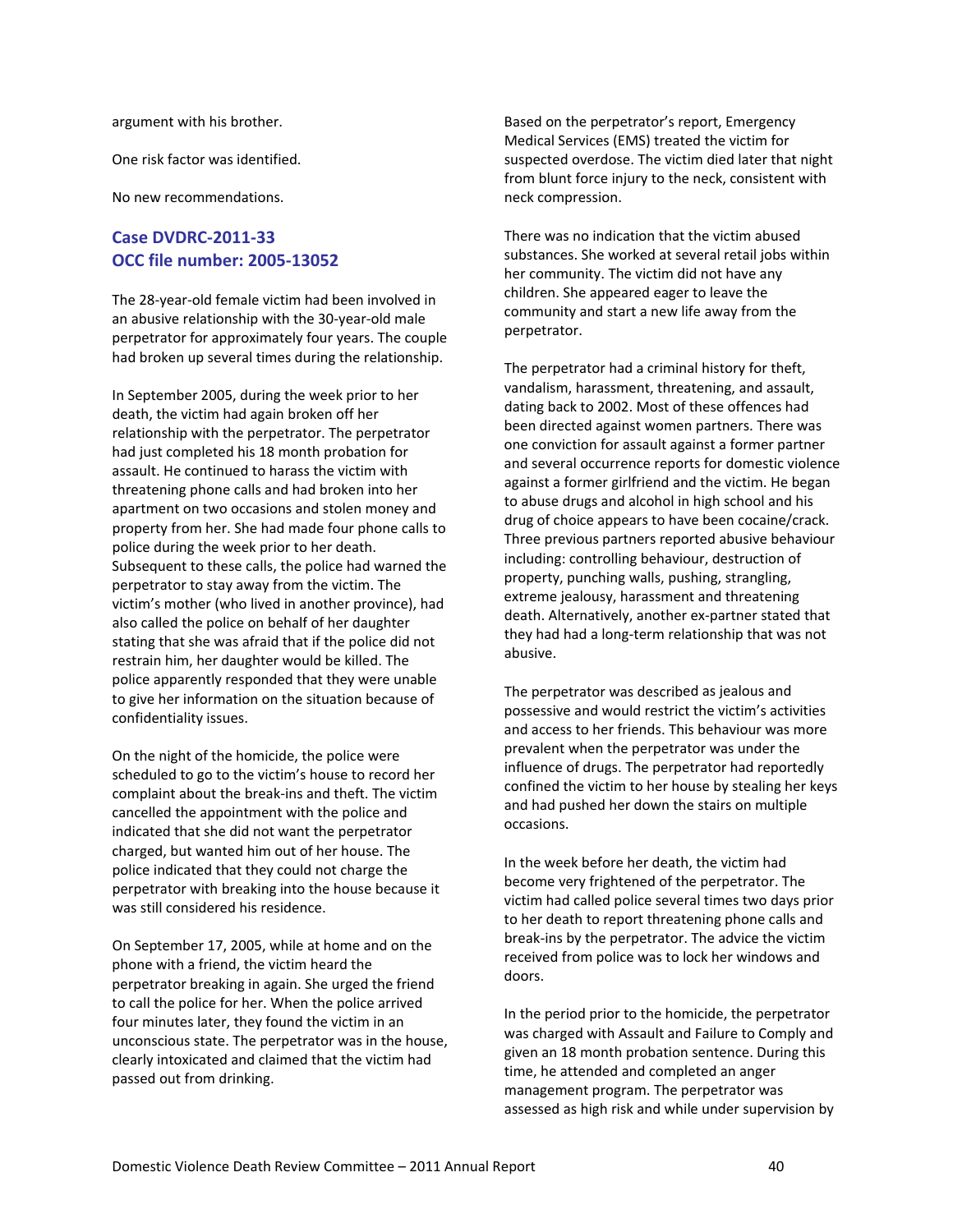Probation, the focus of the session notes suggested the supervision was directed towards monitoring his success in finding and maintaining employment and compliance with payment of a fine. In the supervision notes, the perpetrator referred to his girlfriends as strippers. This did not appear to have been challenged by his case managers. There appeared to be no attempt to have him involved in counseling for domestic violence beyond his attendance in the anger management program.

Nineteen risk factors were identified.

Common themes: Neighbours, Friends and Family; pending separation; high risk offender with significant history of domestic violence

#### **Recommendations:**

**Recommendations 1‐5 from DVDRC 2011‐28 (previously reviewed by the DVDRC) directed to the Ministry of Community Safety and Correctional Services, also apply to this case involving a high risk**

#### **(or intensive supervision) offender.**

*Committee Comments:* This case involved a high risk perpetrator whose probation supervision did not appear to be directed towards mitigating the threat he posed to his intimate partner despite the risk being noted on the probation file (LSI) and a history of abuse of previous intimate partners in addition to the victim. Specifically, the focus of the case management appeared to be on the offender's compliance with payment of a fine and finding and maintaining work, not on the risk posed to potential victims. There was no file reference to indicate that Probation and Parole ever contacted the victim, and the perpetrator's reference to his partner being a stripper was not challenged. There was no documented exchange of information between the treatment provider (from the anger management program) and the Probation and Parole Office (PPO). There was no indication on the file that the anger management program addressed intimate partner violence or whether it was more generic in nature.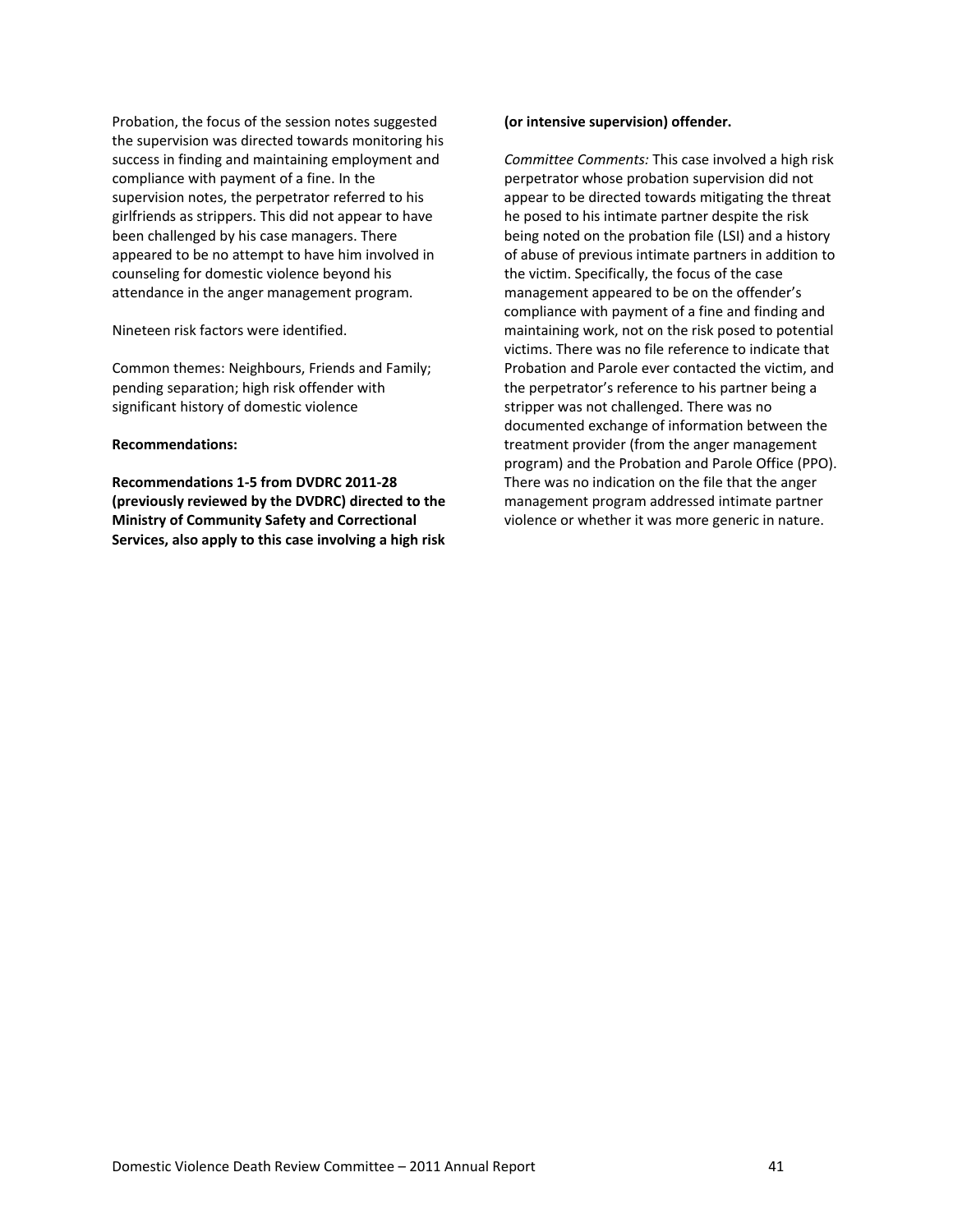<span id="page-47-0"></span>In 2011, the DVDRC reviewed at total of thirty‐three cases. Of these, four cases involved perpetrators who were female and five involved perpetrators and/or victims who were identified as Aboriginal/First Nation. There was some overlap as two of the female perpetrators were also Aboriginal/First Nation. Although the sample size of cases reviewed by the DVDRC is relatively small, it was felt that further analysis and discussion of the specific issues and concerns pertaining to domestic violence within Aboriginal communities and female perpetrators of domestic violence, was warranted.

#### **Domestic Violence in Aboriginal Communities: An Overview of DVDRC Findings**

Historically, during the course of a coroner's investigation in Ontario, information pertaining to the ethnic background of a deceased has generally not been collected. More recently however, the Office of the Chief Coroner has tried to specifically note deceased individuals who were identified as Aboriginal/First Nation. This is done by the investigating and/or Regional Supervising Coroner "coding" the case in the Coroner's Investigation System (the database of all coroner's investigations in the province) with an involvement code that identifies the decedent as Aboriginal/First Nation.

When a case is reviewed by the Domestic Violence Death Review Committee (DVDRC), particular attention is given to identifying ethnic and cultural references within the case material provided. It is recognized that there may be some cases where the ethnicity and cultural background of the perpetrator and/or victim is unknown or undeclared. It is possible therefore that not all cases involving persons of Aboriginal/First Nations background have been identified by the DVDRC.

The DVDRC has reviewed ten domestic homicide cases where at least one of the parties involved was identified (usually through a review of the investigative materials) as Aboriginal/First Nation;

this accounts for 7% of the total number of cases reviewed by the DVDRC since its inception in 2003. Five of the ten cases were reviewed in 2011.

This small sample size of ten domestic homicide and/or homicide‐suicide cases involving individuals identified as Aboriginal/First Nation has yielded the following:

- eight of the cases were homicides and two were homicide‐suicides
- There were a total of 14 deaths reviewed (12 homicides and 2 suicides)
- four of the deaths were from stabbing, five from gunshot wounds, four from trauma (beating/assault) and one from asphyxia
- seven of the perpetrators were male and three were female
- of the 12 homicide victims, seven were adult females, three were adult males and two were children
- the average age for adult victims was 40.9 years

From these ten cases, the following risk factors were identified as significant:

- nine cases involved prior threats/attempts to commit suicide and/or violence outside of the family
- eight cases involved a history of domestic violence and/or excessive alcohol/drug use and/or the victim and perpetrator living common‐law
- seven cases involved a perpetrator who was depressed and/or an escalation of violence and/or a perpetrator who failed to comply with authority
- six cases involved a perpetrator who was unemployed and/or a perpetrator who witnessed domestic violence as a child
- five cases involved individuals with other mental health/psychiatric problems and/or prior assault with a weapon.

Over the years, the DVDRC has made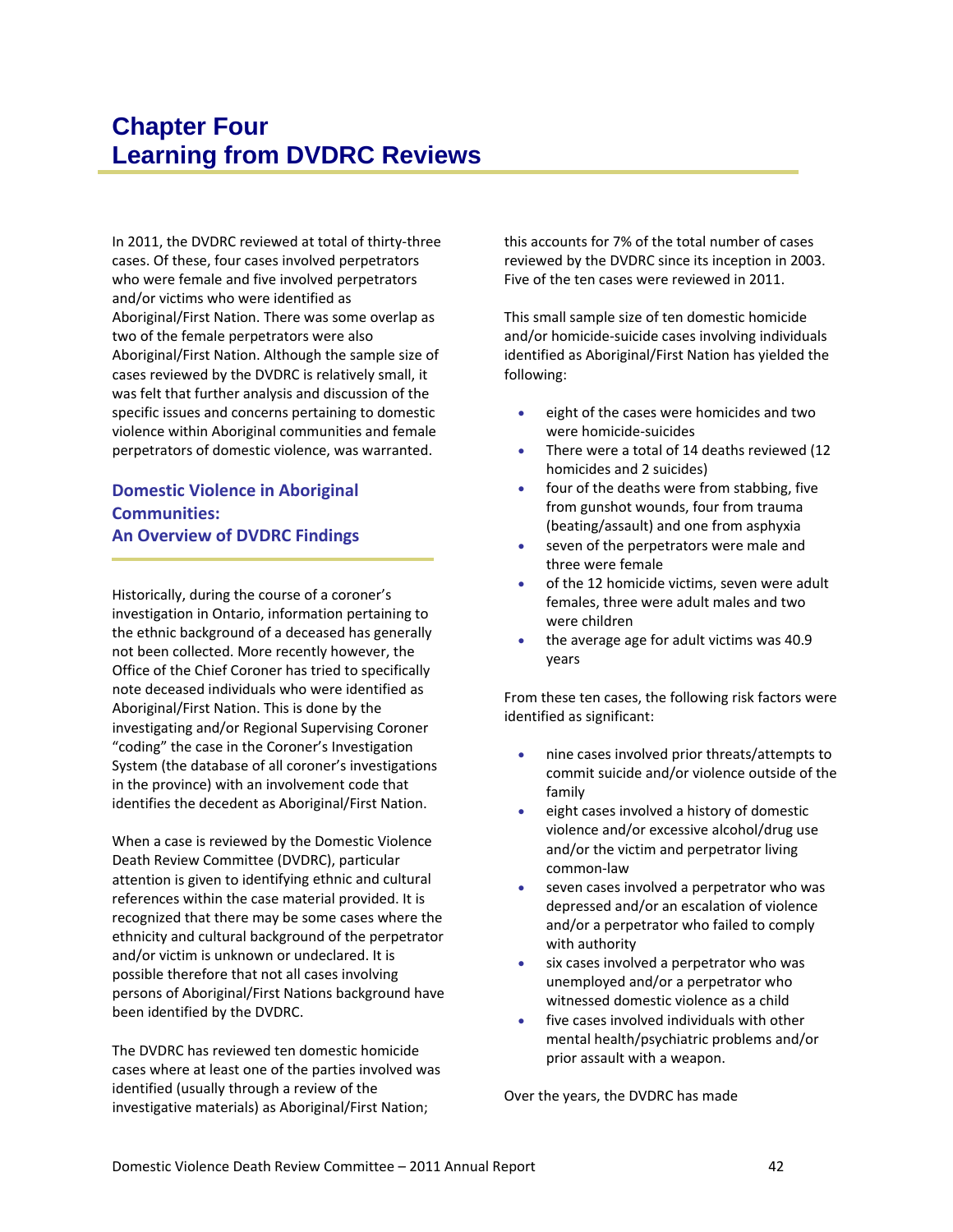recommendations pertaining to the need for ongoing cross‐cultural training for professionals that work with Aboriginal victims and/or perpetrators; the need for the development of Aboriginal‐specific programs and services aimed at Aboriginal victims of violence; the importance of the government providing resources necessary to support Aboriginal‐ specific programs; and the need for Aboriginal‐ focused public awareness programs.

These recommendations include:

- Cross‐cultural and cultural competence training should be a mandatory component of all training programs for front line workers, such as police, healthcare, and social workers. (Cases 2003–02, 2003‐05 and 2003‐11)
- Training workshops have to be developed and delivered by trained experts from the cultural communities being served. (2003 – 02)
- Kanawayhitowin is an Aboriginal public awareness campaign that was launched in the fall of 2007 to raise awareness about the signs of woman abuse in First Nations communities, so that people who are close to at‐risk women or abusive men can provide support. It reflects a traditional and cultural approach to community healing and wellness. Educational materials include brochures, public service announcements, a training video and CD‐ ROM. We recommend that the Ontario women's Directprate consider making this campaign available to all Aboriginal communities across the province. (2007 – 03)
- We recommend that First Nation communities be prioritized by government to address enormous lack of resources available to them, including making available culturally appropriate service providers that would be adequately trained in providing an effective response to the complex issues facing Aboriginal families. These issues include the impact of intergenerational trauma on families with the consequence of high rates of mental health issues, addictions, domestic violence, unemployment and living in chronic states of poverty. (2007 – 03)
- <span id="page-48-2"></span><span id="page-48-1"></span><span id="page-48-0"></span> It is recommended that Aboriginal‐focused public awareness programs paralleling the Neighbours, Friends and Families campaign be implemented and made available to all First Nation communities across the province.  $(2008 - 14)$

 Individuals and organizations providing services and support to Aboriginal communities are reminded that the Kanwayhitowin Campaign (based on the Neighbours, Friends and Family program) is a valuable resource to provide information and education on addressing the issue of domestic violence involving Aboriginal people in Ontario. (2011‐14)

#### **Domestic Violence in Aboriginal Communities: A National Overview**

On a national level, research has indicated that Aboriginal people experience higher rates of domestic violence and homicide compared to non‐ Aboriginal people. The rate of domestic violence among Aboriginal people is three times higher than for non‐Aboriginal people. Research has indicated that the rate for domestic homicide is eight times higher for Aboriginal women and thirty‐eight times higher for Aboriginal men compared to non‐ Aboriginal men and women in Canada.  $<sup>1</sup>$  $<sup>1</sup>$  $<sup>1</sup>$ </sup>

From a national perspective, researchers have identified several risk factors that may contribute the higher incidence of domestic violence and homicide among Aboriginal peoples.

These risk factors include:  $2^3$  $2^3$  $2^3$ 

 colonization (i.e. the historical experience of Aboriginal people including residential schooling, loss of land, loss of resources, loss of native language, physical and sexual violence, intergenerational trauma, and experienced racism)

<sup>&</sup>lt;sup>1</sup> Statistic Canada (2006b). Measuring Violence Against Women: Statistical Trends 2006. Ottawa: Minister of Industry.<br><sup>2</sup> Brownridge, D.A. (2008). Understanding the

elevated risk of partner violence against Aboriginal women: A comparison of two nationally representative surveys of Canada. *Journal of Family*

*Violence*, *23, <sup>353</sup>‐367.* <sup>3</sup> Bopp, M., Bopp, J. & Lane, P. (2003). Aboriginal Domestic Violence in Canada. Ottawa: Aboriginal Healing Foundation.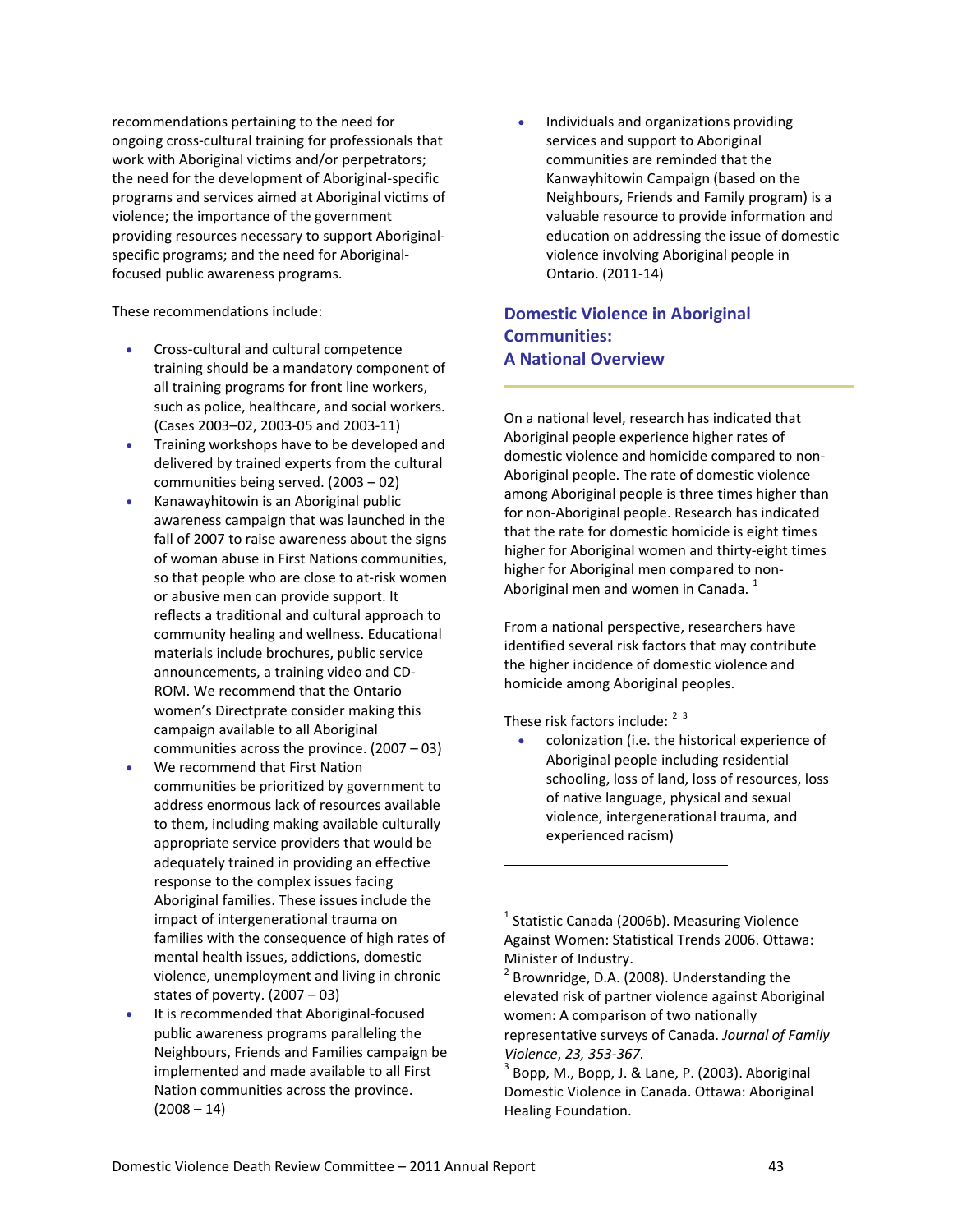- unemployment
- cohabitating or living common‐law
- living in rural areas
- vouth
- lower educational attainment
- alcohol abuse
- larger average family size

All of the above risk factors appear to be overrepresented among Aboriginal people experiencing domestic violence. Research on domestic violence among Aboriginal populations has found that unemployment, lower educational attainment and alcohol abuse are associated with an increased risk of violence. [4](#page-49-0)

#### **DVDRC findings within a National Context:**

Due to the small sample size of reviewed domestic homicide cases involving Aboriginal people, the DVDRC is cautious when interpreting these findings and in not generalizing the results to the overall Aboriginal population. The findings from the ten reviews thus far however, appear consistent with more comprehensive nationwide research which indicates that the risk factors of unemployment, substance abuse, living common‐law and living in a rural environment, are significant indicators of domestic violence within Aboriginal/First Nation communities. It is recognized that some of these factors may be related to the impact of colonization, such as depression, exposure to violence in childhood, and other psychiatric problems. A prior history of domestic violence has been identified as a significant risk factor for both Aboriginal and non‐ Aboriginal homicides and homicide‐suicides reviewed by the DVDRC.

and the Ontario Federation of Indian Friendship Centres released the Strategic Framework to End Violence Against Aboriginal Women. The framework was distributed to federal and provincial leaders and government officials and Aboriginal leaders from First Nations, Métis communities, and service organizations. The framework identified the following eight strategic directions that required further action and attention: research, legislation, policy, programs, education, community development, leadership and accountability.<sup>[5](#page-49-1)</sup>

The Ontario Federation of Indian Friendship Centres, the Ontario Native Women's Association, the Independent First Nations and the Métis Nation of Ontario released a Report Card that reviewed progress on the implementation of the framework for the years 2007 ‐2010. It was noted that, "there have been some minor developments but improvements and further investments are required. A comprehensive policy that endorses the framework and allocates resources to establish priorities and actions in partnership with [government] ministries and Aboriginal partners is required."<sup>[6](#page-49-2)</sup>

The findings of the DVDRC appear to be consistent with the identified needs for increased awareness and action towards reducing the incidence of domestic violence within the Aboriginal/First Nation communities. It is recognized that these communities may have risk factors that are distinct and unique from those of non‐Aboriginal communities, based on their historical, cultural and geographical characteristics.

#### <span id="page-49-1"></span>**Future Directions: Addressing Domestic Violence in Aboriginal Communities in Ontario**

<span id="page-49-2"></span>In 2007, the Ontario Native Women's Association

<sup>5</sup> Ontario Native Women's Association & Ontario Federation of Indian Friendship Centres. (2007). A Strategic Framework to End Violence Against Women. Retrieved March 20, 2012 from: [http://www.oaith.ca/assets/files/Publications/Strate](http://www.oaith.ca/assets/files/Publications/Strategic_Framework_Aboriginal_Women.pdf)<br>gic Framework Aboriginal Women.pdf.  $\overline{\text{F}}$ The Ontario Federation of Indian Friendship Centres, The Ontario Native Women's Association, The Independent First Nations & The Métis Nation of Ontario (n.d.). Report Card. A Strategic Framework

2010. Retrieved March 20, 2012 from: [http://www.oaith.ca/assets/files/Publications/Strate](http://www.oaith.ca/assets/files/Publications/Strategic-Framework-Report-Card.pdf) gic‐[Framework](http://www.oaith.ca/assets/files/Publications/Strategic-Framework-Report-Card.pdf)‐Report‐Card.pdf.

to End Violence Against Aboriginal Women, 2007‐

<span id="page-49-0"></span> $4$  Brownridge, D.A. (2008). Understanding the elevated risk of partner violence against Aboriginal women: A comparison of two nationally representative surveys of Canada. *Journal of Family Violence*, *23, 353‐367.*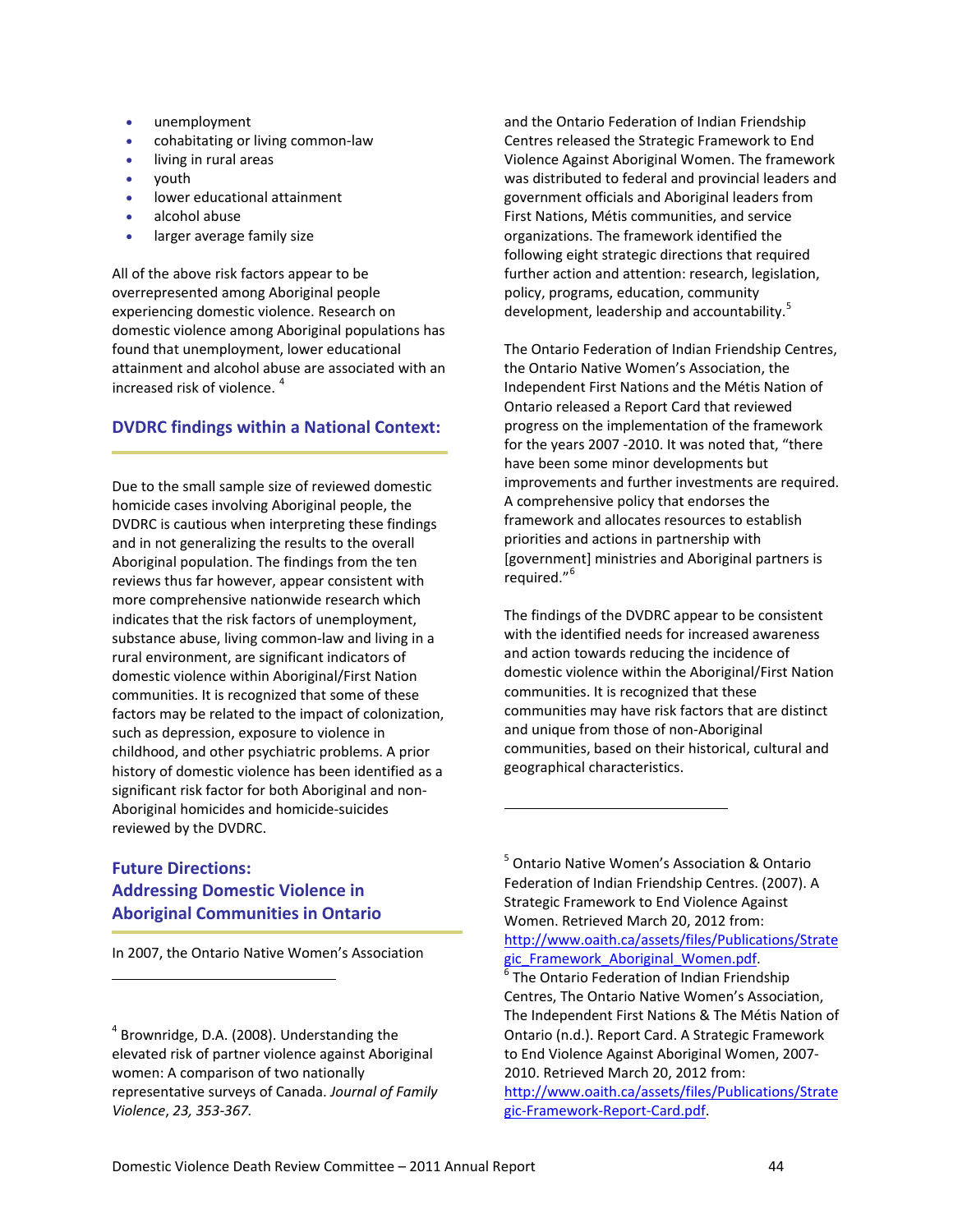In 2011, the DVDRC made the following recommendation:

*Individuals and organizations providing services and support to Aboriginal communities are reminded that the Kanwayhitowin Campaign (based on the Neighbours, Friends and Family program) is a valuable resource to provide information and education on addressing the issue of domestic violence involving Aboriginal people in Ontario.* 

(See summary for DVDRC‐2011‐14 for additional information on the Kanwayhitowin Campaign.)

#### **Domestic Violence and Gender: The findings of reviews by the DVDRC**

In 2011, the Domestic Violence Death Review Committee reviewed four cases where the perpetrators were female and the victims were male. Since its inception in 2003, the DVDRC has reviewed a total of ten cases involving female perpetrators; this reflects 7% of all cases reviewed. In seven of these ten cases, it appears that the female perpetrator was (or had been), a victim of domestic violence at some time herself.

It is recognized that female perpetrators of domestic violence may require interaction and programming that is gender‐specific and aimed at addressing particular issues and needs such as a history of victimization. Researchers and advocates believe that treatment programs aimed at male perpetrators of domestic violence would not be effective for female perpetrators since female perpetrators tend to have more pronounced abuse victimization histories.<sup>[7](#page-50-0)</sup> Some programs that target female perpetrators have been developed where the women were held accountable for their actions, yet their history of victimization was acknowledged.

<span id="page-50-1"></span><span id="page-50-0"></span> $<sup>7</sup>$  Carney, M.M. & Buttell, F.P. (2004). A</sup> multidimensional evaluation of a treatment program for female batterers: a pilot study. *Research on Social Work Practice*, 14(4), <sup>249</sup>‐258. <sup>8</sup> Miller, S.L., Gregory, C. & Iovanni, L. (2005). One size fits all? A gender‐neutral approach to a gender‐ specific problem: contrasting batterer treatment programs for male and female offenders. *Criminal Justice Policy Review*, 16(3), 336‐359.

Whether the context of the violence indicates that the female perpetrator was acting in self‐defense, retaliation, or was the primary aggressor in the relationship, there is an identified need for current interventions that address these specific issues.

The cases reviewed in 2011 highlight the need for specialized services for female perpetrators of domestic violence and resulted in the following recommendations:

*It is recommended that social services/probation examine the potential requirement for an intervention specifically designed for women perpetrators of violence and domestic violence. (2011‐16)*

*Committee comments*: This case involved a violent and disturbed woman for whom there was no file evidence that she received any intervention for her violence and substance abuse. The relationship in question involved at least some level of mutual violence. At several points in her contact with agencies, there may have been an opportunity to offer treatment or supervision: at the time her children were removed at any time that she was arrested for violent offences and was in prison while she was under a probation order following a suicide attempt (after which she was placed on a Form 1 under the Mental Health Act.)

The potential for lethal violence by women perpetrators with substantial violent histories, serious substance abuse problems and emotional instability should be taken seriously and when a high risk case is identified, steps should be taken to refer these women to appropriate treatment and more intensive supervision. (2011‐16)

The Victim and Vulnerable Persons Division should consider creating a public education program with information and resources specifically aimed towards assisting male victims of domestic violence. (2011‐16)

*Committee Comments:* It is recognized that male victims of domestic violence may be impacted

<u> 1989 - Johann Barn, amerikansk politiker (d. 1989)</u>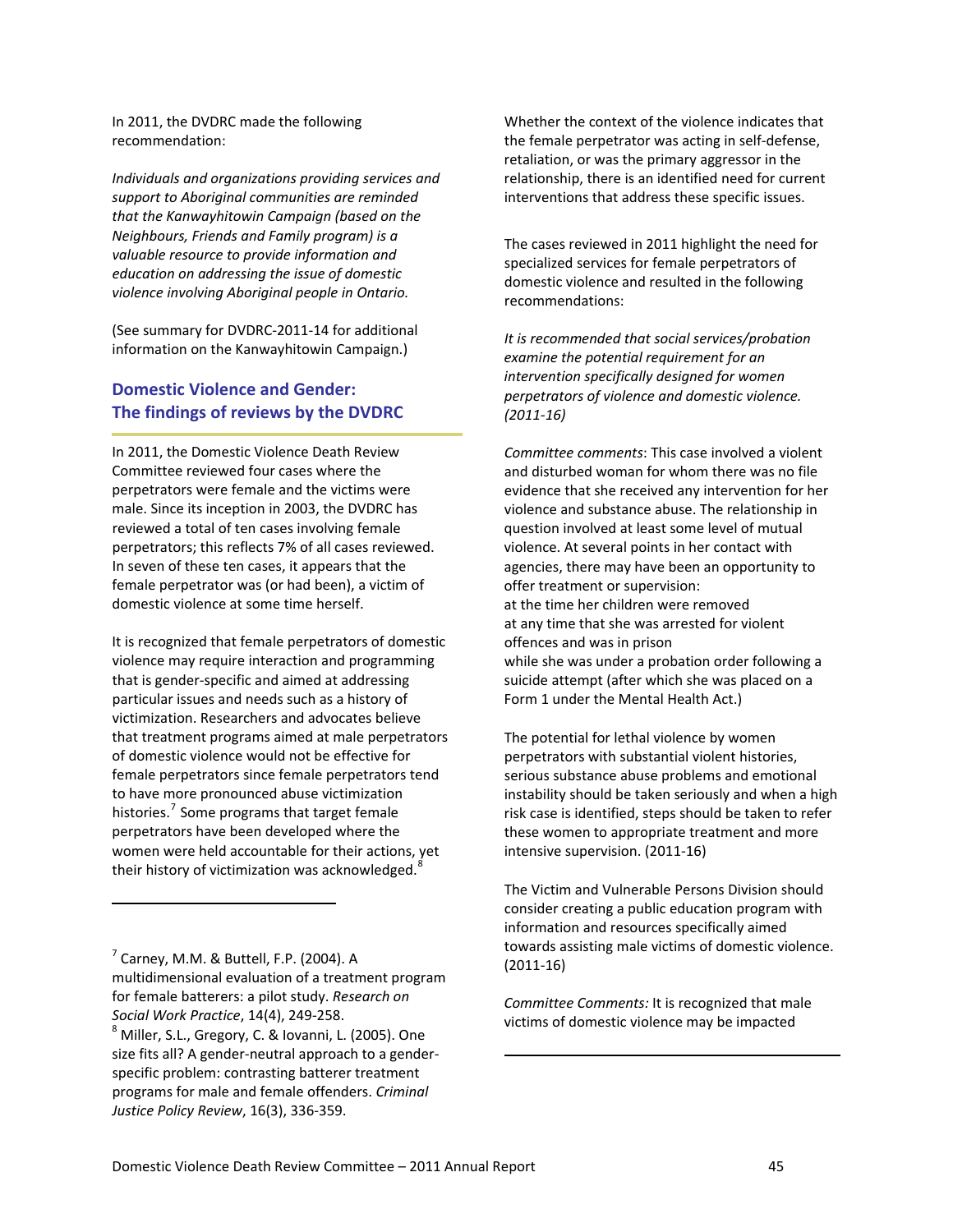differently and may experience different societal reactions and responses than those experienced by female victims. Currently, the Neighbours, Friends and Family program provides appropriate education, supports and guidance with focus on female victims of DV, but support for male victims does not fall under the mandate of this program.

#### **Future Direction – Gender specific domestic violence programs**

Many Partner Assault Response (PAR) agencies have now tailored batterer intervention programs to female perpetrators. Although these programs may still use the Duluth model (a combination of cognitive‐behavioural techniques and feminist theory), which is regularly used in male batterer programs, the programs tailored for women take the approach that women used violence in self‐defense rather than to gain power and control.<sup>[9](#page-51-0)</sup> One study compared and contrasted two intimate partner violence intervention programs, one tailored to male perpetrators and one tailored to female perpetrators.<sup>[9](#page-51-1)</sup> The results indicated that men felt their intervention was more punitive in nature because they had to undergo regular drug tests and they were removed from group for attendance problems. The female group was considered victim‐ centered with the use of a strong therapeutic style from facilitators.

There is very little research pertaining to intervention programs aimed at female primary aggressors that are not victims of intimate partner violence and there are very few interventions tailored to these particular women.

An example of a program created for women who have used force in their intimate relationships is the VISTA program for women. VISTA, created in 2002 by the Jersey Battered Women's Services in New Jersey [\(www.jbws.org](http://www.jbws.org/) ), is a unique program for

<u> 1989 - Johann Stein, marwolaethau a bhann an t-Amhair an t-Amhair an t-Amhair an t-Amhair an t-Amhair an t-A</u>

women who have used coercion, control, force, and/or violence in their intimate relationships. $^{10}$  $^{10}$  $^{10}$  The VISTA philosophy is that women who use non‐self‐ defensive physical force against their intimate partners, be they domestic violence survivors or not, are putting themselves and others at greater risk of harm and therefore need contextualized advocacy, support, and intervention.

Eligibility requirements of VISTA include women who have used non‐self‐defensive force in their intimate relationship with a current or former partner. This includes: women who are survivors of intimate partner violence who began to retaliate; women who were survivors of intimate partner violence in a previous relationship but chose to use force in another relationship; and women who had never experienced intimate partner violence and were the primary aggressor in their relationships.

VISTA is considered a curriculum‐based, psycho‐ educational support group. It is a 20‐week program with sessions lasting an hour and a half. The women in the group learn about the dynamics of domestic violence and they gain knowledge and skills to facilitate safer lifestyles. Specifically, group topics include identifying forceful behaviours, anger, defense mechanisms, healthy boundaries, effects of force on children, conflict resolution and healthy relationships. The overall goals of the program are to identify and then reduce the personal shame the women may feel for having used force, address feelings of responsibility for having used force, and increase awareness and use of non‐forceful behaviours.

In Ontario, many PAR programs have begun to address the specific needs of female perpetrators. The Partner Intervention Program is a group intervention project of Changing Ways Incorporated in London, Ontario ‐ developed for women who are charged with domestic assault and referred through the criminal justice system. The program consists of three modules. The first module provides a focus on consideration of each woman's experience of

<span id="page-51-2"></span><span id="page-51-1"></span><span id="page-51-0"></span><sup>&</sup>lt;sup>9</sup> Miller, S.L., Gregory, C. & Iovanni, L. (2005). One size fits all? A gender‐neutral approach to a gender‐ specific problem: contrasting batterer treatment programs for male and female offenders. *Criminal Justice Policy Review*, 16(3), 336‐359.

 $10$  Larance, L.Y. (2006). Serving women who use force in their intimate heterosexual relationships: an extended view. *Violence Against Women*, 12(7), 622‐ 640.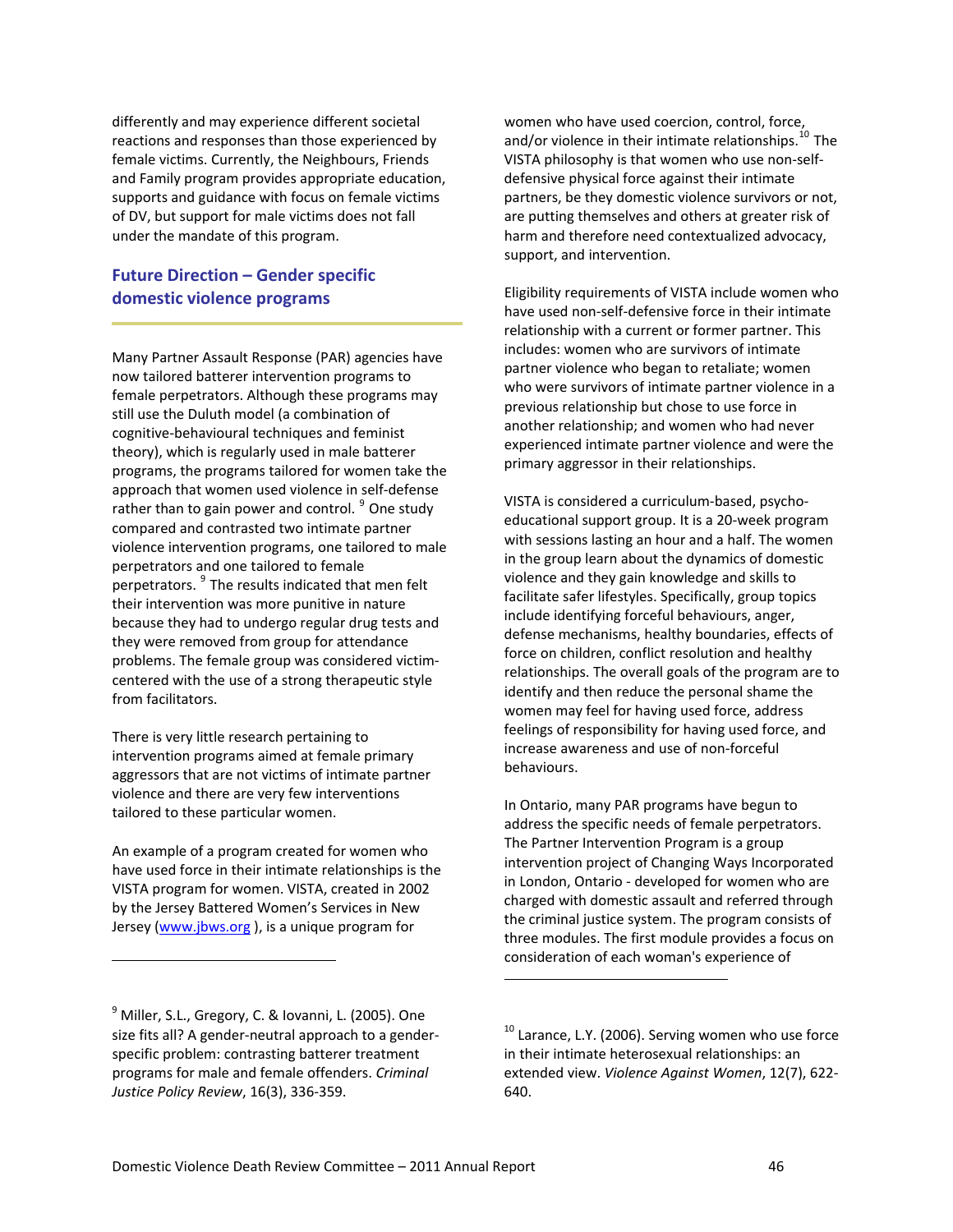intimate relationships. During this module women are invited to share in a narrative form an individualized family and relationship history, including how past trauma may have impacted on women's lives and perceptions of relationships. The goal of this module is that each woman has the opportunity for self‐reflection, and for sharing information relevant to the context of her current situation, while maintaining accountability for her actions at the same time.

The second module provides an emphasis on information sharing, education, and skills development. Topics during this module include: understanding anger, the difference between anger and aggression, cognitive distortions, conflict resolution strategies, cognitive‐behavioural theory, positive self‐talk, active listening, and communication skills. The goal of this module is to provide an opportunity for increased self‐awareness specifically in terms of cognitive distortions and how these distortions may impact on thinking and decision making.

The third module provides a focus on future planning for self‐care and maintaining healthy relationships. Topics during this module include: relationship safety planning, the impact on children of being exposed to abuse, developing a support network, community resources, and practicing self‐ care. The goal of this module is to provide an opportunity for women to recognize the value and importance of self‐care, women's rights to self‐ determination and safety, and how healthy self‐ empowerment promotes safety in intimate relationships.

#### **Further Information:**

Alberta Council of Women's Shelters (2009). *ACWS Orientation Manual‐Introduction*. Retrieved October 5, 2011 from:

<http://www.acws.ca/documents/1Introduction.pdf>.

Archer, J. (2000). Sex differences in aggression between heterosexual partners: a meta‐analytic review. *Psychological Bulletin*, 126(5), 651‐680.

Bennet, L. & Williams, O. (2001). Intervention program for men who batter. In C. Renzetti & J. Edleson (Eds.), *Sourcebook on violence against*

*women* (pp. 261‐277). Thousand Oaks, CA: Sage.

Carney, M.M. & Buttell, F.P. (2004). A multidimensional evaluation of a treatment program for female batterers: a pilot study. *Research on Social Work Practice*, 14(4), 249‐258.

Carney, M.M., Buttell, F., & Dutton, D. (2007). Women who perpetrate intimate partner violence: a review of the literature with recommendations for treatment. *Aggression and Violent Behavior*, 12, 108‐ 115.

Dasgupta, S.D. (2002). A framework for understanding women's use of nonlethal violence in intimate heterosexual relationships. *Violence Against Women*, 8(11), 1364‐1389.

Farr, K.A. (1986). Dominance bonding through the good old boys sociability groups. *Sex Roles*, 18, 259‐ 277.

Gabora, N., Stewart, L., Lilley, K. & Allegri, N. (2007). *A profile of female perpetrators of intimate partner violence: Implications for treatment.* Correctional Operations and Programs. Ottawa, ON: Correctional Service Canada.

Henning, K., Jones, A., & Holdford, R. (2003). Treatment needs of women arrested for domestic violence: A comparison with male offenders. *Journal of Interpersonal Violence*, 18, 839−856.

Larance, L.Y. (2006). Serving women who use force in their intimate heterosexual relationships: an extended view. *Violence Against Women*, 12(7), 622‐ 640.

Miller, S.L., Gregory, C. & Iovanni, L. (2005). One size fits all? A gender‐neutral approach to a gender‐ specific problem: contrasting batterer treatment programs for male and female offenders. *Criminal Justice Policy Review*, 16(3), 336‐359.

Ontario Domestic Violence Death Review Committee (Ontario DVDRC). (2010). *Annual report to the Chief Coroner.* Toronto, ON: Office of the Chief Coroner.

Ontario Women's Justice Network (2009). *Mandatory Charging*. Retrieved September 30, 2011 from: [http://www.owjn.org/owjn\\_2009/legal](http://www.owjn.org/owjn_2009/legal-information/criminal-law/271-mandatory-charging)‐ [information/criminal](http://www.owjn.org/owjn_2009/legal-information/criminal-law/271-mandatory-charging)-law/271-mandatory-charging.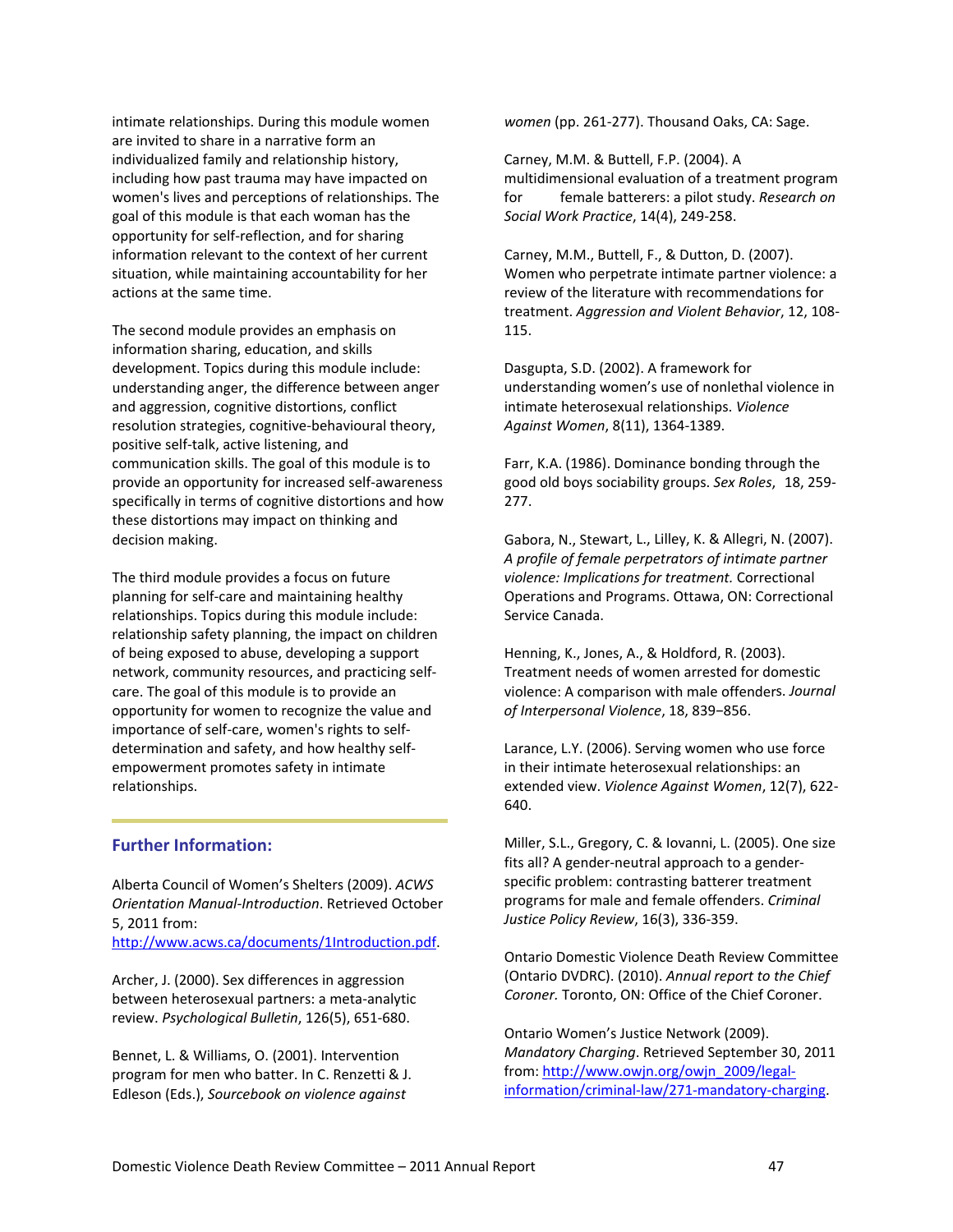Rennison, C., & Welchans, S. (2000). *Intimate partner violence*. Bureau of Justice Statistics Report (NCJ 178247). Washington, DC: U.S. Department of Justice.

Statistics Canada (2011*). Family Violence in Canada: A Statistical Profile*. Ottawa: Ministry of Industry.

Straus, M.A. (1979). Measuring intrafamily conflict and violence: The Conflict Tactics (CT) Scales. *Journal of Marriage and the Family*, 41, 75‐88.

Stuart, G.L., Moore, T.M., Gordon, K.C., Hellmuth, J.C., Ramsey, S.E., & Kahler, C.W. (2006). *Violence Against Women*, 12(7), 609‐621.

Swan, S.C. & Snow, D.L. (2006). The development of a theory of women's use of violence in intimate relationships. *Violence Against Women*, 12(11), 1026‐1045.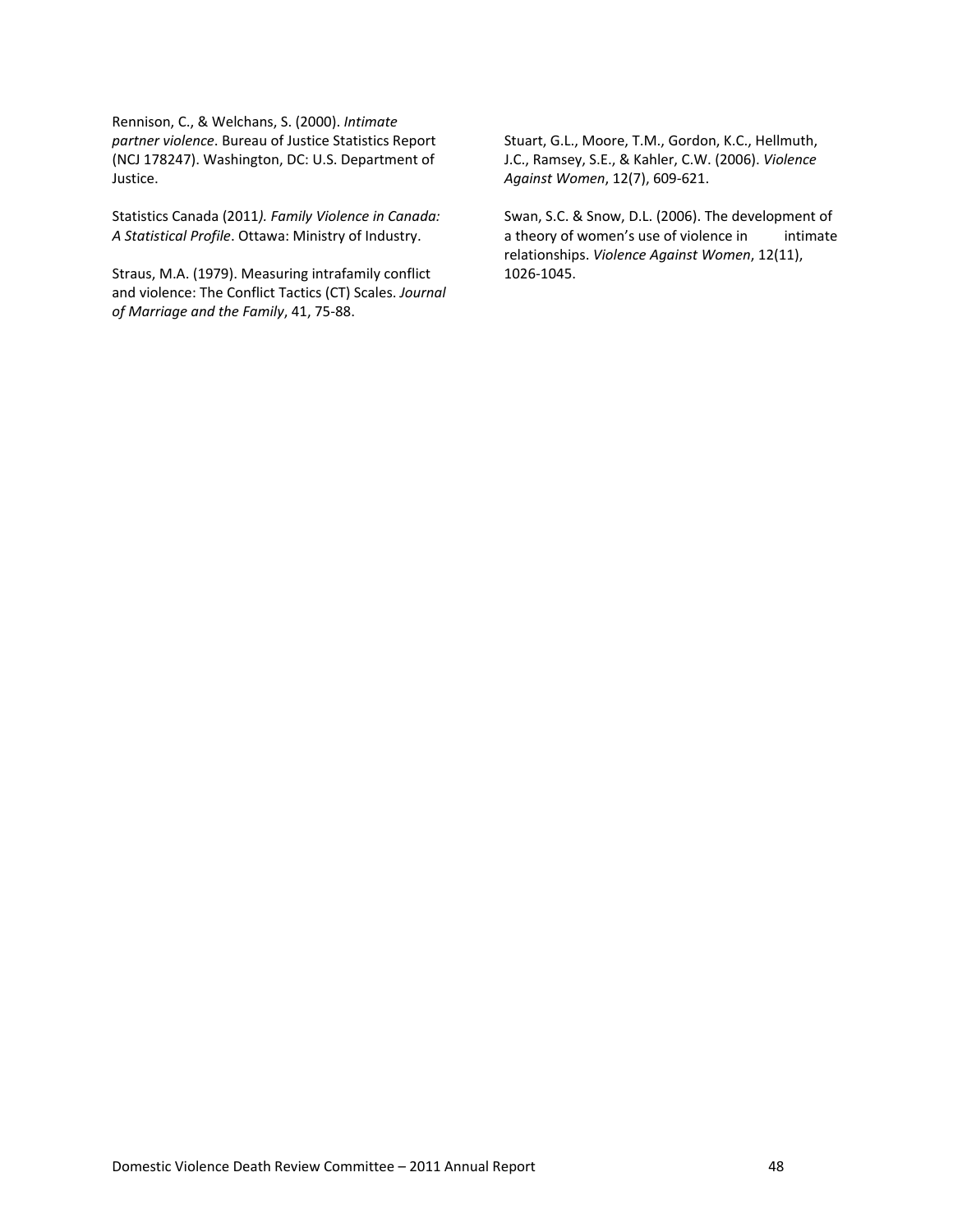# <span id="page-54-0"></span>**Appendix A Domestic Violence Death Review Committee: Terms of Reference**

#### **Purpose:**

The purpose of this committee is to assist the Office of the Chief Coroner in the investigation and review of deaths of persons that occur as a result of domestic violence, and to make recommendations to help prevent such deaths in similar circumstances.

#### **Definition of Domestic Violence Deaths:**

All homicides that involve the death of a person, and/or his/her child(ren) committed by the person's partner or ex‐partner from an intimate relationship.

#### **Objectives:**

- 1. To provide and coordinate a confidential multi‐disciplinary review of domestic violence deaths pursuant to Section 15(4) of the Coroners Act, R.S.O. 1990, Chapter c. 37, as amended.
- 2. To offer expert opinion to the Chief Coroner regarding the circumstances of the event(s) leading to the death in the individual cases reviewed.
- 3. To create and maintain a comprehensive database about the victims and perpetrators of domestic violence fatalities and their circumstances.
- 4. To help identify the presence or absence of systemic issues, problems, gaps, or shortcomings of each case to facilitate appropriate recommendations for prevention.
- 5. To help identify trends, risk factors, and patterns from the cases reviewed to make recommendations for effective intervention and prevention strategies.
- 6. To conduct and promote research where appropriate.
- 7. To stimulate educational activities through the recognition of systemic issues or problems and/or:
	- referral to appropriate agencies for action;
	- where appropriate, assist in the development of protocols with a view to prevention;
	- where appropriate, disseminate educational information.
- 8. To report annually to the Chief Coroner the trends, risk factors, and patterns identified and appropriate recommendations for preventing deaths in similar circumstances, based on the aggregate data collected from the Domestic Violence Death Reviews.

Note: All of the above described objectives and attendant committee activities are subject to the limitations imposed by the Coroners Act of Ontario Section 18(2) and the Freedom of Information and Protection of Privacy Act.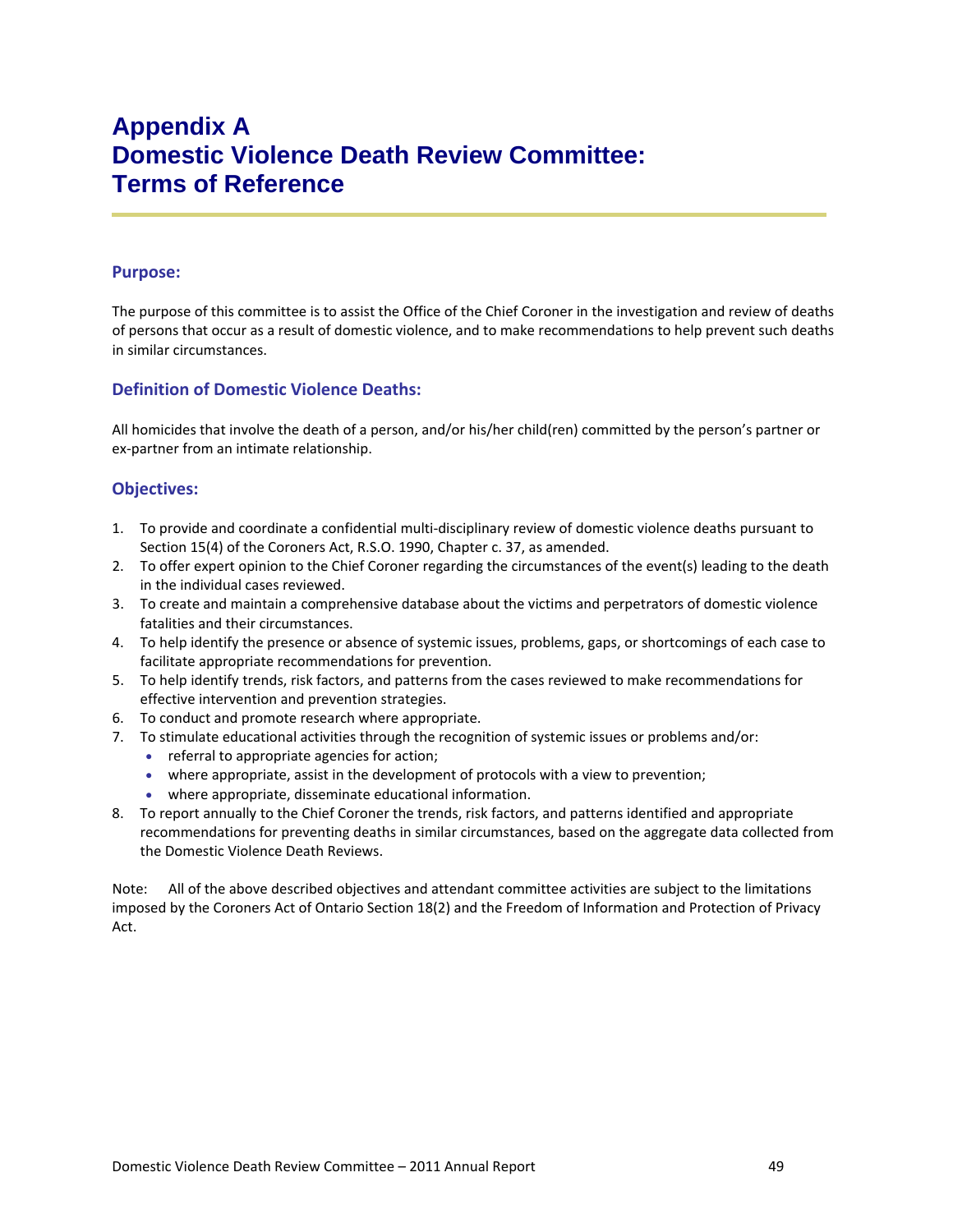# <span id="page-55-0"></span>**Appendix B Ontario Domestic Violence Death Review Committee Risk Factor Coding Form**

A= Evidence suggests that the risk factor was absent P= Evidence suggests that the risk factor was present Unk = Unknown

| <b>Risk Factor</b>                                                                                         | Code        |
|------------------------------------------------------------------------------------------------------------|-------------|
|                                                                                                            | (A, P, Unk) |
| 1. History of violence outside of the family by perpetrator                                                |             |
| 2. History of domestic violence                                                                            |             |
| 3. Prior threats to kill victim                                                                            |             |
| 4. Prior threats with a weapon                                                                             |             |
| 5. Prior assault with a weapon                                                                             |             |
| 6. Prior threats to commit suicide by perpetrator                                                          |             |
| 7. Prior suicide attempts by perpetrator* (if check #6 and/or #7 only count as one factor)                 |             |
| 8. Prior attempts to isolate the victim                                                                    |             |
| 9. Controlled most or all of victim's daily activities                                                     |             |
| 10. Prior hostage-taking and/or forcible confinement                                                       |             |
| 11. Prior forced sexual acts and/or assaults during sex                                                    |             |
| 12. Child custody or access disputes                                                                       |             |
| 13. Prior destruction or deprivation of victim's property                                                  |             |
| 14. Prior violence against family pets                                                                     |             |
| 15. Prior assault on victim while pregnant                                                                 |             |
| 16. Choked/Strangled victim in the past                                                                    |             |
| 17. Perpetrator was abused and/or witnessed domestic violence as a child                                   |             |
| 18. Escalation of violence                                                                                 |             |
| 19. Obsessive behaviour displayed by perpetrator                                                           |             |
| 20. Perpetrator unemployed                                                                                 |             |
| 21. Victim and perpetrator living common-law                                                               |             |
| 22. Presence of stepchildren in the home                                                                   |             |
| 23. Extreme minimization and/or denial of spousal assault history                                          |             |
| 24. Actual or pending separation                                                                           |             |
| 25. Excessive alcohol and/or drug use by perpetrator                                                       |             |
| 26. Depression - in the opinion of family/friend/acquaintance - perpetrator                                |             |
| 27. Depression - professionally diagnosed - perpetrator (If check #26 and/or #27 only count as one factor) |             |
| 28. Other mental health or psychiatric problems - perpetrator                                              |             |
| 29. Access to or possession of any firearms                                                                |             |
| 30. New partner in victim's life                                                                           |             |
| 31. Failure to comply with authority - perpetrator                                                         |             |
| 32. Perpetrator exposed to/witnessed suicidal behaviour in family of origin                                |             |
| 33. After risk assessment, perpetrator had access to victim                                                |             |
| 34. Youth of couple                                                                                        |             |
| 35. Sexual jealousy - perpetrator                                                                          |             |
| 36. Misogynistic attitudes - perpetrator                                                                   |             |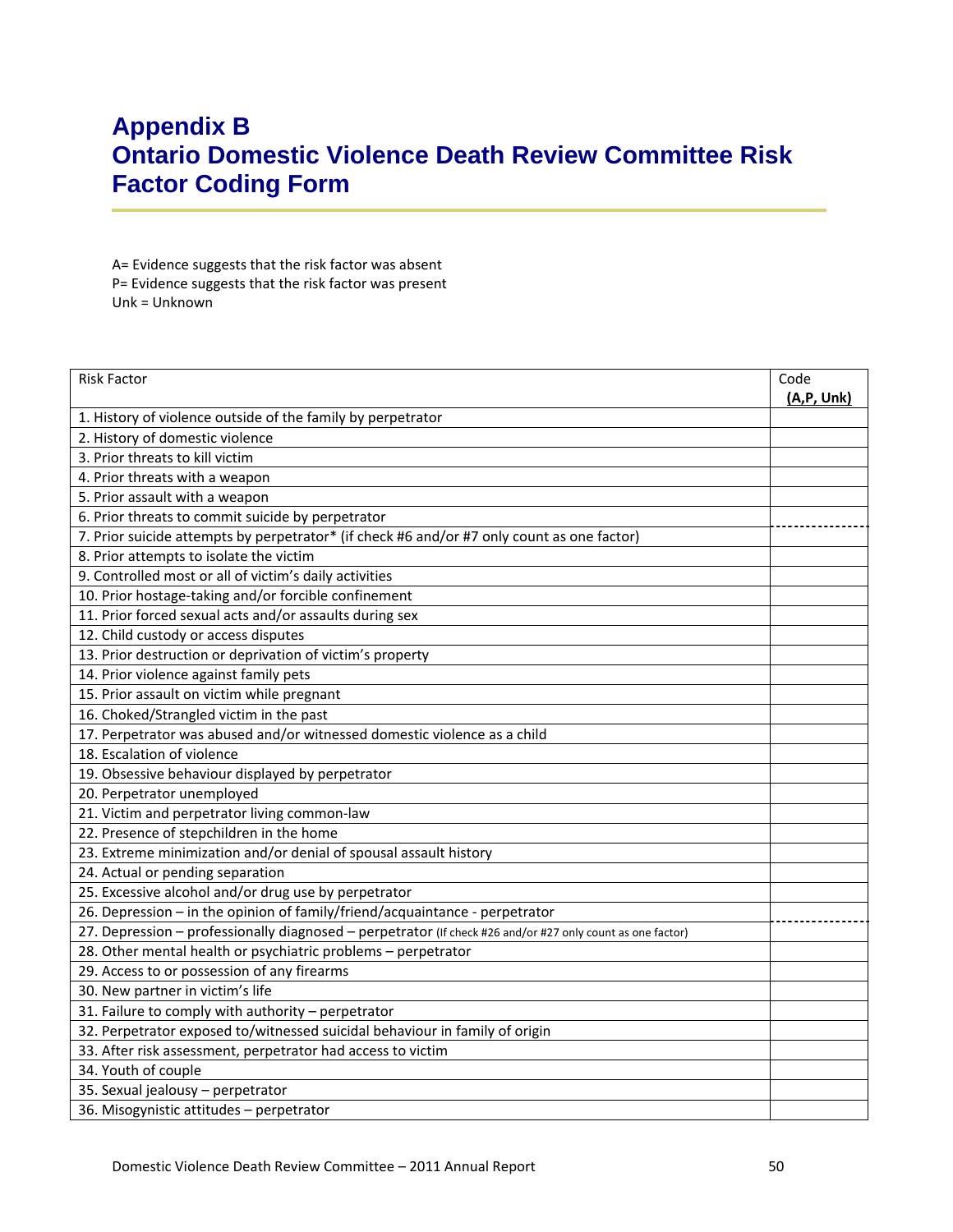| 37. Age disparity of couple                              |  |
|----------------------------------------------------------|--|
| 38. Victim's intuitive sense of fear of perpetrator      |  |
| 39. Perpetrator threatened and/or harmed children        |  |
| Other factors that increased risk in this case? Specify: |  |
|                                                          |  |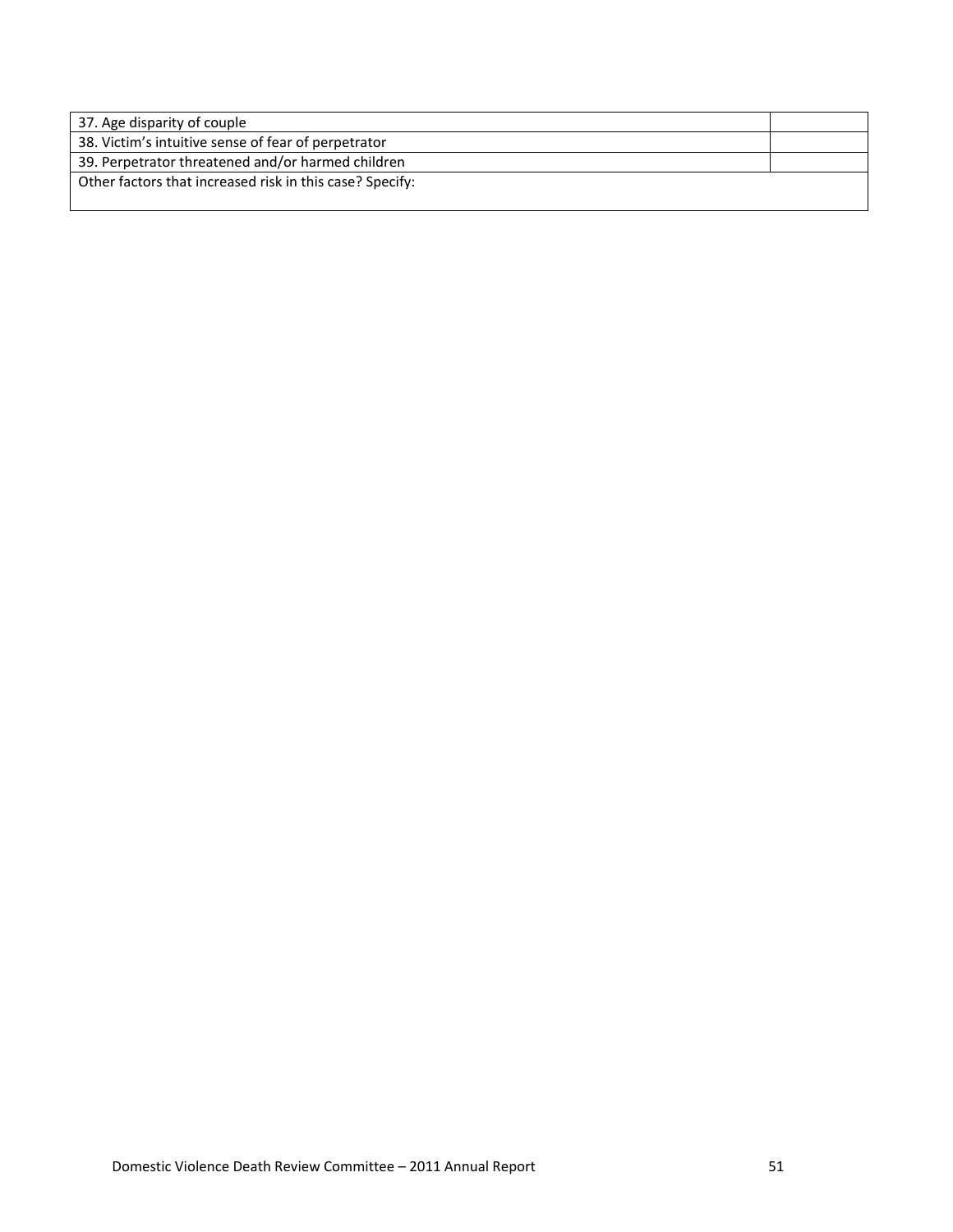#### **Risk Factor Descriptions**

*Perpetrator* = The primary aggressor in the relationship *Victim* = The primary target of the perpetrator's abusive/maltreating/violent actions

- 1. Any actual or attempted assault on any person who is not, or has not been, in an intimate relationship with the perpetrator. This could include friends, acquaintances, or strangers. This incident did not have to necessarily result in charges or convictions and can be verified by any record (e.g., police reports; medical records) or witness (e.g., family members; friends; neighbours; co-workers; counsellors; medical personnel, etc.).
- 2. Any actual, attempted, or threatened abuse/maltreatment (physical; emotional; psychological; financial; sexual, etc.) toward a person who has been in, or is in, an intimate relationship with the perpetrator. This incident did not have to necessarily result in charges or convictions and can be verified by any record (e.g., police reports; medical records) or witness (e.g., family members; friends; neighbours; co-workers; counselors; medical personnel, etc.). It could be as simple as a neighbour hearing the perpetrator screaming at the victim or include a co-worker noticing bruises consistent with physical abuse on the victim while at work.
- 3. Any comment made to the victim, or others, that was intended to instill fear for the safety of the victim's life. These comments could have been delivered verbally, in the form of a letter, or left on an answering machine. Threats can range in degree of explicitness from "I'm going to kill you" to "You're going to pay for what you did" or "If I can't have you, then nobody can" or "I'm going to get you."
- 4. Any incident in which the perpetrator threatened to use a weapon (e.g., gun; knife; etc.) or other object intended to be used as a weapon (e.g., bat, branch, garden tool, vehicle, etc.) for the purpose of instilling fear in the victim. This threat could have been explicit (e.g, "I'm going to shoot you" or "I'm going to run you over with my car") or implicit (e.g., brandished a knife at the victim or commented "I bought a gun today"). Note: This item is separate from threats using body parts (e.g., raising a fist).
- 5. Any actual or attempted assault on the victim in which a weapon (e.g., gun; knife; etc.), or other object intended to be used as a weapon (e.g., bat, branch, garden tool, vehicle, etc.), was used. Note: This item is separate from violence inflicted using body parts (e.g., fists, feet, elbows, head, etc.).
- 6. Any recent (past 6 months) act or comment made by the perpetrator that was intended to convey the perpetrator's idea or intent of committing suicide, even if the act or comment was not taken seriously. These comments could have been made verbally, or delivered in letter format, or left on an answering machine. These comments can range from explicit (e.g., "If you ever leave me, then I'm going to kill myself" or "I can't live without you") to implicit ("The world would be better off without me"). Acts can include, for example, giving away prized possessions.
- 7. Any recent (past 6 months) suicidal behaviour (e.g., swallowing pills, holding a knife to one's throat, etc.), even if the behaviour was not taken seriously or did not require arrest, medical attention, or psychiatric committal. Behaviour can range in severity from superficially cutting the wrists to actually shooting or hanging oneself.
- 8. Any non-physical behaviour, whether successful or not, that was intended to keep the victim from associating with others. The perpetrator could have used various psychological tactics (e.g., guilt trips) to discourage the victim from associating with family, friends, or other acquaintances in the community (e.g., "if you leave, then don't even think about coming back" or "I never like it when your parents come over" or "I'm leaving if you invite your friends here").
- 9. Any actual or attempted behaviour on the part of the perpetrator, whether successful or not, intended to exert full power over the victim. For example, when the victim was allowed in public, the perpetrator made her account for where she was at all times and who she was with. Another example could include not allowing the victim to have control over any finances (e.g., giving her an allowance, not letting get a job, etc.).
- 10. Any actual or attempted behaviour, whether successful or not, in which the perpetrator physically attempted to limit the mobility of the victim. For example, any incidents of forcible confinement (e.g., locking the victim in a room) or not allowing the victim to use the telephone (e.g., unplugging the phone when the victim attempted to use it). Attempts to withhold access to transportation should also be included (e.g., taking or hiding car keys). The perpetrator may have used violence (e.g., grabbing; hitting; etc.) to gain compliance or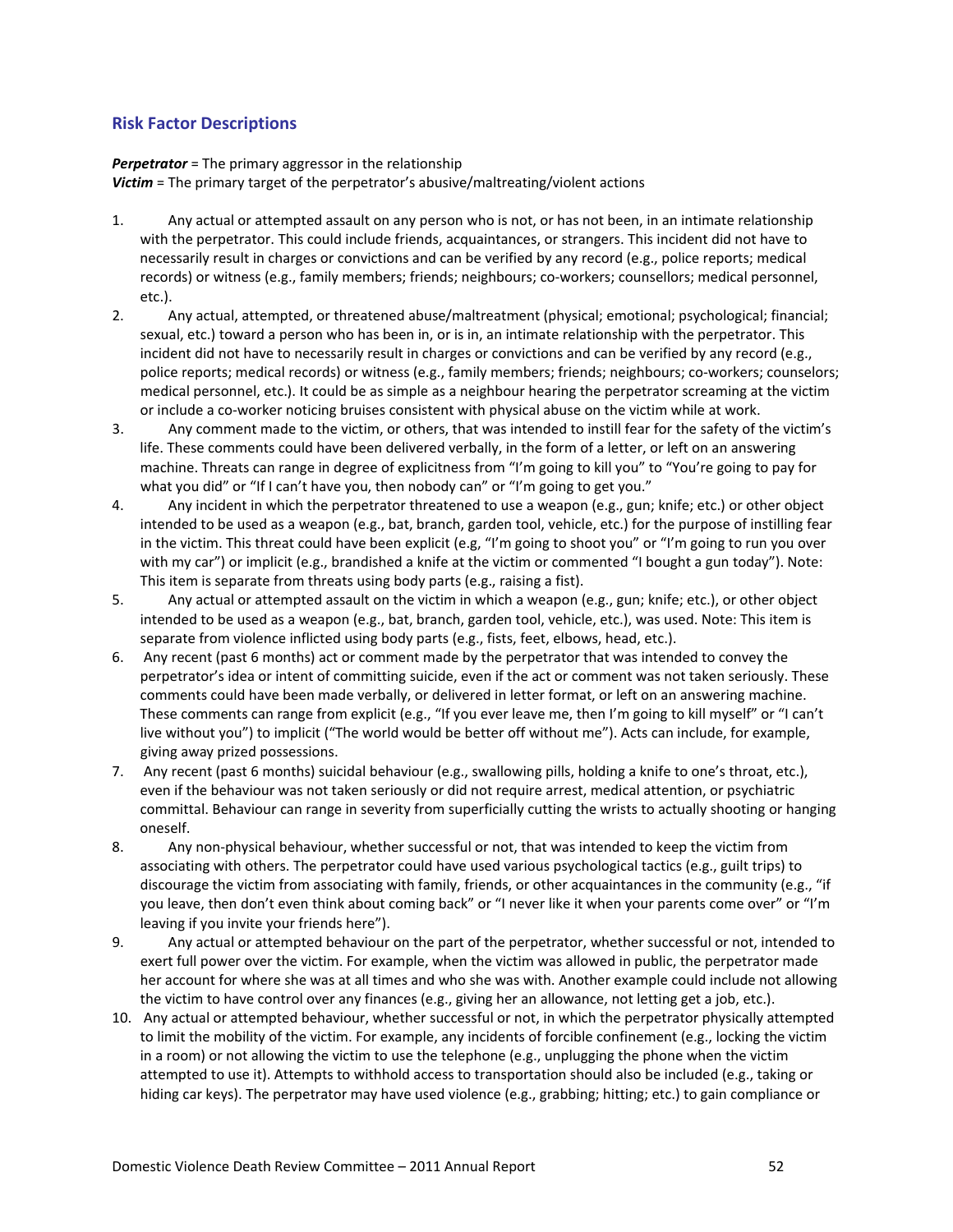may have been passive (e.g., stood in the way of an exit).

- 11. Any actual, attempted, or threatened behaviour, whether successful or not, used to engage the victim in sexual acts (of whatever kind) against the victim's will. Or any assault on the victim, of whatever kind (e.g., biting; scratching, punching, choking, etc.), during the course of any sexual act.
- 12. Any dispute in regards to the custody, contact, primary care or control of children, including formal legal proceedings or any third parties having knowledge of such arguments.
- 13. Any incident in which the perpetrator intended to damage any form of property that was owned, or partially owned, by the victim or formerly owned by the perpetrator. This could include slashing the tires of the car that the victim uses. It could also include breaking windows or throwing items at a place of residence. Please include any incident, regardless of charges being laid or those resulting in convictions.
- 14. Any action directed toward a pet of the victim, or a former pet of the perpetrator, with the intention of causing distress to the victim or instilling fear in the victim. This could range in severity from killing the victim's pet to abducting it or torturing it. Do not confuse this factor with correcting a pet for its undesirable behaviour.
- 15. Any actual or attempted form physical violence, ranging in severity from a push or slap to the face, to punching or kicking the victim in the stomach. The key difference with this item is that the victim was pregnant at the time of the assault and the perpetrator was aware of this fact.
- 16. Any attempt (separate from the incident leading to death) to strangle the victim. The perpetrator could have used various things to accomplish this task (e.g., hands, arms, rope, etc.). Note: Do not include attempts to smother the victim (e.g., suffocation with a pillow).
- 17. As a child/adolescent, the perpetrator was victimized and/or exposed to any actual, attempted, or threatened forms of family violence/abuse/maltreatment.
- 18. The abuse/maltreatment (physical; psychological; emotional; sexual; etc.) inflicted upon the victim by the perpetrator was increasing in frequency and/or severity. For example, this can be evidenced by more regular trips for medical attention or include an increase in complaints of abuse to/by family, friends, or other acquaintances.
- 19. Any actions or behaviours by the perpetrator that indicate an intense preoccupation with the victim. For example, stalking behaviours, such as following the victim, spying on the victim, making repeated phone calls to the victim, or excessive gift giving, etc.
- 20. Employed means having full‐time or near full‐time employment (including self‐employment). Unemployed means experiencing frequent job changes or significant periods of lacking a source of income. Please consider government income assisted programs (e.g., O.D.S.P.; Worker's Compensation; E.I.; etc.) as unemployment.
- 21. The victim and perpetrator were cohabiting.
- 22. Any child(ren) that is(are) not biologically related to the perpetrator.
- 23. At some point the perpetrator was confronted, either by the victim, a family member, friend, or other acquaintance, and the perpetrator displayed an unwillingness to end assaultive behaviour or enter/comply with any form of treatment (e.g., batterer intervention programs). Or the perpetrator denied many or all past assaults, denied personal responsibility for the assaults (i.e., blamed the victim), or denied the serious consequences of the assault (e.g., she wasn't really hurt).
- 24. The partner wanted to end the relationship. Or the perpetrator was separated from the victim but wanted to renew the relationship. Or there was a sudden and/or recent separation. Or the victim had contacted a lawyer and was seeking a separation and/or divorce.
- 25. Within the past year, and regardless of whether or not the perpetrator received treatment, substance abuse that appeared to be characteristic of the perpetrator's dependence on, and/or addiction to, the substance. An increase in the pattern of use and/or change of character or behaviour that is directly related to the alcohol and/or drug use can indicate excessive use by the perpetrator. For example, people described the perpetrator as constantly drunk or claim that they never saw him without a beer in his hand. This dependence on a particular substance may have impaired the perpetrator's health or social functioning (e.g., overdose, job loss, arrest, etc). Please include comments by family, friend, and acquaintances that are indicative of annoyance or concern with a drinking or drug problem and any attempts to convince the perpetrator to terminate his substance use.
- 26. In the opinion of any family, friends, or acquaintances, and regardless of whether or not the perpetrator received treatment, the perpetrator displayed symptoms characteristic of depression.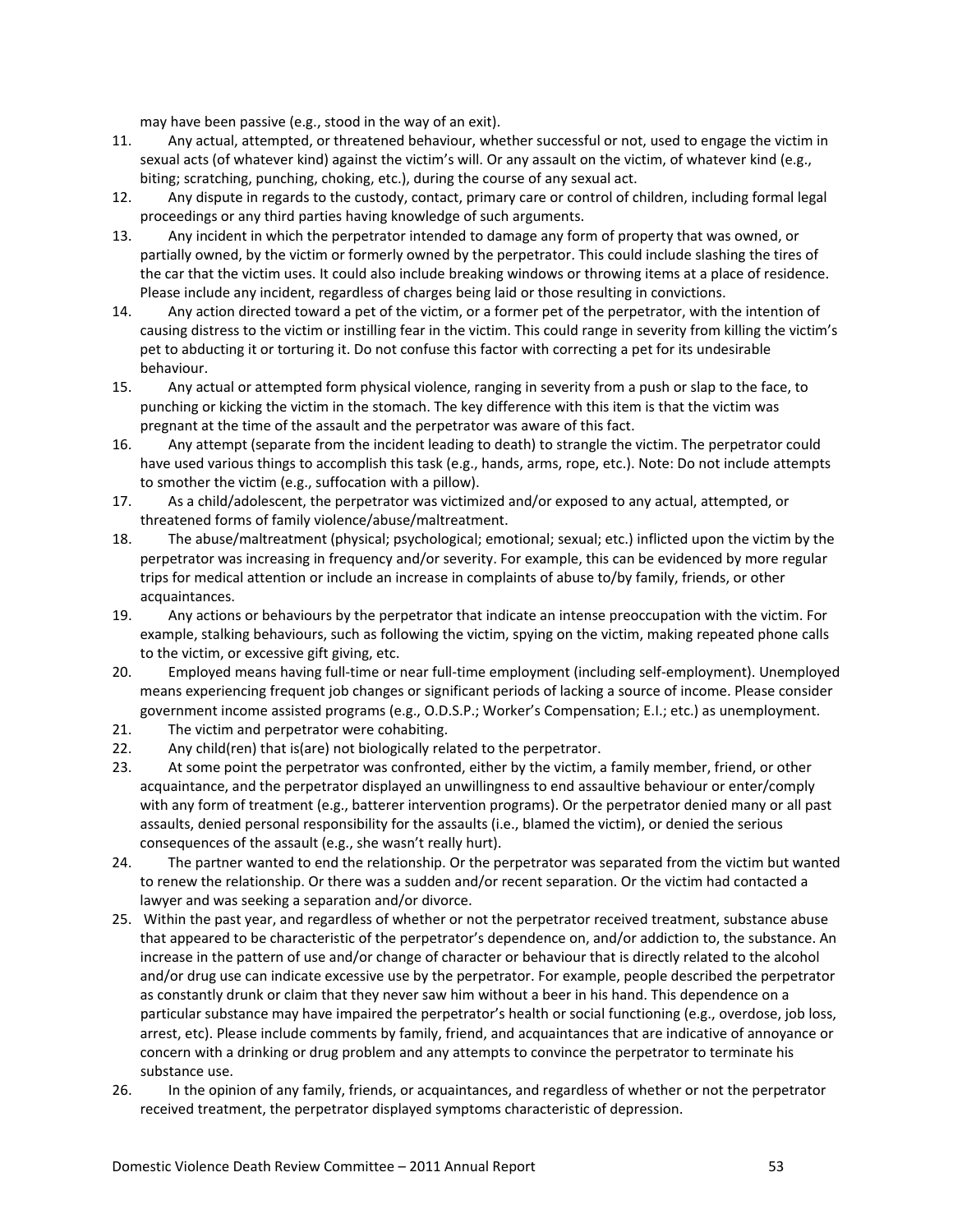- 27. A diagnosis of depression by any mental health professional (e.g., family doctor; psychiatrist; psychologist; nurse practitioner) with symptoms recognized by the DSM‐IV, regardless of whether or not the perpetrator received treatment.
- 28. For example: psychosis; schizophrenia; bi‐polar disorder; mania; obsessive‐compulsive disorder, etc.
- 29. The perpetrator stored firearms in his place of residence, place of employment, or in some other nearby location (e.g., friend's place of residence, or shooting gallery). Please include the perpetrator's purchase of any firearm within the past year, regardless of the reason for purchase.
- 30. There was a new intimate partner in the victim's life or the perpetrator perceived there to be a new intimate partner in the victim's life
- 31. The perpetrator has violated any family, civil, or criminal court orders, conditional releases, community supervision orders, or "No Contact" orders, etc. This includes bail, probation, or restraining orders, and bonds, etc.
- 32. As a(n) child/adolescent, the perpetrator was exposed to and/or witnessed any actual, attempted or threatened forms of suicidal behaviour in his family of origin. Or somebody close to the perpetrator (e.g., caregiver) attempted or committed suicide.
- 33. After a formal (e.g., performed by a forensic mental health professional before the court) or informal (e.g., performed by a victim services worker in a shelter) risk assessment was completed, the perpetrator still had access to the victim.
- 34. Victim and perpetrator were between the ages of 15 and 24.
- 35. The perpetrator continuously accuses the victim of infidelity, repeatedly interrogates the victim, searches for evidence, tests the victim's fidelity, and sometimes stalks the victim.
- 36. Hating or having a strong prejudice against women. This attitude can be overtly expressed with hate statements, or can be more subtle with beliefs that women are only good for domestic work or that all women are "whores."
- 37. Women in an intimate relationship with a partner who is significantly older or younger. The disparity is usually nine or more years.
- 38. The victim is one that knows the perpetrator best and can accurately gauge his level of risk. If the women discloses to anyone her fear of the perpetrator harming herself or her children, for example statements such as, "I fear for my life", "I think he will hurt me", "I need to protect my children", this is a definite indication of serious risk.
- 39. Any actual, attempted, or threatened abuse/maltreatment (physical; emotional; psychological; financial; sexual; etc.) towards children in the family. This incident did not have to necessarily result in charges or convictions and can be verified by any record (e.g., police reports; medical records) or witness (e.g., family; friends; neighbours; co-workers; counselors; medical personnel, etc).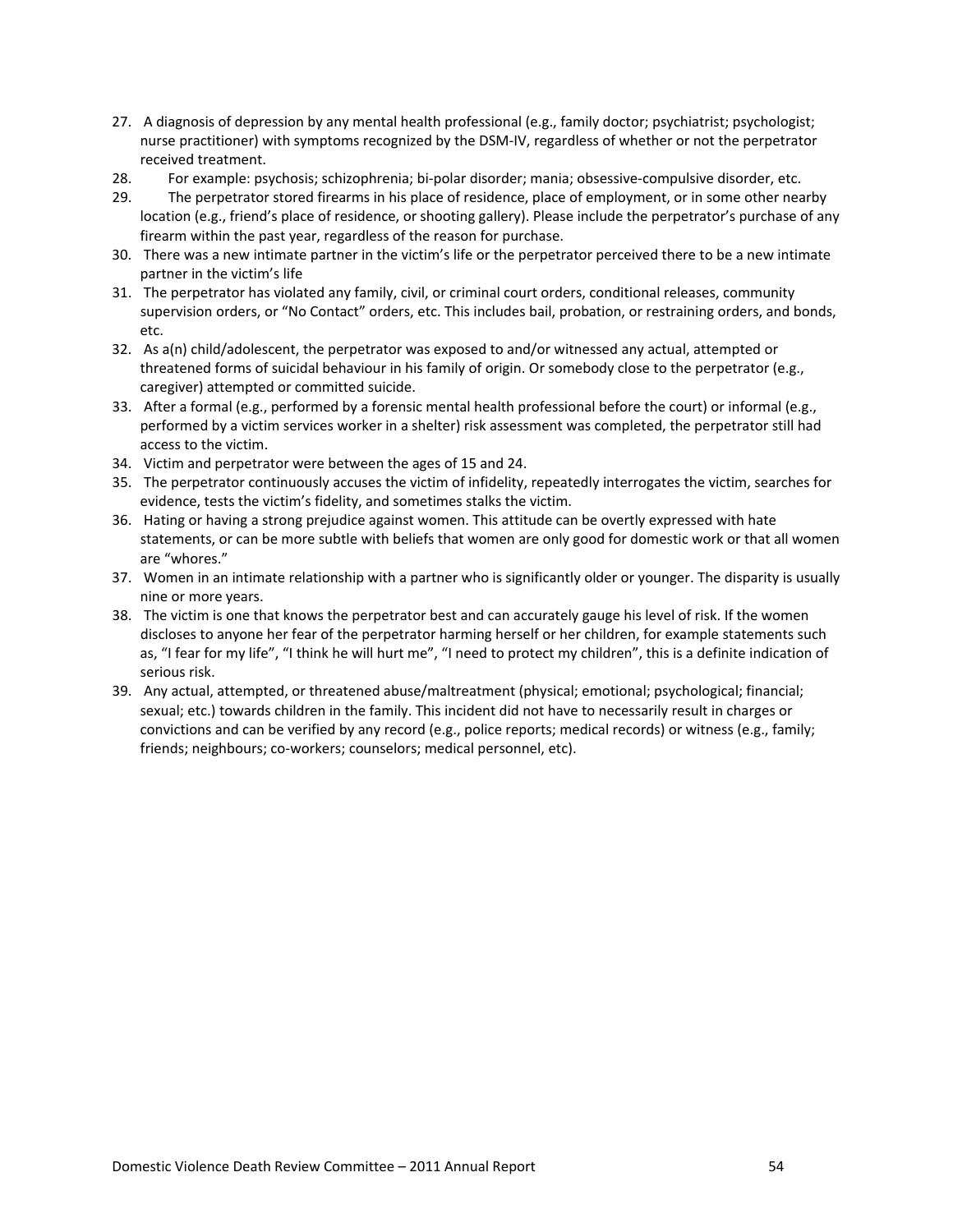# <span id="page-60-0"></span>**Appendix C Summary of Recommendations – 2011 Case Reviews**

| Case #  | <b>Recommendation</b>                                                                        |
|---------|----------------------------------------------------------------------------------------------|
| 2011-2  | The Law Society of Upper Canada should adopt a policy of ensuring that lawyers who do        |
|         | deal with family clients are aware of the risk and safety issues in domestic violence cases. |
| 2011-2  | Domestic violence and risk assessment should be part of the mandatory Ethics &               |
|         | Professional Responsibility course to be required by law schools for all students starting   |
|         | with the class of 2015.                                                                      |
| 2011-2  | Domestic violence should be part of the now mandatory CLE requirement for practicing         |
|         | lawyers, at least for those who practice family law.                                         |
| 2011-7  | Psychiatrists and other mental health workers are reminded that documentation about          |
|         | suicidal and homicidal ideation are important components of assessing a patient for          |
|         | either involuntary admission or suitability for release from hospital.                       |
| 2011-7  | When assessing patients either for involuntary admission or release from hospital, a         |
|         | variety of sources of information should routinely be sought, including family members.      |
| 2011-14 | Individuals and organizations providing services and support to Aboriginal communities       |
|         | are reminded that the Kanwayhitowin Campaign (based on the Neighbours, Friends and           |
|         | Family program) is a valuable resource to provide information and education on               |
|         | addressing the issue of domestic violence involving Aboriginal people in Ontario.            |
| 2011-15 | Probation and Parole Officers should be aware of the Partner Abuse Protocol when             |
|         | dealing with cases of partner abuse, and ensure attention to victim safety, recognizing      |
|         | that engagement with the victim is essential for victim safety.                              |
| 2011-15 | Coordinated safety plans should be developed with the victim and with partner agencies       |
|         | in the community. In cases where the victim is not linked to any community services, the     |
|         | probation officer should do a safety assessment of the victim's potential risk for violence  |
|         | and refer them to the appropriate community services, paying particular attention to any     |
|         | special needs of the victim.                                                                 |
| 2011-15 | Ongoing contact with the victim should occur in order to assess safety concerns and the      |
|         | abuser's compliance with the probation conditions. This should occur on a regular basis,     |
|         | throughout the probation period. The probation officer should not rely solely on the         |
|         | abuser's self report of compliance. Annual audits by area managers, as per established       |
|         | performance measures, should be conducted to "ensure that PPOs are supervising the           |
|         | case in accordance with the Partner Abuse Protocol."                                         |
| 2011-15 | Probation and Parole Officers should also notify local law enforcement of any concerns in    |
|         | relation to offender compliance so that formal monitoring programs, (e.g. Crime              |
|         | Abatement Strategy, Bail Enforcement Program, etc.) or informal monitoring of offender       |
|         | compliance, can be conducted by law enforcement. This is particularly important in           |
|         | relation to any orders prohibiting or restricting contact between the offender and the       |
|         | victim.                                                                                      |
| 2011-16 | It is recommended that social services/probation examine the potential requirement for       |
|         | an intervention specifically designed for women perpetrators of violence and domestic        |
|         | violence.                                                                                    |
| 2011-16 | The potential for lethal violence by women perpetrators with substantial violent             |
|         | histories, serious substance abuse problems and emotional instability should be taken        |
|         | seriously and when a high risk case is identified, steps should be taken to refer these      |
|         | women to appropriate treatment and more intensive supervision.                               |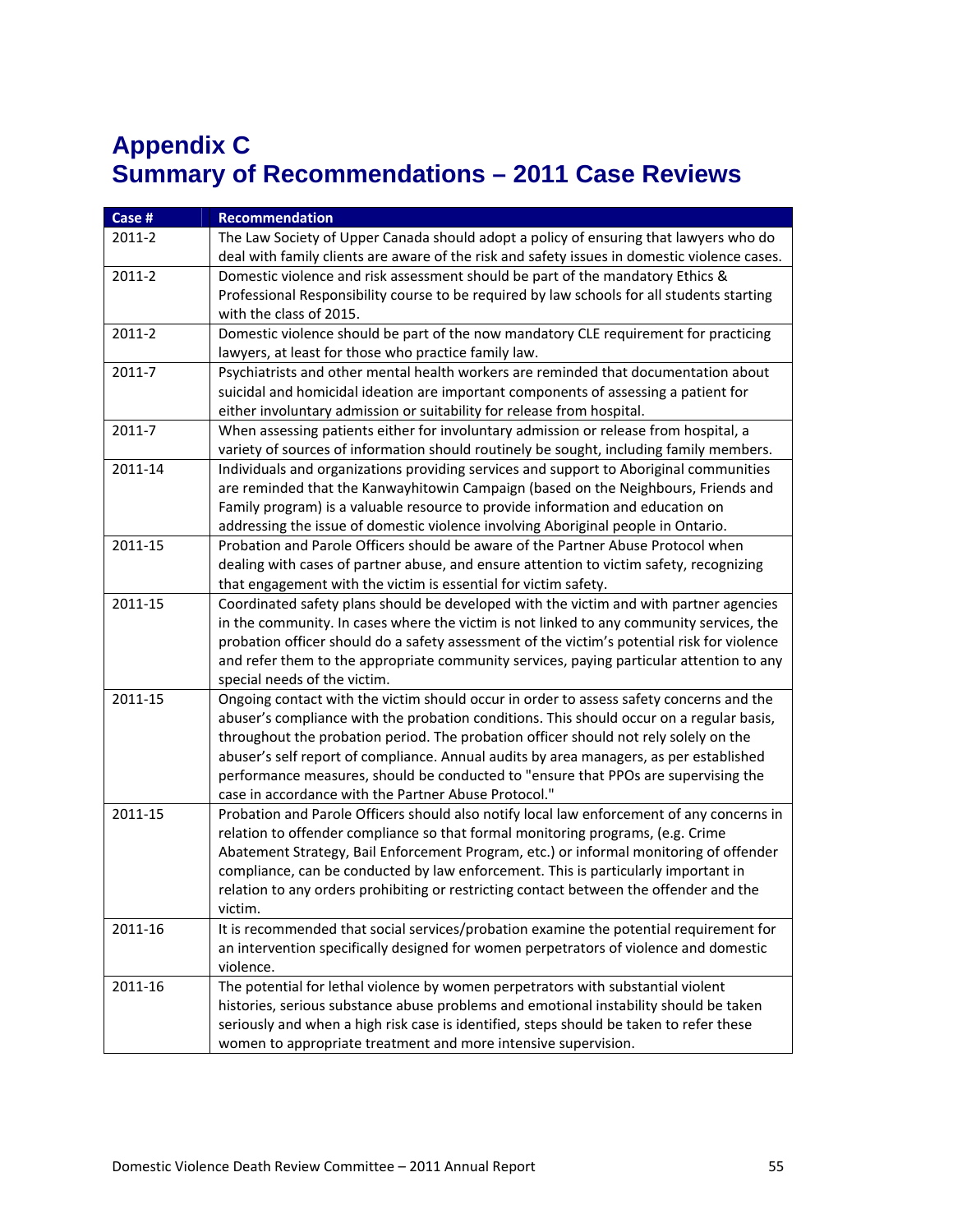| Case #  | <b>Recommendation</b>                                                                                                                                                    |
|---------|--------------------------------------------------------------------------------------------------------------------------------------------------------------------------|
| 2011-16 | The Victim and Vulnerable Persons Division should consider creating a public education                                                                                   |
|         | program with information and resources specifically aimed towards assisting male                                                                                         |
|         | victims of domestic violence.                                                                                                                                            |
| 2011-21 | The Minister of Justice for Canada should implement legislation that will provide for                                                                                    |
|         | minimum sentences for domestic violence offences. It is suggested that for a second                                                                                      |
|         | conviction, the minimum sentence should be at least 6 months in jail. For a third or                                                                                     |
|         | subsequent offence, the minimum sentence should be at least 12 months in jail.                                                                                           |
| 2011-21 | It is recommended that legislation be amended so that assault in a domestic context, be                                                                                  |
|         | listed as an eligible offence for application of long-term offender status.                                                                                              |
| 2011-21 | The Ministry of the Attorney General, Crown Law Office, should have enhanced vigilance                                                                                   |
|         | in identifying serial domestic violence offenders and should seek an application to the                                                                                  |
|         | court to have the offender declared a long-term or dangerous offender, when                                                                                              |
|         | appropriate.                                                                                                                                                             |
| 2011-21 | The Ministry of the Attorney General should implement a policy that requires the                                                                                         |
|         | consent of the Assistant Deputy Minister for Criminal Law for any reduction of a murder                                                                                  |
|         | charge to manslaughter by way of plea resolution for cases that involve domestic                                                                                         |
|         | violence.                                                                                                                                                                |
| 2011-24 | It is recommended that the police service involved with the 911 calls on October 29,                                                                                     |
|         | 2007 consider an internal review of this case. The police service should review the                                                                                      |
|         | response of the attending officers to ensure that all policies, procedures and protocols in                                                                              |
|         | relation to domestic violence occurrences were followed, particularly as they relate to                                                                                  |
|         | ensuring that the same policies and procedures are applied to male victims of domestic                                                                                   |
|         | violence.                                                                                                                                                                |
| 2011-24 | The CAS involved with the family should conduct an internal review to examine its                                                                                        |
|         | provision of services and assessment of risk for this family prior to the homicide.                                                                                      |
| 2011-24 | Children's Aid Societies should be required to conduct internal reviews when a domestic                                                                                  |
|         | violence death occurs in a family that had received the services of the CAS within the 12                                                                                |
|         | months preceding the death, and where domestic violence issues had been identified.                                                                                      |
| 2011-24 | All police services should receive annual training/education on programs and services                                                                                    |
|         | offered by Victim Services in order to assist officers in responding more effectively to the                                                                             |
|         | criminal and non-criminal issues victims face following an incident of domestic violence.                                                                                |
|         | Police should be reminded to immediately refer all victims of domestic violence (male                                                                                    |
| 2011-26 | and female) to Victim Services to ensure timely intervention and assistance.<br>Health care providers are reminded to inquire about thoughts of homicide, in addition to |
|         | suicide, when interacting with elderly patients suffering from depression.                                                                                               |
| 2011-26 |                                                                                                                                                                          |
|         | Health care providers are encouraged to interview couples separately, particularly when<br>mental health issues may be present.                                          |
| 2011-27 | It is recommended that police officers receive additional/supplemental education and                                                                                     |
|         | training about victim vulnerability in cases of domestic violence, particularly as it relates                                                                            |
|         | to victims of domestic violence committed by police officers.                                                                                                            |
| 2011-27 | It is recommended that an anonymous helpline be established for all police personnel                                                                                     |
|         | and their families, similar to what exists for physicians in Ontario, where they would have                                                                              |
|         | access to immediate assistance and crisis intervention as well as referral to specialized                                                                                |
|         |                                                                                                                                                                          |
|         | counseling services.                                                                                                                                                     |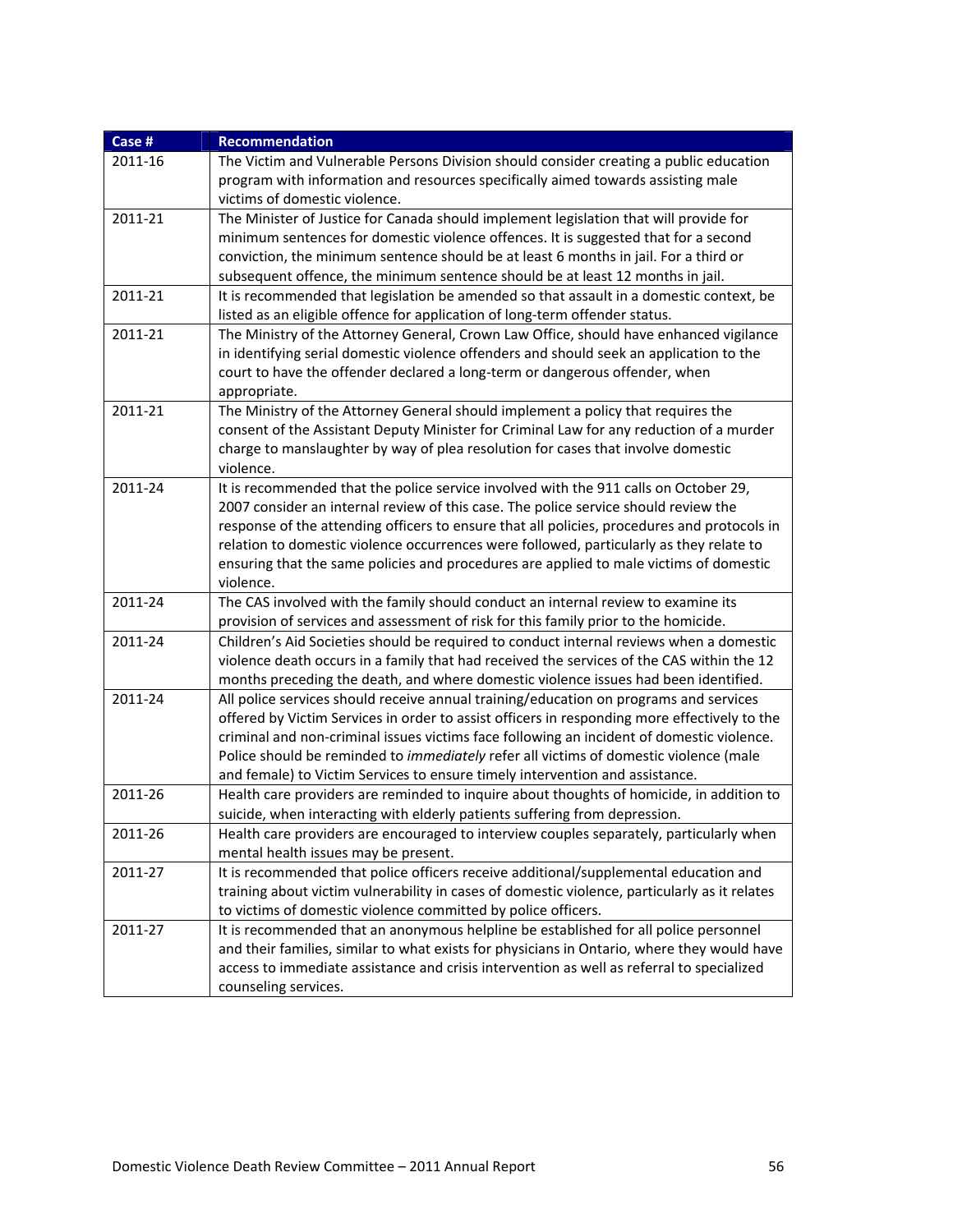| Case #  | <b>Recommendation</b>                                                                                                                                                                                                                                                                                                                                                                                                                                                                                                                                                                                                                                                                                                                         |
|---------|-----------------------------------------------------------------------------------------------------------------------------------------------------------------------------------------------------------------------------------------------------------------------------------------------------------------------------------------------------------------------------------------------------------------------------------------------------------------------------------------------------------------------------------------------------------------------------------------------------------------------------------------------------------------------------------------------------------------------------------------------|
| 2011-28 | The MCSCS should consider reviewing its existing training material related to the<br>management of high risk domestic violence cases and Intensive Supervision Offenders<br>(ISOs). Measures should be taken to ensure updated, ongoing training to all probation<br>and parole officers involved with ISOs, emphasizing:<br>the. importance of following the domestic violence protocol;<br>a focus on the identification of pertinent risk factors related to each case and appropriate<br>evidenced based measures to be taken to mitigate risk;<br>case reviews conducted by the DVDRC where the offenders were under supervision of<br>MCSCS.<br>The review should include an audit of participation rates in this specialized training. |
| 2011-28 | It is recognized that the MSCSC has undertaken recent policy reforms to address<br>issues related to high risk (intensive) case supervision for domestic violence<br>perpetrators. It is recommended that an internal review should be conducted of all<br>domestic violence homicide cases supervised since the implementation of these<br>policies, where the offender reoffended while under supervision of the MCSCS.<br>Lessons learned from these reviews could be incorporated into staff training and<br>further policy reform.                                                                                                                                                                                                       |
| 2011-28 | The Intensive Supervision Unit (ISU) should review its referral criteria and<br>consider expanding its mandate to include offenders with a pattern of recurrent<br>assaults against women and/or a history of choking/strangling their victims. The<br>ISU supervision strategy should be audited to ensure that its services include not<br>only more frequent contact with the offender, but also ancillary wrap-around<br>services (e.g., ongoing communication with the potential victim, referral to, and<br>communication with police and treatment providers).                                                                                                                                                                         |
| 2011-28 | Communication between treatment providers and between probation services and the<br>victim or potential victims (e.g. new partner), should be a regular and essential<br>component of intensive case supervision. Communication strategies for all treatment<br>providers should be set in policy.                                                                                                                                                                                                                                                                                                                                                                                                                                            |
| 2011-28 | Given the high number of risk factors identified in this case, it was deemed by the DVDRC<br>to be very high risk. It is recommended that for similar cases of very high risk, MCSCS<br>should put in place a mandatory referral to local police services for assessment of the<br>appropriateness of placing the offender under High Risk police supervision. This would<br>allow for enhanced safety planning strategies for the potential victim, as well as more<br>aggressive monitoring and potential interventions with the offender when probation<br>and/or parole violations occur.                                                                                                                                                 |
| 2011-31 | It is recommended that all marriage and family therapists receive specialized training<br>about victim vulnerability and perpetrator risk in cases of domestic violence.                                                                                                                                                                                                                                                                                                                                                                                                                                                                                                                                                                      |